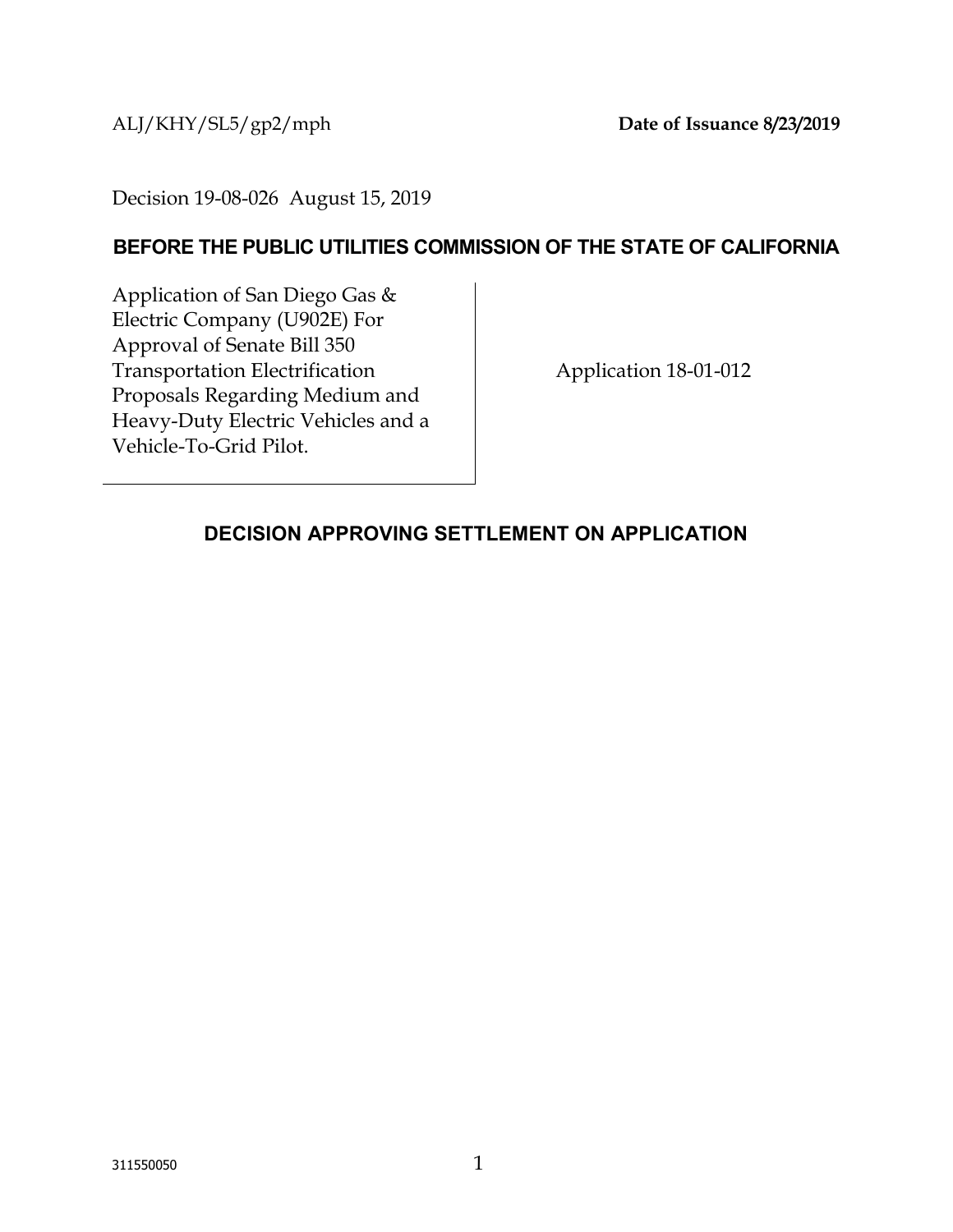### TABLE OF CONTENTS

## Title

| 4.1. Program Budget, Per Se Metrics, Budget                      |  |
|------------------------------------------------------------------|--|
|                                                                  |  |
| 4.2. Program Consistency with D.18-05-040                        |  |
|                                                                  |  |
|                                                                  |  |
|                                                                  |  |
|                                                                  |  |
| 6.1. The Settlement is Reasonable in Light of the Whole Record31 |  |
|                                                                  |  |
|                                                                  |  |
|                                                                  |  |
|                                                                  |  |
|                                                                  |  |
|                                                                  |  |
|                                                                  |  |
|                                                                  |  |
|                                                                  |  |
|                                                                  |  |
|                                                                  |  |
|                                                                  |  |
|                                                                  |  |
|                                                                  |  |
|                                                                  |  |
|                                                                  |  |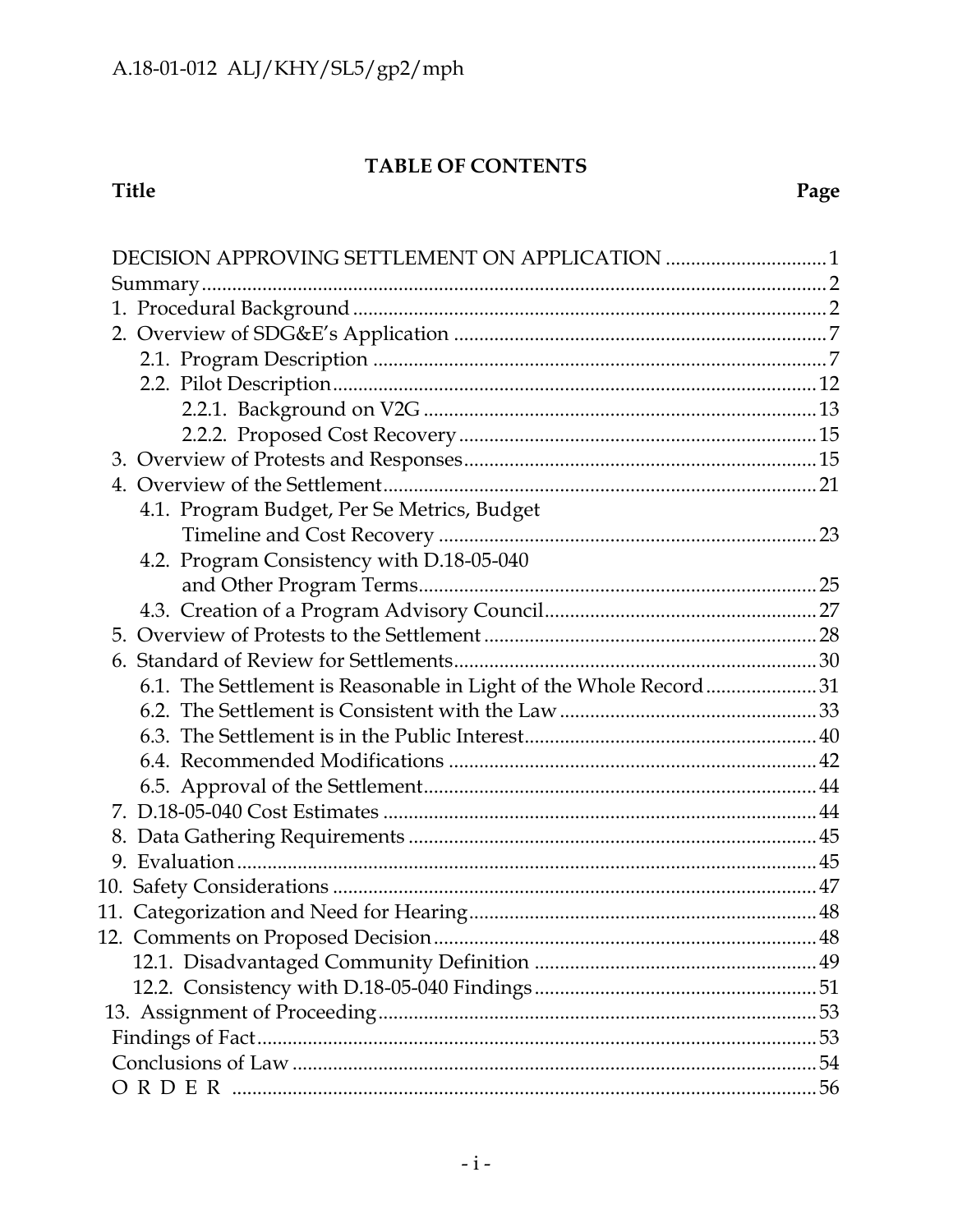### **TABLE OF CONTENTS CON'T.**

#### **Title Page**

| <b>Appendix A - Settlement Agreement Regarding San Diego Gas &amp; Electric</b> |
|---------------------------------------------------------------------------------|
| Company's Medium-Duty and Heavy-Duty Electric Vehicle to                        |
| Grid Electric School Bus Pilot Application, A.18-01-012                         |
| Appendix B - Responses of San Diego Gas & Electric Company to Questions in      |
| Administrative Law Judges Ruling Noticing Prehearing                            |
| Conference Regarding Medium/Heavy Duty Electric Vehicle                         |
| Statement                                                                       |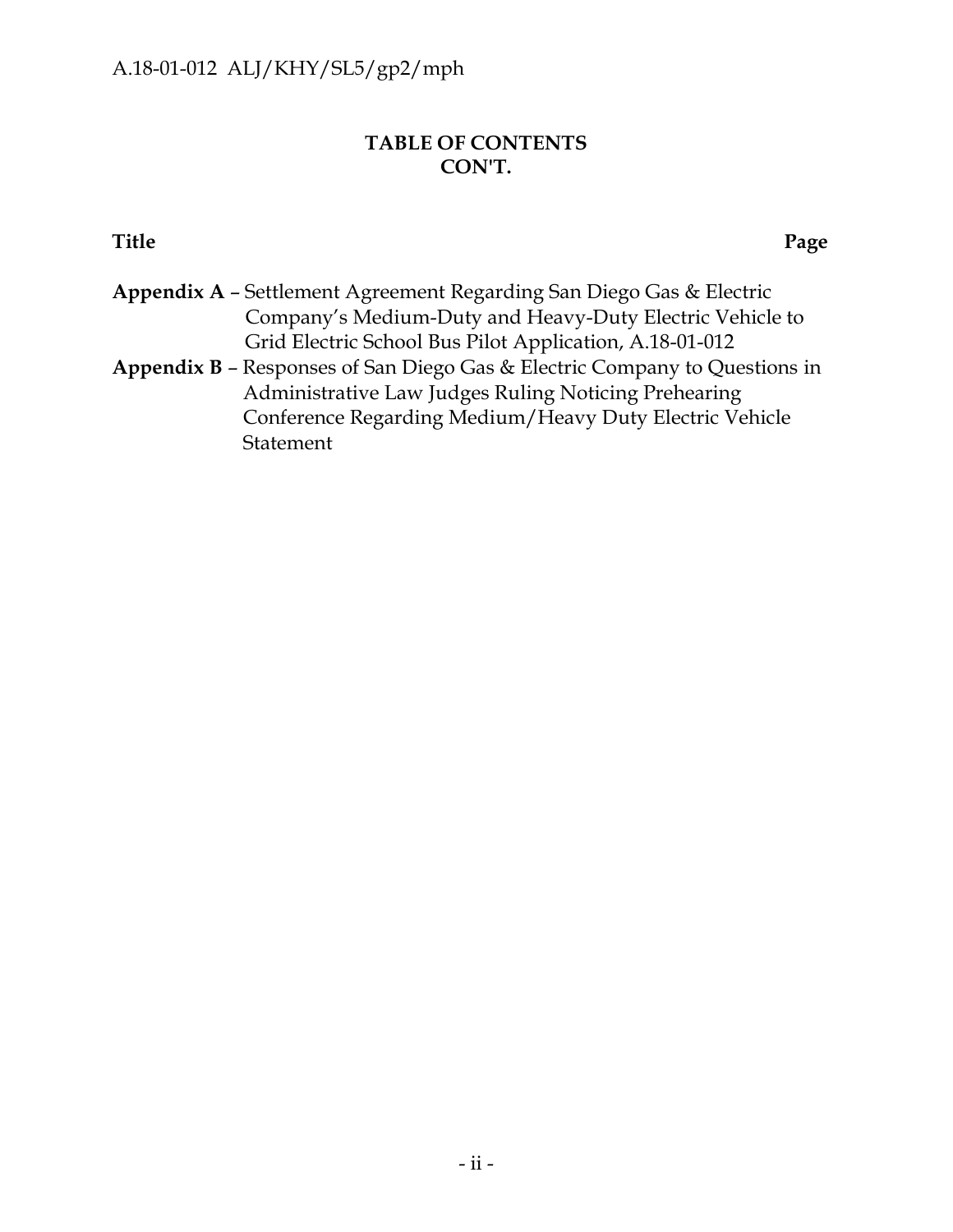#### **DECISION APPROVING SETTLEMENT ON APPLICATION**

#### <span id="page-3-0"></span>**Summary**

 $\overline{a}$ 

Today's decision adopts with modifications the *Settlement Agreement Regarding San Diego Gas & Electric Company's Medium-Duty and Heavy-Duty Electric Vehicle Charging Infrastructure Program and Vehicle to Grid Electric School Bus Application.*

Application 18-01-012 is closed.

#### <span id="page-3-1"></span>**1. Procedural Background**

Senate Bill (SB) 350, the Clean Energy and Pollution Reduction Act (Chapter 547, Statutes of 2015), established new clean energy, clean air, and greenhouse gas reduction goals for California for 2030 and beyond. Among other things, SB 350 requires the California Public Utilities Commission (Commission), in consultation with the California Air Resources Board (CARB) and the California Energy Commission (CEC), to direct the utilities under our regulatory oversight to undertake transportation electrification activities consistent with Public Utilities Code Sections (Pub. Util. Code §§) 237.5 and 740.12.1

Decision (D.) 16-11-005 affirmed the direction to Pacific Gas and Electric Company (PG&E), San Diego Gas & Electric Company (SDG&E), and Southern California Edison Company (SCE) to file their first round of applications by January 20, 2017. The utilities met this obligation by filing Applications ((A.) 17-01-020, et al.) and supporting testimony for approval of proposed programs and investments to accelerate widespread transportation

<sup>1</sup> Unless otherwise stated, all code section references are to the Public Utilities Code.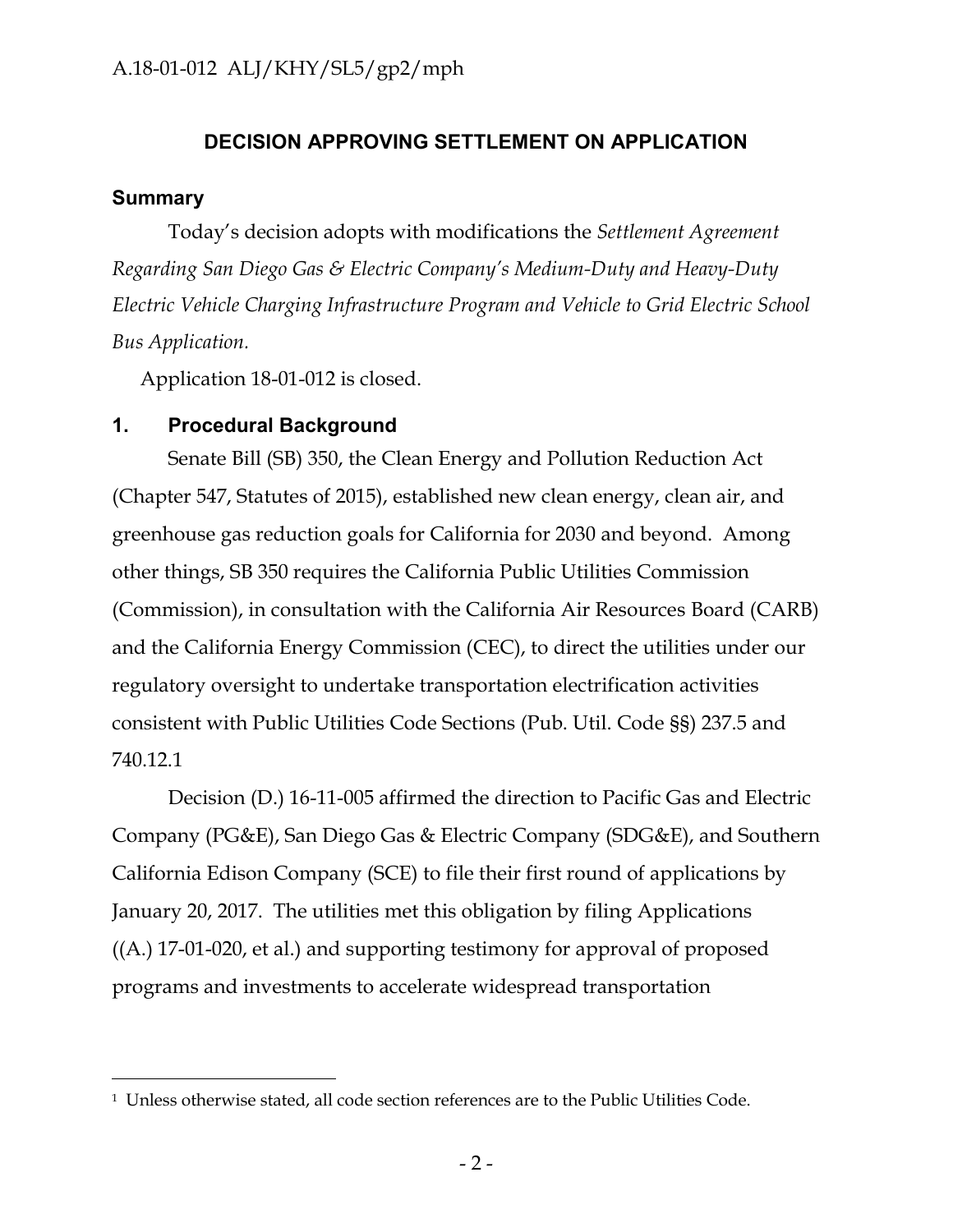$\overline{a}$ 

electrification<sup>2</sup> (TE) on January 20, 2017.<sup>3</sup> Within the A.17-01-020, et al. docket, PG&E, SCE and SDG&E proposed various pilot projects (priority review projects) and larger TE programs (standard review projects). While PG&E and SCE focused their standard review projects in the medium-duty/heavy-duty (MD/HD) sector, SDG&E focused its standard review project to serve residential customers, as a light-duty EV charging infrastructure program.4 The Commission issued two decisions in the A.17-01-020, et al. docket. In January 2018, the Commission issued D.18-01-024 authorizing 15 priority review (pilot) projects and in June 2018, it issued D.18-05-040 approving PG&E and SCE's MD/HD programs and SDG&E's residential charging program.

Prior to the Commission issuing D.18-05-040, SDG&E filed A.18-01-012, seeking authorization to establish and implement a MD/HD program for 3,100 Class 2 – Class 8 on-road electric vehicles and off-road support vehicles (MD/HD EV Charging Infrastructure Program or Program); the Application also includes a pilot program to advance vehicle to grid operations (V2G Pilot). The Application was supported by prepared testimony.

<sup>2</sup> Transportation Electrification is defined as: the use of electricity from external sources of electrical power, including the electrical grid, for all or part of vehicles, vessels, trains, boats, or other equipment that are mobile sources of air pollution and greenhouse gases and the related programs and charging and propulsion infrastructure investments to enable and encourage this use of electricity. (*See* D.18-05-040 at 7, reference Pub. Util. Code Section 237.5).

<sup>&</sup>lt;sup>3</sup> D.18-01-024 sets forth the extensive procedural background leading to these applications, which we do not reiterate here.

<sup>4</sup> Since the time of filing this application, the Commission issued D.18-05-040, which approved SDG&E's \$137 million Residential Charging Program. After approval, SDG&E filed Advice Letter 3341-E to withdraw from implementing the program explaining that the Commission approved a drastically different program than originally proposed making it an unfeasible investment for SDG&E to carry out.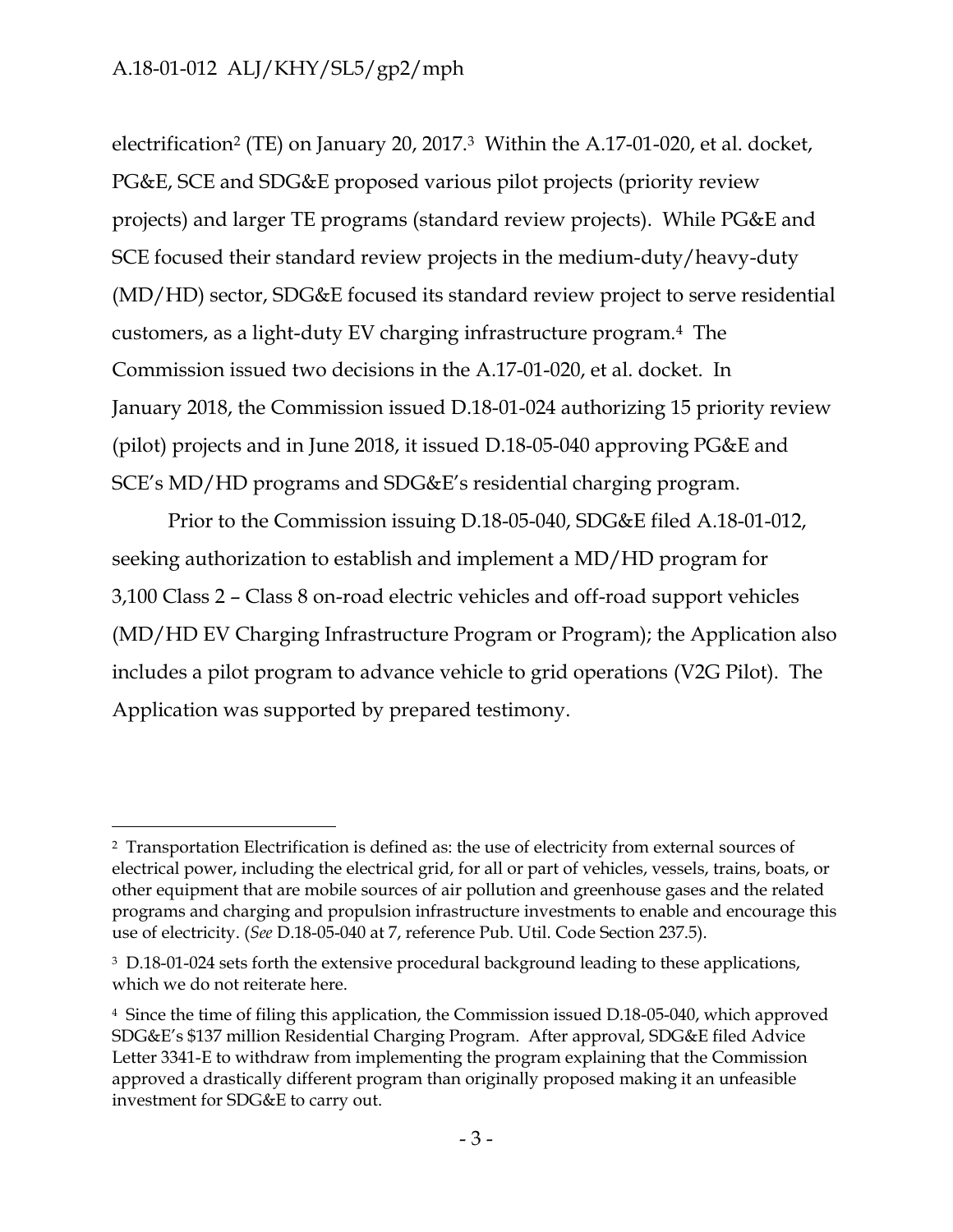On March 15, 2018, a prehearing conference was held, and on March 30, 2018, a Scoping Memo and Ruling was issued defining the scope and setting the procedural schedule for A.18-01-012 moving forward.

In light of the Commission's findings in D.18-05-040 with respect to PG&E's and SCE's approved MD/HD programs, SDG&E initiated settlement discussions with other parties in the summer of 2018. One week after intervenors served testimony on A.18-01-012, counsel for SDG&E requested a one-month extension for parties to file rebuttal testimony.5 In response to a request for additional time "in hopes of reaching settlement on the disputed issues of material fact in this proceeding", the Administrative Law Judges (ALJs) issued a ruling on August 27, 2018 granting a two-week extension to file rebuttal testimony. On September 26, 2018, a subsequent ruling was issued suspending the procedural schedule and taking the evidentiary hearing off the calendar but requiring a status update on settlement discussions by October 26, 2018. A settlement conference was noticed pursuant to Commission Rules of Practice and Procedure, Rule 12.1(b) and held on October 8, 2018. Pursuant to the September 26, 2018 Ruling, SDG&E filed a Status Report on October 24, 2018 stating that a settlement had been reached among the following parties: SDG&E, Public Advocates Office at the California Public Utilities Commission, Natural Resources Defense Council, Environmental Defense Fund, Union of Concerned Scientists, Coalition of California Utility Employees, CALSTART, Small Business Utility Advocates, Electric Motor Werks, Inc., Siemens, ChargePoint, Chanje Energy, Center for Community Action and Environmental Justice, East Yard

<sup>5</sup> *See* August 27, 2018 Email Ruling of ALJ Goldberg.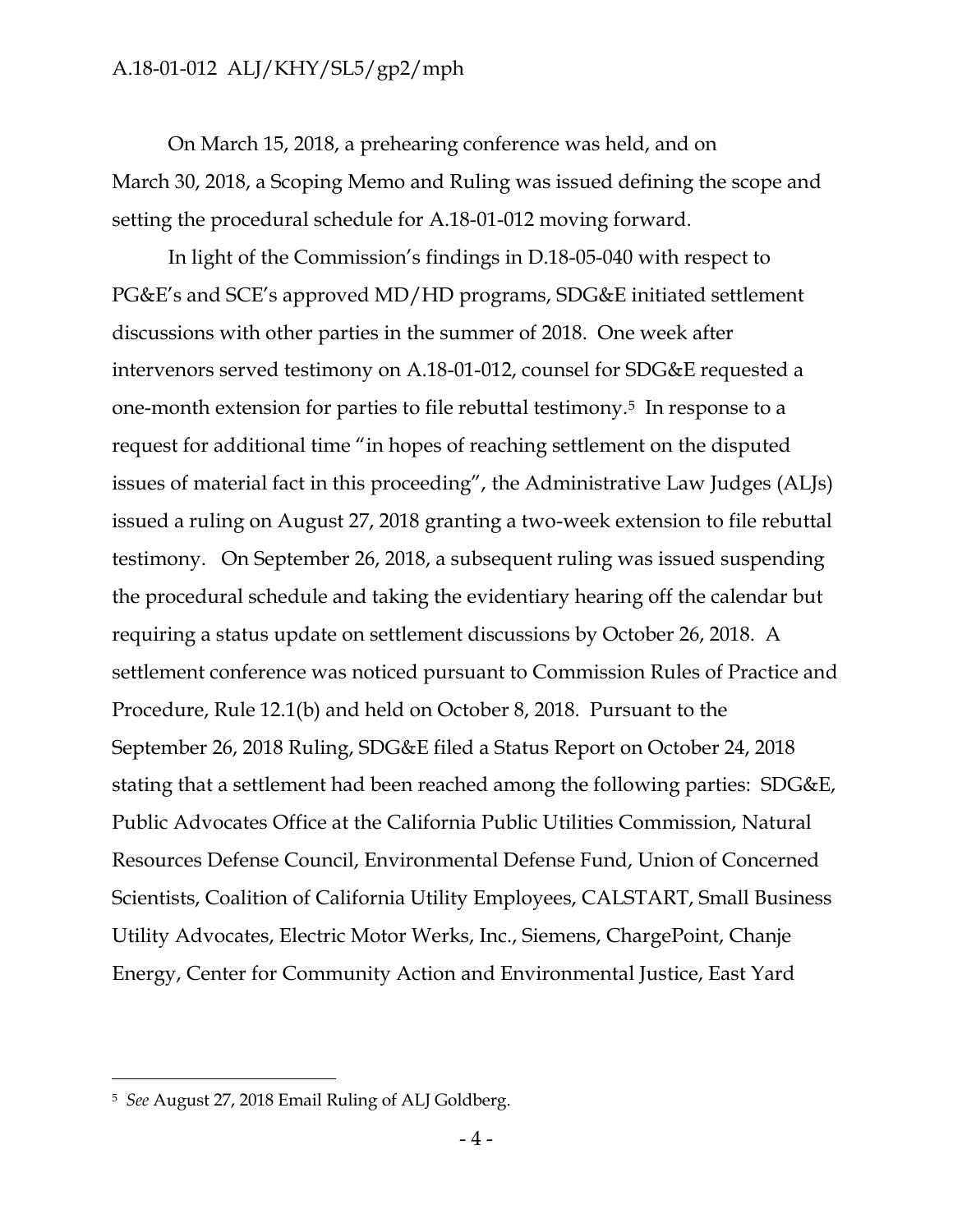Communities for Environmental Justice, Plug In America and Sierra Club (*collectively*, the Settling Parties). 6

On November 5, 2018, the Settling Parties filed a motion seeking approval of a *Settlement Agreement Regarding San Diego Gas & Electric Company's Medium-Duty and Heavy-Duty Electric Vehicle Charging Infrastructure Program and Vehicle to Grid Electric School Bus Pilot Application, A.18-01-012* (Settlement) (Motion). The Settling Parties explained that "after evaluating intervenor testimony in light of D.18-05-040's findings and conclusions with respect to PG&E's and SCE's MD/HD applications, SDG&E initiated settlement discussions. These discussions focused on program and budget modifications that would bring SDG&E's MD/HD proposals in line with what was decided for PG&E and SCE."<sup>7</sup> The Settling Parties did not propose making significant modifications to the V2G pilot program.<sup>8</sup>

Opening comments on the Motion were filed on December 5, 2018 by The Utility Reform Network (TURN), the National Diversity Coalition (NDC), San Diego Airport Parking Company (SDAP), and Tesla. Reply comments on the Motion were filed on December 20, 2019 by the Settling Parties, Greenlots, NDC, and San Diego Airport Parking Company (SDAP).

The assigned ALJs convened a second prehearing conference on February 27, 2019, during which the assigned ALJs provided the Settling Parties an opportunity to present an overview of the Settlement. The ALJs also asked questions to ensure their understanding of the Settlement and proposed budget.

<sup>6</sup> The non-settling parties are the National Asian American Coalition and National Diversity Coalition; The Utility Reform Network, San Diego Airport Parking Company, Greenlots and Tesla.

<sup>7</sup> Motion at 3.

<sup>8</sup> Motion at 13.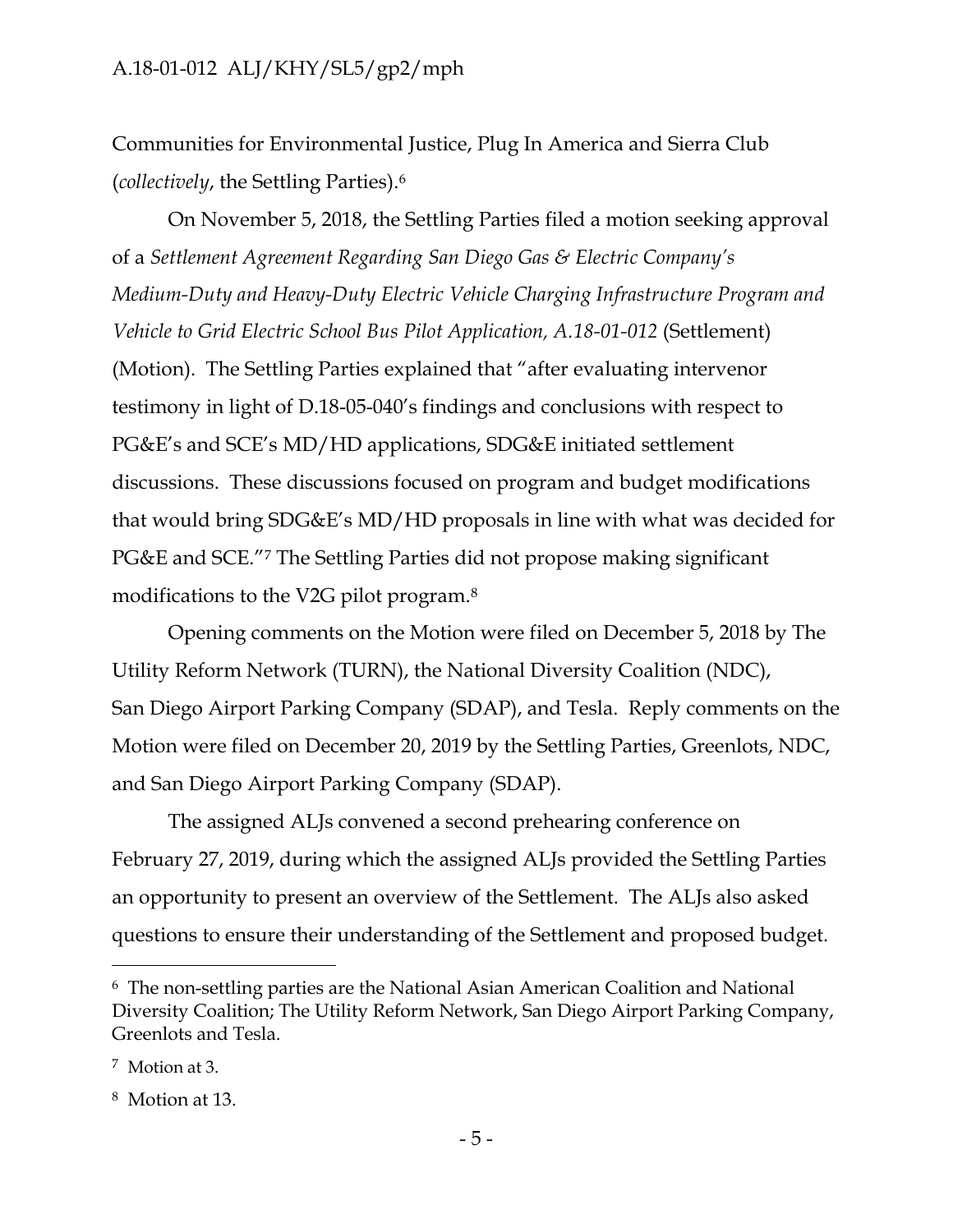The Settlement requests a budget of \$107.4 million for the MD/HD program agreed upon, based on the budgets adopted for PG&E and SCE in D.18-05-040.<sup>9</sup> When SDG&E first filed its application in January 2018, the utility requested a budget of \$150 million for the MD/HD program.<sup>10</sup> SDG&E explained that with loaders and escalation costs, the Settlement program will cost \$154.8 million over five years, and result in an annual bill impact of about \$4.57 for a typical residential customer using 500 kWh per month in 2022.11 The Settling Parties agree that SDG&E's budget for the V2G Pilot (\$1.7 million, including unloaded and un-escalated direct capital and operation and maintenance [O&M] costs) as proposed in the application, is appropriate.<sup>12</sup>

The Utility Consumers Action Network (UCAN), Small Business Utility Advocates (SBUA), Coalition of California Utility Employees (CUE), and Center for Community Action and Environmental Justice and East Yard Communities for Environmental Justice all motioned for party status and described their interests in participating in the instant proceeding. Given the unique perspective and planned participation these entities described in their motions for party status, all were granted party status in the instant proceeding.

<sup>9</sup> SDG&E and the Settling Parties agreed to present their settlement budget in 2018 dollars. To do so, SDG&E de-escalated the costs used to derive the PG&E and SCE budgets in D.18-05-040, which had been presented by PG&E in A.17-01-022 in escalated 2016 dollars, and then escalated them to 2018 dollars using IHS/Market Global Insights 2nd Quarter 2017 Power Planner forecast.

<sup>10</sup> A.18-01-012 at 7.

<sup>11</sup> *See* Appendix B for SDG&E's cost estimates provided at the March 27, 2019 prehearing conference (PHC).

<sup>12</sup> Motion at 14.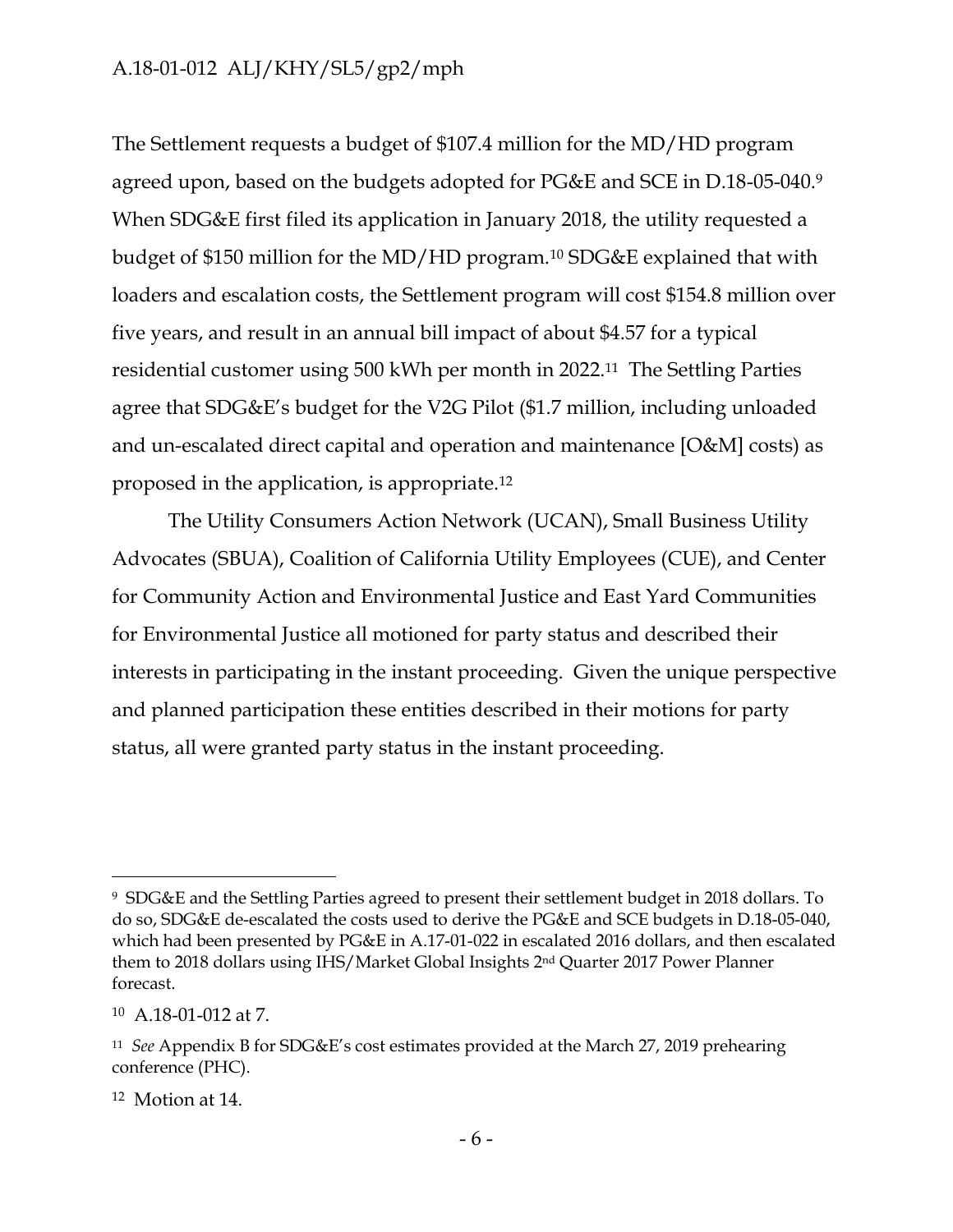This proceeding was submitted on February 21, 2019 with the issuance of the ALJs' email ruling denying CUE's motion to strike portions of NDC's reply Comments on the proposed Settlement.

#### <span id="page-8-0"></span>**2. Overview of SDG&E's Application**

SDG&E designed its Program and Pilot to support the goals of SB 350.<sup>13</sup> Among other things, the Program and Pilot strive to accelerate TE, provide greenhouse gas (GHG) emissions reduction benefits, provide local emissions reduction benefits, encourage sales growth for EV manufacturers and electric vehicle service providers (EVSPs), and provide employment opportunities for those in the charging equipment installation and maintenance industry.<sup>14</sup> SDG&E states that its proposed Program and Pilot could have a positive impact on disadvantaged communities (DACs) by supporting many of California's state environmental and clean vehicle adoption goals. 15

#### **2.1. Program Description**

<span id="page-8-1"></span>The Program SDG&E initially proposed in its January 2018 application would provide charging infrastructure to support Class 2 through Class 8 EVs and off-road vehicles such as forklifts<sup>16</sup> and transport refrigeration units (TRUs)<sup>17</sup> (*collectively referred to as* Target Vehicles). SDG&E proposed to install, maintain

<sup>13</sup> Exhibit SDGE-2 at 2.

<sup>14</sup> Exhibit SDGE-2 at 2.

<sup>15</sup> Exhibit SDGE-2 at 2.

<sup>&</sup>lt;sup>16</sup> Participation for forklifts in the Program will be limited to certain innovative EV technologies and to customers who have not yet adopted electric forklifts in high quantities (*See*, Exhibit SDGE-2 at 7).

<sup>&</sup>lt;sup>17</sup> Exhibit SDGE-2 at 7: TRUs are defined as refrigerator systems that are powered by internal combustion engines inside the unit. They control the environment of temperature-sensitive products, such as food, that are transported in refrigerated trucks and trailers.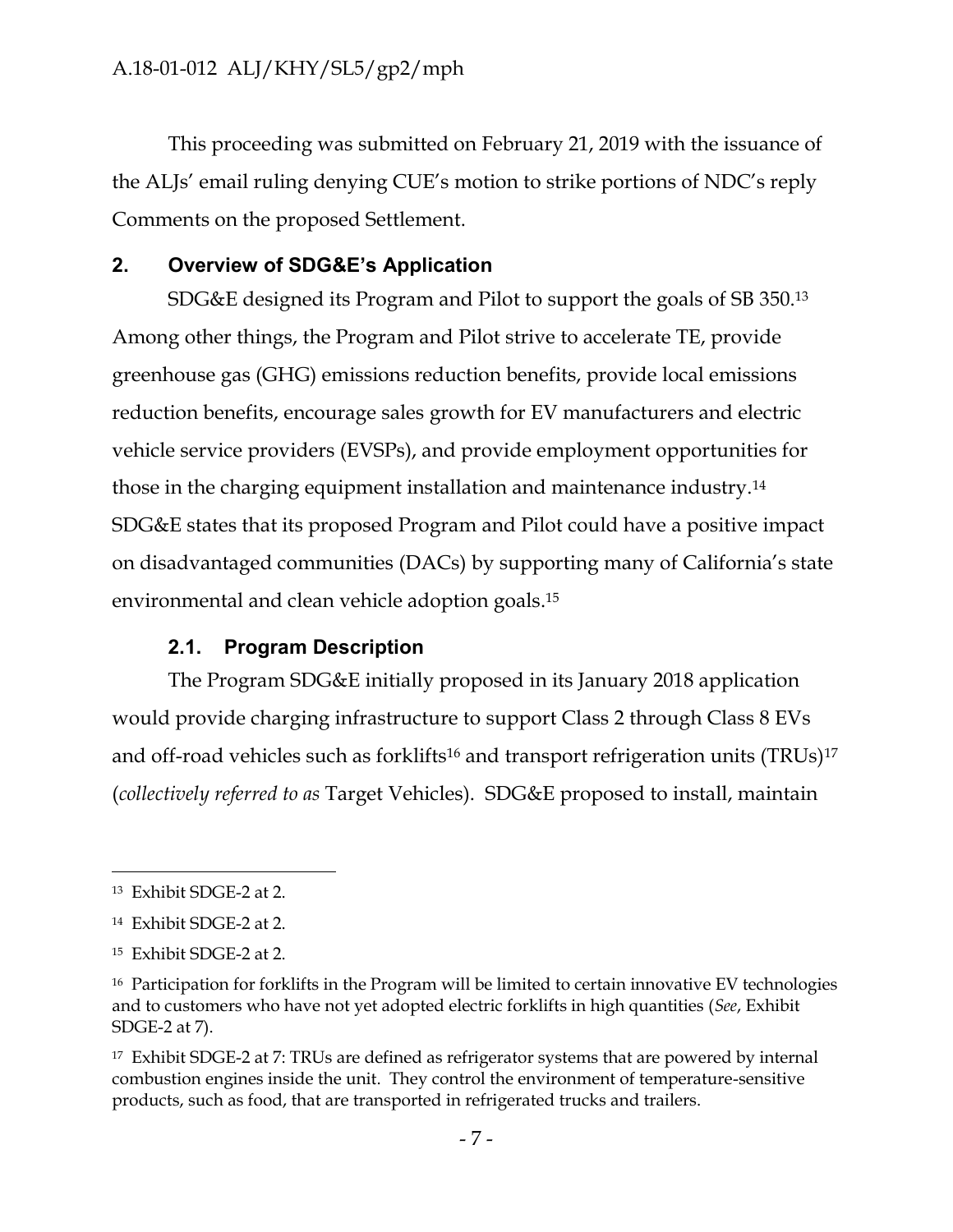and own the infrastructure to support the electrification of 3,100 target vehicles.<sup>18</sup> Put another way, SDG&E proposed to install, maintain and own the make-ready<sup>19</sup> infrastructure in its Program, including the electric vehicle supply equipment (EVSE). SDG&E also proposed to offer participants the option to have the utility or the participant own the EVSE connected to the make-ready infrastructure.20 Under the utility-ownership model, SDG&E would own and maintain the EVSE on behalf of the customer.21 Under the customer-ownership model, the customer would own the EVSE, but SDG&E would require electric vehicle service providers (EVSPs) to provide extended warranties or maintenance packages.22 Under both ownership scenarios, SDG&E would install the EVSE utilizing trained electricians who have Electric Vehicle Infrastructure Training Program (EVITP) certification.<sup>23</sup> SDG&E would require any work completed by non-utility personnel to be performed by contractors signatory to the International Brotherhood of Electrical Workers (IBEW) who hold a valid C-10 contractor's license.<sup>24</sup>

<sup>18</sup> Exhibit SDGE-2 at 3 to 4.

<sup>19</sup> Make-Ready is defined as the service connection and supply infrastructure to support EV charging comprised of the electrical infrastructure from the distribution circuit to the stub of the EVSE. It can include equipment on the utility-side (*e.g*., transformer) and customer-side (*e.g*., electrical panel, conduit, wiring) of the meter. (*See* D.18-05-080 at 6.)

<sup>20</sup> Exhibit SDGE-2 at 4.

<sup>21</sup> Exhibit SDGE-2 at 4.

<sup>22</sup> Exhibit SDGE-2 at 4.

<sup>23</sup> Exhibit SDGE-2 at 10.

<sup>24</sup> Exhibit SDGE-2 at 10.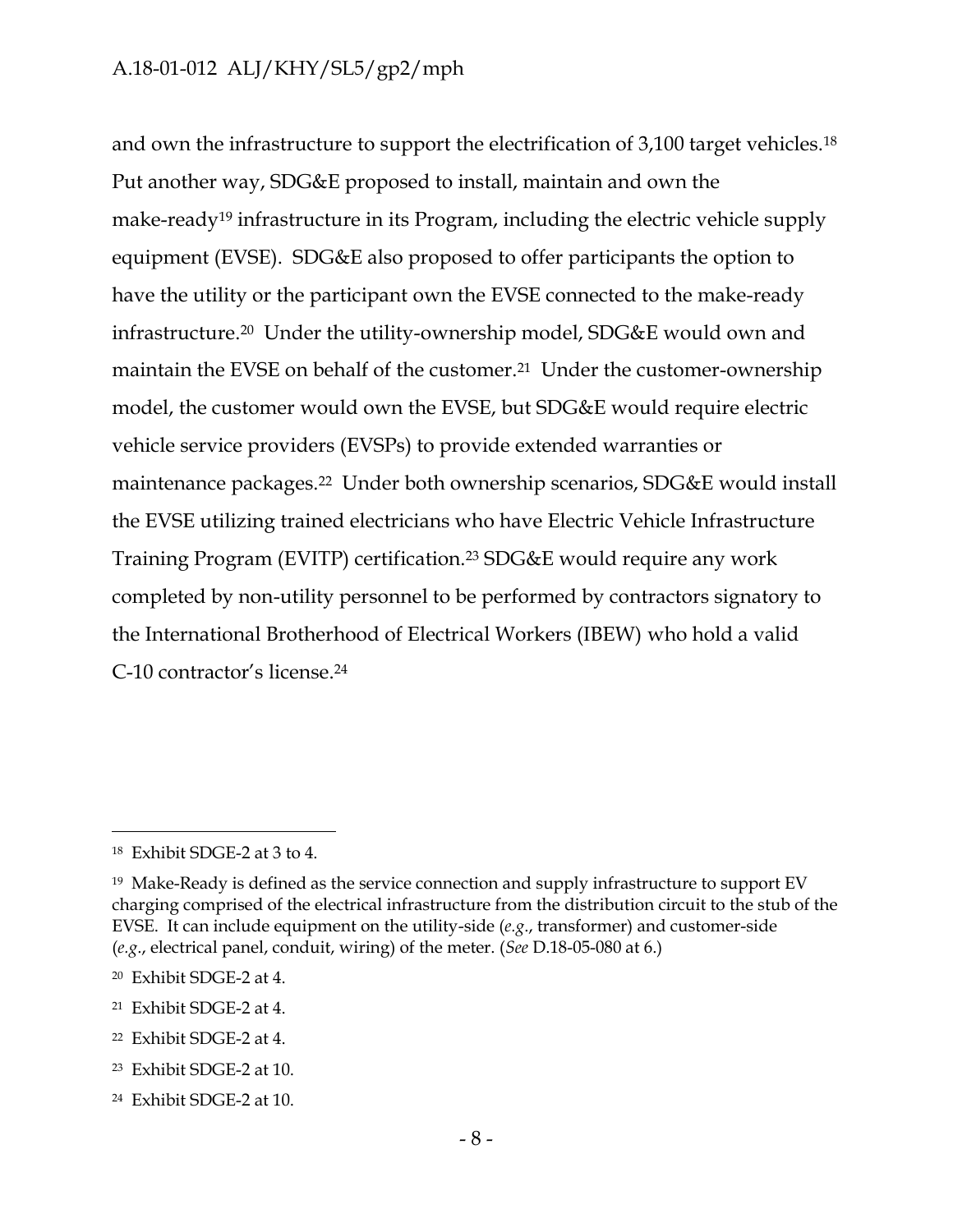SDG&E designed its Program to address a purported key barrier of electrification of the public sector: upfront capital costs of charging infrastructure.25 SDG&E proposed to offer Program participants an allowance (rebate) to offset the cost of the EVSE.26 SDG&E proposed conducting a request for proposals (RFP) and then set the allowance amount using a median cost approach based on actual RFP data.27 The allowance amounts would be based on the costs submitted through the RFP for networked EVSEs <sup>28</sup> that are qualified and contracted for the Program and support Target Vehicles' power needs. SDG&E proposed to offer a rebate amount that reflects the median cost for each vehicle class, as illustrated in Table 1 below. 29, <sup>30</sup>

| <b>Vehicle Weight Class</b> | <b>Power Requirement</b> | <b>Illustrative Allowance</b> |
|-----------------------------|--------------------------|-------------------------------|
|                             | (kilowatt / kW)          | for Networked EVSE            |
| Class $2 - 3$               | $10 \text{ kW}$          | \$1,000                       |
| Class $4-5$                 | $20 \text{ kW}$          | \$1,800                       |
| Class 6                     | 50 kW                    | \$35,000                      |

**Table 1**

<sup>25</sup> Exhibit SDGE-2 at 7 and footnote 4.

<sup>26</sup> Exhibit SDGE-2 at 4.

 $\overline{a}$ 

<sup>27</sup> Exhibit SDGE-2 at 5.

<sup>28</sup> A networked EVSE is connected to the Internet via a cable or wireless technology and can communicate with the computer system of a charging network. Being connected to a network lets station owners or site hosts manage who can access stations and how much it costs drivers to charge. An EVSE network typically manages a group of networked EVSE and uses its communication capabilities to monitor and share real-time station status information and usage data, as well as to control access and facilitate payment. EVSE networks may also provide vehicle-grid integration (VGI) services to electrical utilities, as well as customized services to site hosts or station owners.

<sup>29</sup> Exhibit SDGE-2 at 4.

<sup>30</sup> Exhibit SDGE-2, Table 2.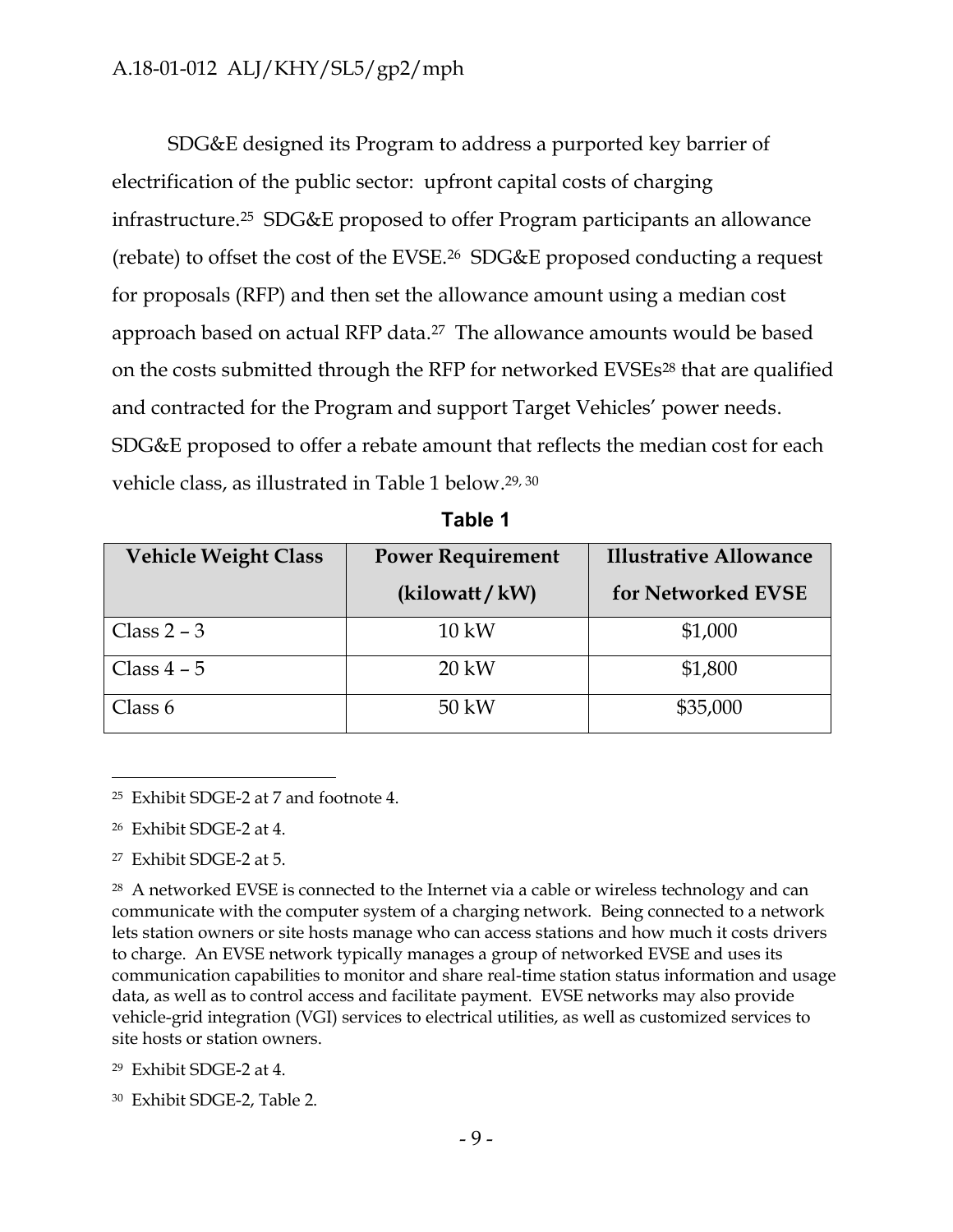| $\vert$ Class 7 – 8      | $100 \text{ kW}$ | \$45,000  |
|--------------------------|------------------|-----------|
| <b>On-Route Chargers</b> | 350kW            | \$200,000 |
| Forklift or TRU          | Various          | \$2,000   |

As proposed, Program participants would be responsible for EVSE costs over the allowance amount.<sup>31</sup> SDG&E testified that adjustments may be made to the median cost, but such flexibility is meant to account for various options and features among EVSEs.<sup>32</sup>

SDG&E proposed the percentage of EVSE costs covered by the allowance be based on vehicle type, year of Program sign-up<sup>33</sup>, and whether the vehicle is located in, or travels through a DAC.<sup>34</sup> SDG&E proposed that the allowance amount be decreased over time to incentivize early adopters of the Program.<sup>35</sup> The decreased allowance amount is represented in the table below. 36

|                  | <b>Allowance Percentage for Cost of EVSE</b> |
|------------------|----------------------------------------------|
| Year 1 (non-DAC) | 100%                                         |
| Year 2 (non-DAC) | 90%                                          |
| Year 3 (non-DAC) | 80%                                          |
| Year 4 (non-DAC) | 70%                                          |
| Year 5 (non-DAC) | 60%                                          |
| <b>DAC</b>       | 100% regardless of year                      |

**Table 2**

<sup>31</sup> Exhibit SDGE-2 at 3.

 $\overline{a}$ 

<sup>32</sup> Exhibit SDGE-2 at 5.

<sup>33</sup> The Program is a multiyear program, with the sign-up period lasting up to five years once the Program opens for participant sign-up. Some installations may occur after the sign-up period has ended. (*See* Exhibit SDGE-2 at 12.)

<sup>34</sup> Exhibit SDGE-2 at 5.

<sup>35</sup> Exhibit SDGE-2 at 5 to 6.

<sup>36</sup> Exhibit SDGE-2, Table 3.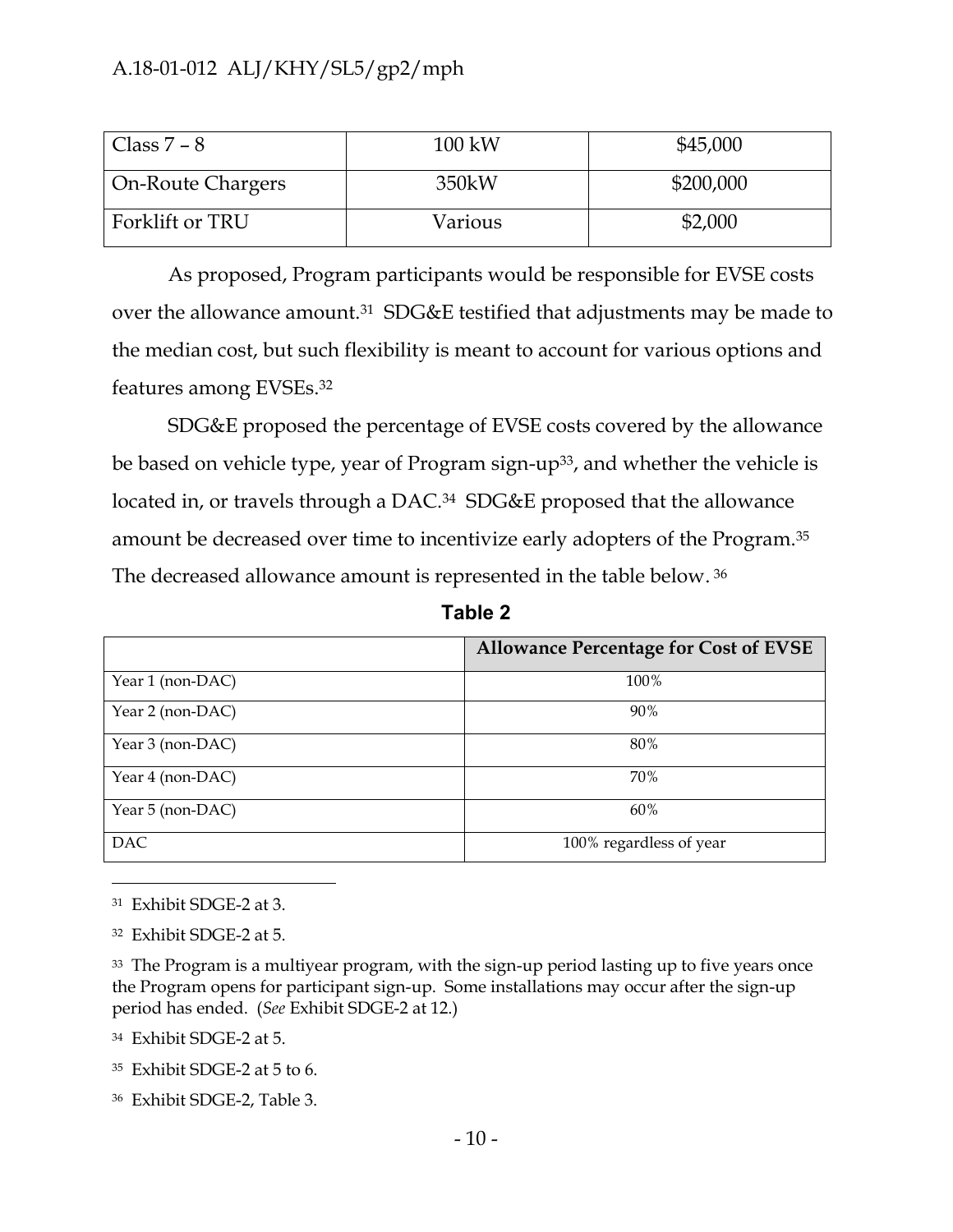| Transit and School Bus | 100% regardless of year                  |
|------------------------|------------------------------------------|
| Forklift or TRU        | \$2,000 regardless of year <sup>37</sup> |

SDG&E planned the allowance amounts to not only encourage early adopters to the Program, but also to provide greater support in DACs.38 Because DACs are most impacted by local air pollution, SDG&E proposed to provide greater support in DACs by maintaining a 100 percent allowance in all years of Program sign-up in order to help reduce GHG and other local emissions from MD/HD vehicles.39 SDG&E proposed allowances for transit and school buses remain at 100 percent throughout the duration of the Program because they provide public service to local communities and those who may not have alternative access to transportation.<sup>40</sup>

Another aspect of SDG&E's Program is working with local transit agencies to support their conversion to electric buses. SDG&E believes transit buses<sup>41</sup> are ripe for conversion based on commitments made by Antelope Valley Transit Authority Foothill Transit and Los Angeles Metropolitan Transit Authority to completely electrify their fleets by 2030.42 The Program would also include onroute high powered chargers to support electric transit buses.<sup>43</sup> On-route chargers can operate at approximately 350 kW to 500 kW, and would be installed

<sup>37</sup> Exhibit SDGE-2 at 6: the forklift and TRU allowance is set towards the lower end of the charger costs for this segment.

<sup>38</sup> Exhibit SDGE-2 at 6.

<sup>39</sup> Exhibit SDGE-2 at 6.

<sup>40</sup> Exhibit SDGE-2 at 6.

<sup>&</sup>lt;sup>41</sup> "Transit buses" are defined broadly to include buses that are operated by transit agencies but also buses operated by other organizations including universities, airports and tourist locations (*see* Exhibit SDGE-2 at 8).

<sup>42</sup> Exhibit SDGE-2 at 8.

<sup>43</sup> Exhibit SDGE-2 at 12.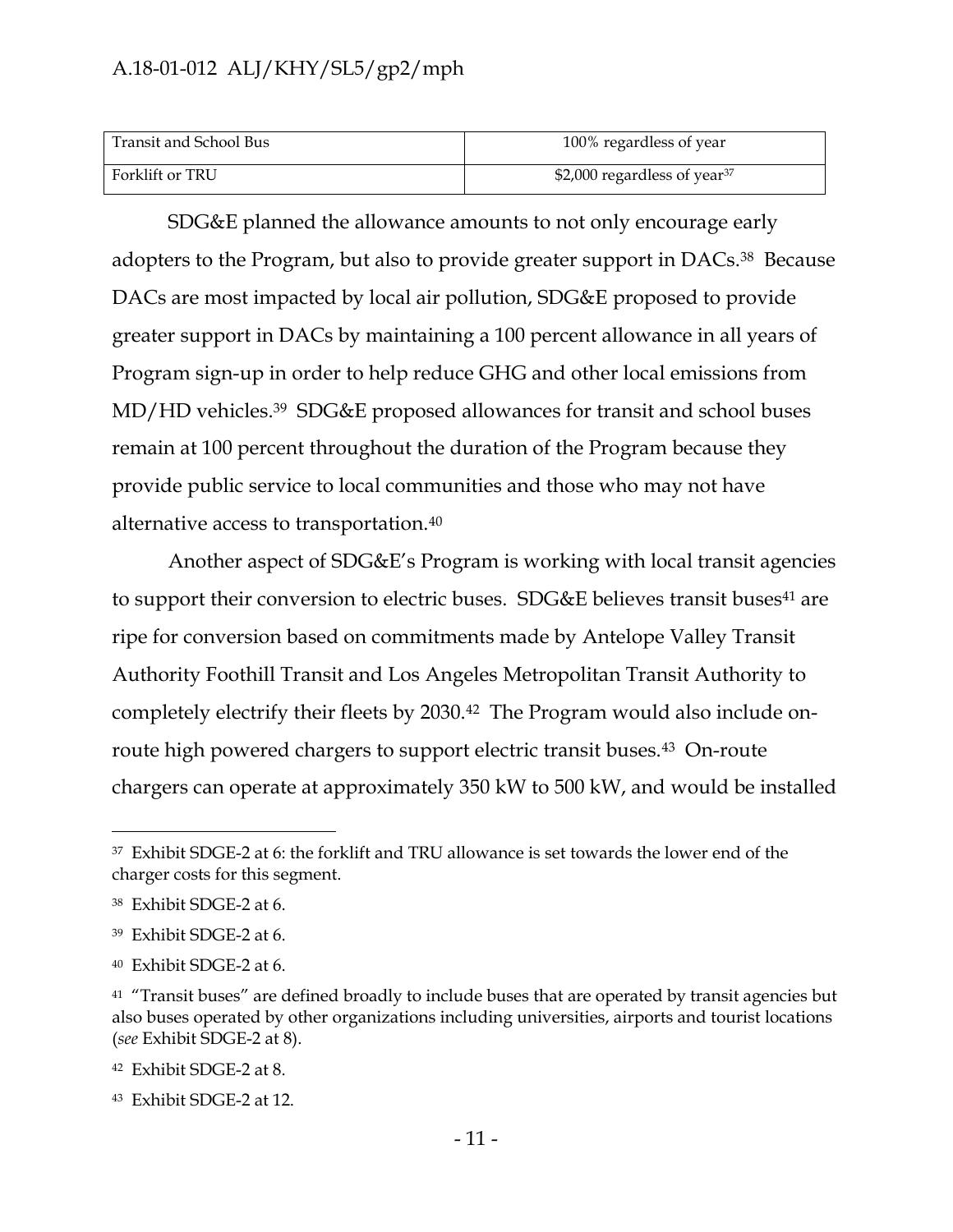at transit hubs where bus routes intersect with other forms of public transportation. <sup>44</sup> On-route chargers can charge buses at a given location quickly, to support continual operation throughout the day.<sup>45</sup>

SDG&E identified a number of partnerships it has pursued to help accelerate the electrification of buses in its service territory.<sup>46</sup> One potential participant is the Otay Mesa Chamber of Commerce, to support the electrification of MD/HD vehicles through the Otay Mesa East Port of Entry (POE), a border crossing between California and Mexico.47 SDG&E suggests that its proximity to an international border may help reduce transportation emissions associated with interstate commerce.<sup>48</sup> SDG&E plans to work with Program participants to leverage non-ratepayer funds, including grants and incentive programs to ensure the upfront capital needs associated with MD/HD vehicle electrification aren't cost-prohibitive. 49

#### **2.2. Pilot Description**

<span id="page-13-0"></span>Along with the Program, SDG&E requested authority to install, maintain and own charging infrastructure associated with the electrification of 10 school buses capable of V2G as distributed energy resources (DER) to bid into the California Independent System Operator (CAISO) markets.50 SDG&E testified

<sup>44</sup> Exhibit SDGE-2 at 12.

<sup>45</sup> Exhibit SDGE-2 at 12.

<sup>46</sup> SDG&E lists the North County Transit District, San Diego Metropolitan Transit System, San Diego International Airport, Balboa Park, the San Diego Zoo, Living Coast Discovery Center, United Parcel Service, Amazon, and Caltrans as some of the entities its had discussions with regarding Program participation (*see* Exhibit SDGE-2 at 12 to 13).

<sup>47</sup> Exhibit SDGE-2 at 13.

<sup>48</sup> Exhibit SDGE-2 at 13.

<sup>49</sup> Exhibit SDGE-2 at 14.

<sup>50</sup> Exhibit SDGE-3 at 3.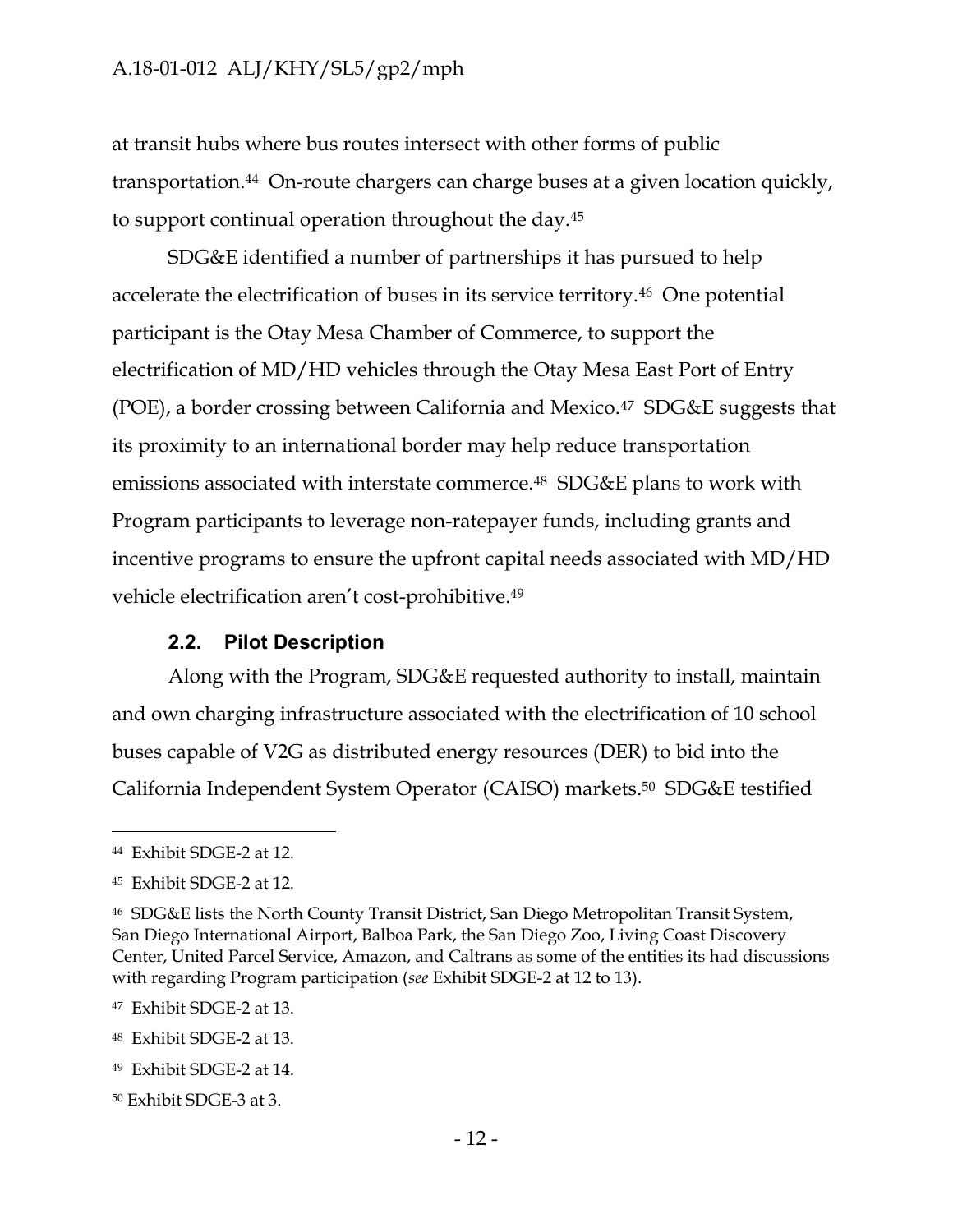that the Pilot would help the utility understand how it can utilize EVs as a DER to improve SDG&E's load factor, reduce GHG emissions, and reduce local air pollution.51 The Pilot would be the first to employ V2G enabled school buses to participate in the CAISO energy market utilizing 25 kW (discharging) V2G bi-directional chargers.<sup>52</sup>

SDG&E planned to provide \$450,000 to help the Pilot (school district) participant fund the purchase of electric school buses.<sup>53</sup> SDG&E categorizes the \$450,000 as an O&M expense.<sup>54</sup> SDG&E stated it would give preference to sites located in a DAC to implement the Pilot. <sup>55</sup> SDG&E additionally proposed a \$100,000 stipend toward the cost of electricity during the Pilot's one-year duration.56 SDG&E categorizes the \$100,000 as an O&M expense.57 Similar to the Program, all construction, installation and maintenance will be completed by contractors with EVITP certification and any work completed by non-SDG&E employees with be performed by contractors that are signatories to the IBEW and who hold a valid C-10 contractor's license.<sup>58</sup>

#### **2.2.1. Background on V2G**

<span id="page-14-0"></span>V2G is the process of discharging energy from an EV battery to the electric distribution grid.59 SDG&E testified that typically the EV battery is discharged

<sup>51</sup> Exhibit SDGE-3 at 2.

<sup>52</sup> Exhibit SDGE-3 at 2.

<sup>53</sup> Exhibit SDGE-3 at 3.

<sup>54</sup> A.18-01-012 at 8.

<sup>55</sup> Exhibit SDGE-3 at 3.

<sup>56</sup> Exhibit SDGE-3 at 3.

<sup>57</sup> A.18-01-012 at 8.

<sup>58</sup> Exhibit SDGE-3 at 7 to 8.

<sup>59</sup> Exhibit SDGE-3 at 3.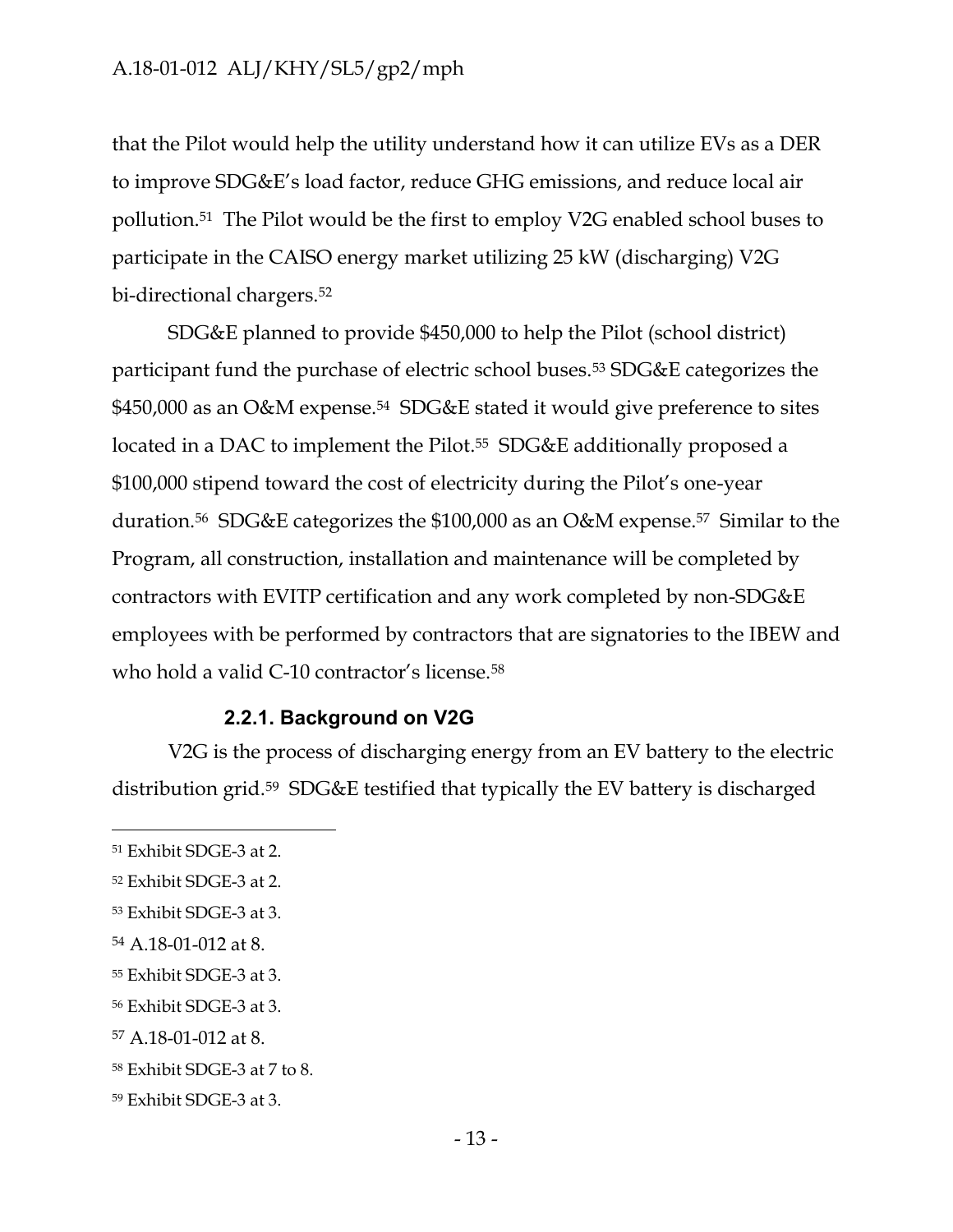during normal vehicle driving, however, the battery can also be discharged back onto the distribution grid.60 While the EV is stationary, the battery can be charged from the electrical grid as well as discharged to the grid to provide system level grid services.<sup>61</sup> The Pilot will use an alternating current (AC) to direct current (DC) on-board converter to charge the buses as well as a DC to AC off-board inverter to discharge the buses to the grid. <sup>62</sup> V2G can allow for greater utilization of an asset (electric bus) for the asset owner (Pilot participant / school district) and can provide a revenue stream from the CAISO markets.<sup>63</sup> SDG&E sees a future where V2G provides system-level services<sup>64</sup> to the grid at a larger scale, with the adoption of more and more EVs in the MD/HD and light-duty sectors. 65

In testimony, SDG&E suggested the Pilot would absorb solar generation in the early afternoon hours, and help offset the steep demand ramp that occurs in the evening hours.<sup>66</sup> Because of the predictable schedules of bus routes, SDG&E claims school buses are an ideal vehicle to explore solutions to such scenarios.<sup>67</sup> SDG&E testified that widespread V2G may help reduce the need to use more

 $\overline{a}$ 

<sup>67</sup> Exhibit SDGE-3 at 4

<sup>60</sup> Exhibit SDGE-3 at 3.

<sup>61</sup> Exhibit SDGE-3 at 3.

<sup>62</sup> Exhibit SDGE-3 at 5 to 7.

<sup>63</sup> Exhibit SDGE-3 at 3.

<sup>64</sup> System-level grid services can include frequency regulation, load leveling, deferral of distribution capacity upgrades, voltage support, and improved integration of renewable energy.

<sup>65</sup> Exhibit SDGE-3 at 3.

<sup>66</sup> Exhibit SDGE-3 at 4.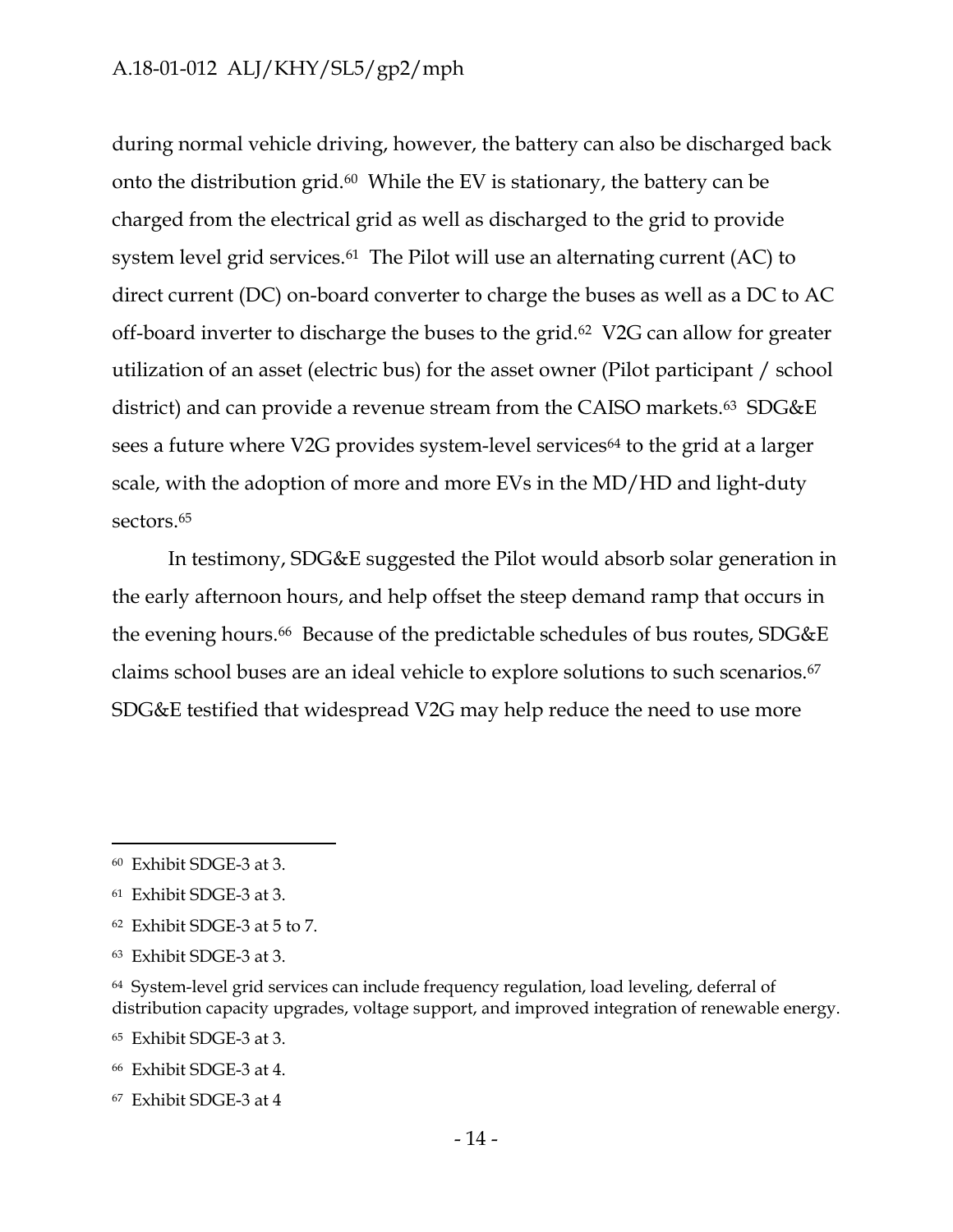costly solutions such as the installation of new powerplants and reserve power infrastructure capable of rapid discharging to the grid. <sup>68</sup>

#### **2.2.2. Proposed Cost Recovery**

<span id="page-16-0"></span>SDG&E requested authority to establish a one-way balancing account to record the authorized revenue requirement and incremental implementation costs associated with the Program and Pilot.69 SDG&E requested to spend \$150.6 million in direct Program costs and \$1.7 million in direct Pilot costs.<sup>70</sup> SDG&E proposed to record revenue and costs associated with the Program and Pilot in balancing accounts until both programs are fully implemented and the remaining and ongoing costs can be submitted as part of the base margin revenue requirement in a future General Rate Case (GRC).<sup>71</sup> SDG&E proposed to record revenues associated with the authorized revenue requirement as well as capital-related costs (*i.e.,* depreciation, taxes and return) and operating and maintenance costs in the above referenced one-way balancing account. <sup>72</sup> SDG&E proposed to recover all Program and Pilot costs from electric customers through distribution rates.<sup>73</sup>

#### <span id="page-16-1"></span>**3. Overview of Protests and Responses**

SDG&E's application sparked interest amongst a diverse group of stakeholders ranging from environmental organization to auto manufacturers.

- <sup>72</sup> A.18-01-012 at 8 to 9.
- <sup>73</sup> A.18-01-012 at 9.

<sup>68</sup> Exhibit SDGE-3 at 4.

<sup>69</sup> A.18-01-012 at 8.

<sup>70</sup> Exhibit SDGE-2 at 3, Exhibit SDGE-3 at 2.

<sup>71</sup> A.18-01-012 at 8.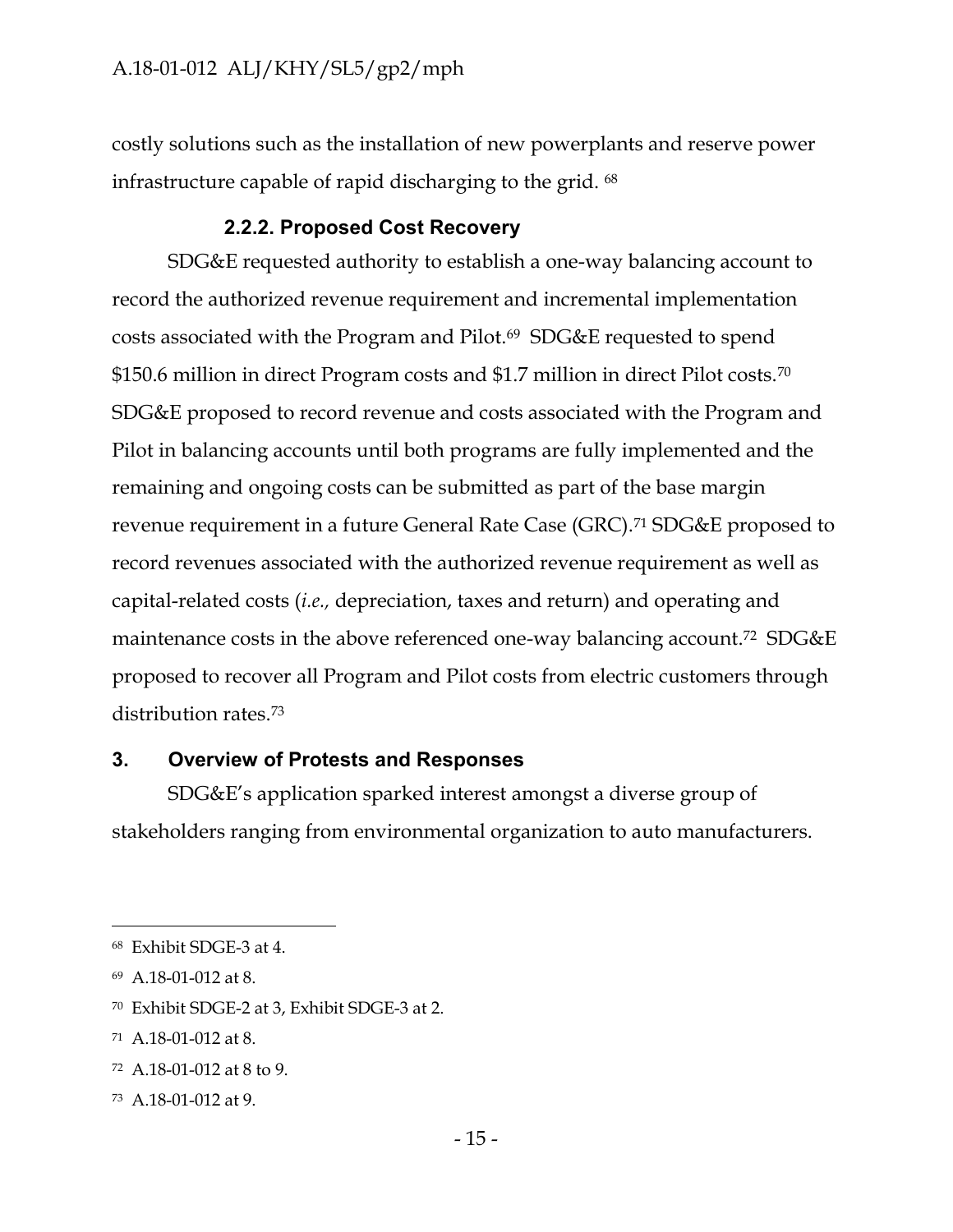Protests were filed by the National Diversity Coalition/National Asian American Coalition (NDC), the Public Advocate's Office of the Public Utilities Commission (Cal Advocates), <sup>74</sup> and The Utility Reform Network (TURN). Responses to the application were filed by ChargePoint, Inc. (ChargePoint), Environmental Defense Fund (EDF), Natural Resources Defense Council (NRDC), CALSTART, and Tesla, Inc. (Tesla).

NDC raises concerns over certain elements of the proposed Program and Pilot in its Protest. NDC has significant concerns about the cost estimates for the Program. NDC explains the costs and size of the Program are high given the limited data available on how best to accelerate TE in the MD/HD market in addition to the variable costs associated with the manufacturing of MD/HD EVs. <sup>75</sup> NDC also takes issue with the lack of deployment targets for each vehicle class (*e.g.,* within the category of Class 2 – Class 8 commercial vehicles) out of the 3,100 MD/HD EVs SDG&E proposes to support with the Program's charging infrastructure.76 NDC believes SDG&E's estimated EVSE subsidies<sup>77</sup> could not have been reasonably calculated given the varying costs in EVSE associated with each class of MD/HD EVs.<sup>78</sup> NDC believes the Program's 40 percent DAC target should be higher given the higher air pollution usually found in DACs.<sup>79</sup> Turning to the Pilot, NDC is concerned with the Pilot's size, calling into question

<sup>74</sup> SB 854 (Stats. 2018, ch. 51) amended Pub. Util. Code Section 309.5(a) so that the Office of Ratepayer Advocates is now named the Public Advocate's Office of the Public Utilities Commission. We will refer to this party as Cal Advocates.

<sup>75</sup> NDC Protest at 9 to 10.

<sup>76</sup> NDC Protest at 10.

<sup>77</sup> *See* Table 2.

<sup>78</sup> NDC Protest at 10 to 11.

<sup>79</sup> NDC Protest at 12.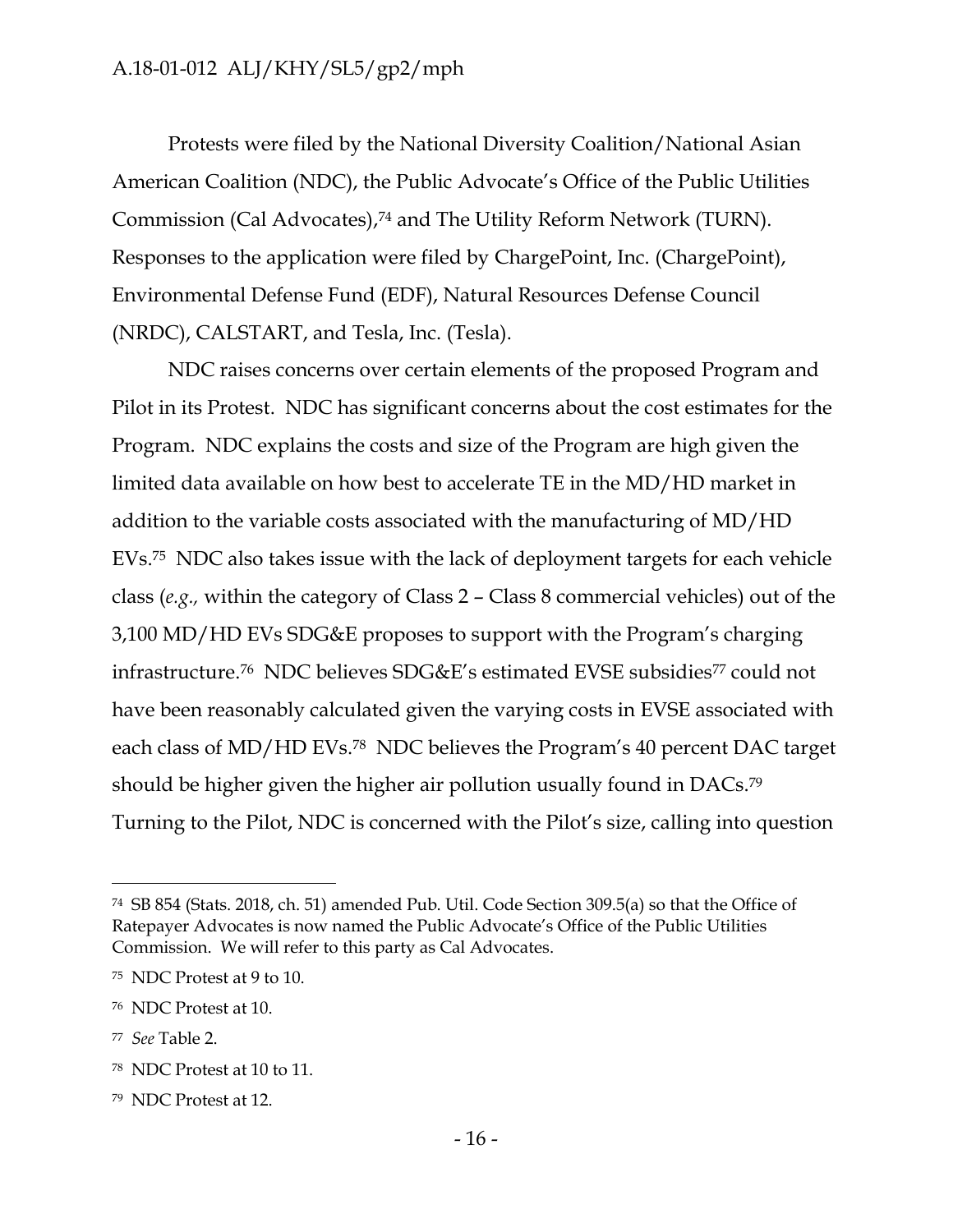how SDG&E arrived at the number (10) of electric school buses.<sup>80</sup> NDC believes it would be better to wait for lessons learned from current electric school bus programs<sup>81</sup> prior to investing ratepayer funds into the Pilot. NDC does support SDG&E's proposal to position the Pilot in a DAC, expressing that DAC children and families will have greater exposure to EVs which can help overcome some of the barriers to EV adoption.<sup>82</sup>

Similarly, Cal Advocates has concerns over the Program's goals, size and SDG&E's cost estimates. Cal Advocates highlights that although SDG&E estimates the Program would provide a lifetime net emissions reduction of  $476,552$  metric tons of carbon dioxide equivalent (CO<sub>2</sub>e) greenhouse gas emissions, 327.9 metric tons of nitrogen oxides  $(NO_x)$ , and 50.5 metric tons of fine particulate matter  $(PM_{2.5})$ , the installation of charging infrastructure does not directly contribute to emissions reductions.<sup>83</sup> Cal Advocates notes that perhaps the emissions reduction goals will be met by requiring that Program participants procure the EV prior to the installation of any charging infrastructure.<sup>84</sup> Cal Advocates questions the methodology SDG&E used to arrive at its estimate of 3,100 Target Vehicles. Cal Advocates protests that SDG&E does not describe in detail how the 3,100 Target Vehicle number was derived, other than suggesting that the program serve approximately 3 percent of the Class 2 to Class 8 vehicles that operate in its service territory.85 Cal Advocates requests that SDG&E provide a quantitative analysis of the reasonableness of its proposed

<sup>80</sup> NDC Protest at 6.

<sup>81</sup> NDC Protest at 6, referencing priority review projects approved in D.18-01-024.

<sup>82</sup> NDC Protest at 8.

<sup>83</sup> Cal Advocates Protest at 3.

<sup>84</sup> Cal Advocates Protest at 4.

<sup>85</sup> Cal Advocates Protest at 4.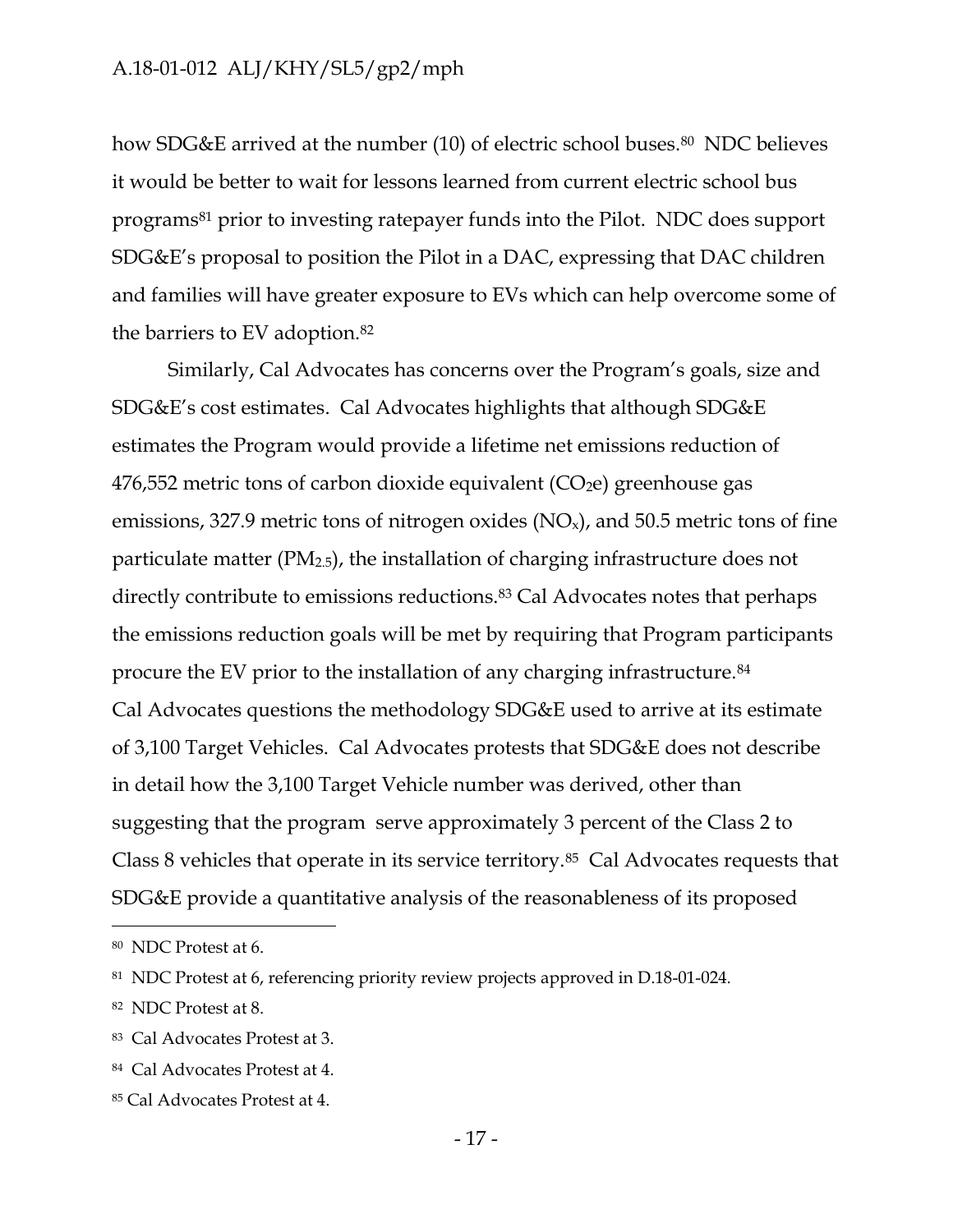budget, which is \$220.8 million once escalators and loaders are added. <sup>86</sup> Cal Advocates questions whether utility ownership of the EVSE is necessary or provides benefits superior to that of the customer-ownership model.<sup>87</sup> Additionally, Cal Advocates questions whether utility ownership of the EVSE unfairly competes with the third party  $MD/HD$  EVSE market.<sup>88</sup> Turning to the Pilot, Cal Advocates suggests SDG&E does not provide sufficient information regarding the anticipated ratepayer benefits, reasonableness of costs, or potential impacts on the EVSE markets the Pilot will provide. Cal Advocates questions why it is reasonable for SDG&E ratepayers to subsidize the procurement of the 10 proposed EV buses to be used in the Pilot.<sup>89</sup>

TURN protests the proposed Program and Pilot on the basis that SDG&E ratepayers are already making significant investments in TE in the light-duty sector.<sup>90</sup> TURN suggests SDG&E wait to see the results from its MD/HD priority review projects before investing in a large-scale MD/HD program.<sup>91</sup> TURN additionally suggests stakeholders have sufficient time to review and analyze a final decision on SCE and PG&E's MD/HD TE programs in A.17-01-020, et al. 92 TURN proposes separating the Program into two phases, or significantly scaling it back, to protect ratepayer investments.<sup>93</sup> TURN asserts, "given that PG&E's

 $\overline{a}$ 

<sup>91</sup> TURN Protest at 4.

<sup>86</sup> Cal Advocates Protest at 4.

<sup>87</sup> Cal Advocates Protest at 5.

<sup>88</sup> Cal Advocates Protest at 5.

<sup>89</sup> Cal Advocates Protest at 7 to 8.

<sup>90</sup> TURN Protest at 4: SDG&E is implementing a \$45 million light-duty charging infrastructure program (A.14-04-014) and recently had another approximately \$19 million in Priority Review TE projects approved, three of which target the non-light duty sector.

<sup>92</sup> TURN Protest at 8.

<sup>93</sup> TURN Protest at 8.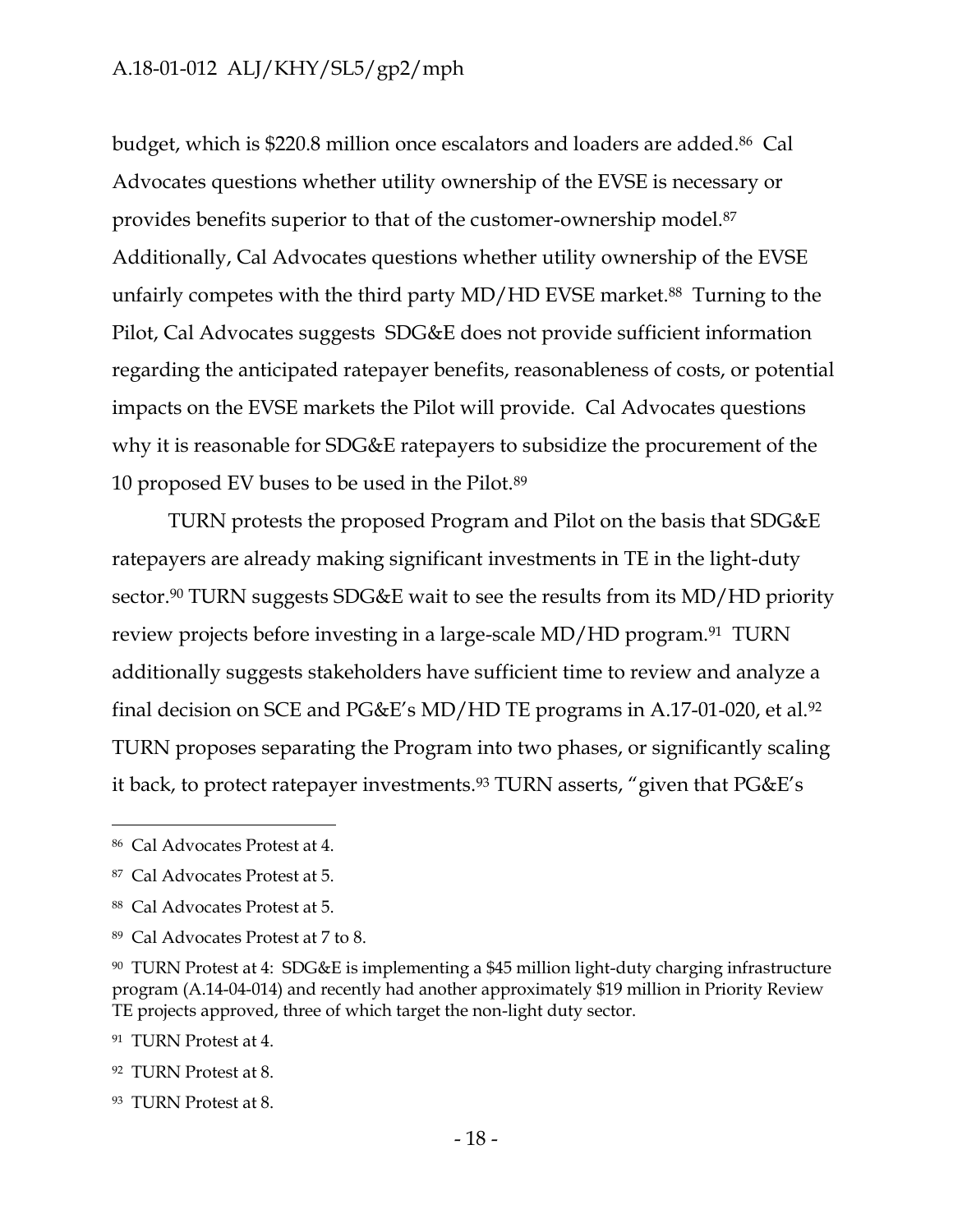service territory is substantially larger with significantly more commercial customers (around 540,000 vs. 150,000 for PG&E and SCE, respectively) SDG&E's budget and/or vehicle count may be inflated."<sup>94</sup>

ChargePoint, an EVSE manufacturer and network service provider<sup>95</sup>, largely supports the Program and Pilot in its Response, but questions certain programmatic design elements. <sup>96</sup> ChargePoint explains that a one-time RFP would limit customers' access to new entrants, new equipment and new services in the rapidly evolving TE manufacturer space.<sup>97</sup> ChargePoint suggests that if the Commission adopts SDG&E's proposals, it should order a vendor qualification process that either remains open to all eligible providers over the course of the program or that provides for entry/updating at a reasonable pace with industry changes, such as every six months.<sup>98</sup> ChargePoint suggests that establishing standards for charging equipment connectors will ensure that ratepayer funded infrastructure will remain used and useful throughout the duration of the program, and beyond.99 ChargePoint notes that the Pilot "is interesting" but does not necessarily align with the goals of SB 350 because it was not designed to "stimulate competition and innovation," or "enable consumer options in charging equipment services."<sup>100</sup>

<sup>94</sup> TURN Protest at 9, citing 2015 figures for PG&E and 2016 for SDG&E.

<sup>95</sup> ChargePoint Response at 1: ChargePoint engineers, manufacturers, and sells a complete line of L2 and DCFC EVSE and serves as a network service provider

<sup>96</sup> ChargePoint Response at 3.

<sup>97</sup> ChargePoint Response at 4.

<sup>98</sup> ChargePoint Response at 4.

<sup>99</sup> ChargePoint Response at 4 to 5.

<sup>&</sup>lt;sup>100</sup> ChargePoint Response at 7, citing  $$740.12(a)(1)(F)$ .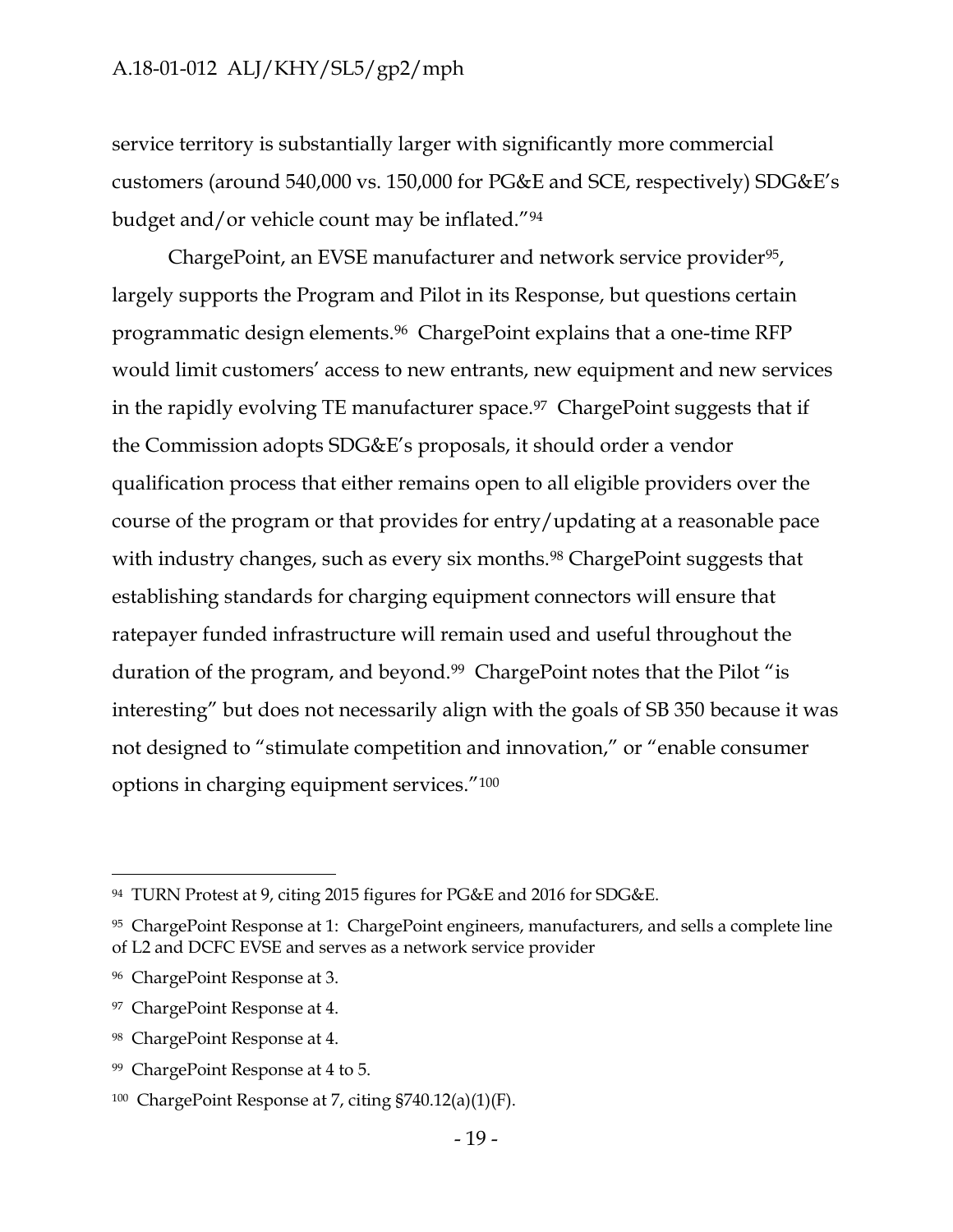EDF intends its Response to be considered alongside the joint Response of NRDC.<sup>101</sup> EDF and NRDC support SDG&E's proposed investment in the MD/HD sector, noting that the Program and Pilot will provide charging infrastructure for vehicle categories that are ripe for deployment, including electric buses.102 EDF and NRDC believe the SDG&E application, alongside the MD/HD programs approved for PG&E and SCE should provide lessons learned and lay a solid foundation for MD/HD market expansion.103 NRDC cites many health risks associated with MD/HD vehicle exposure, including respiratory diseases, heart conditions, and heightened cancer risks.104 Because of the risks associated with MD/HD vehicle emissions (diesel particulate matter,  $NO<sub>x</sub>$ , and GHG emissions), NRDC and EDF feel SDG&E sized its Program appropriately, especially with the proposed 40 percent DAC target.105 EDF strongly supports siting the Pilot in a DAC, and encourages that data collection from the Pilot go on longer than one year due to the nascency of V2G technology.<sup>106</sup>

CALSTART and Tesla generally support SDG&E's application. CALSTART is a nonprofit organization aiming to accelerate the commercialization of clean transportation technologies, and Tesla is a leading clean technology and EV manufacturer. CALSTART supports the electrification of the MD/HD sector highlighting that California's MD/HD EV market is ready

<sup>101</sup> Parties to NRDC's joint Response include Plug In America, Sierra Club, Environmental Defense Fund, Union of Concerned Scientists, Greenlots, Siemens, Electric Motor Werks, Inc. and Chanje Energy.

<sup>102</sup> NRDC Response at 7.

<sup>103</sup> NRDC Response at 7.

<sup>104</sup> NRDC Response at 8.

<sup>105</sup> NRDC Response at 8.

<sup>106</sup> EDF Response at 7.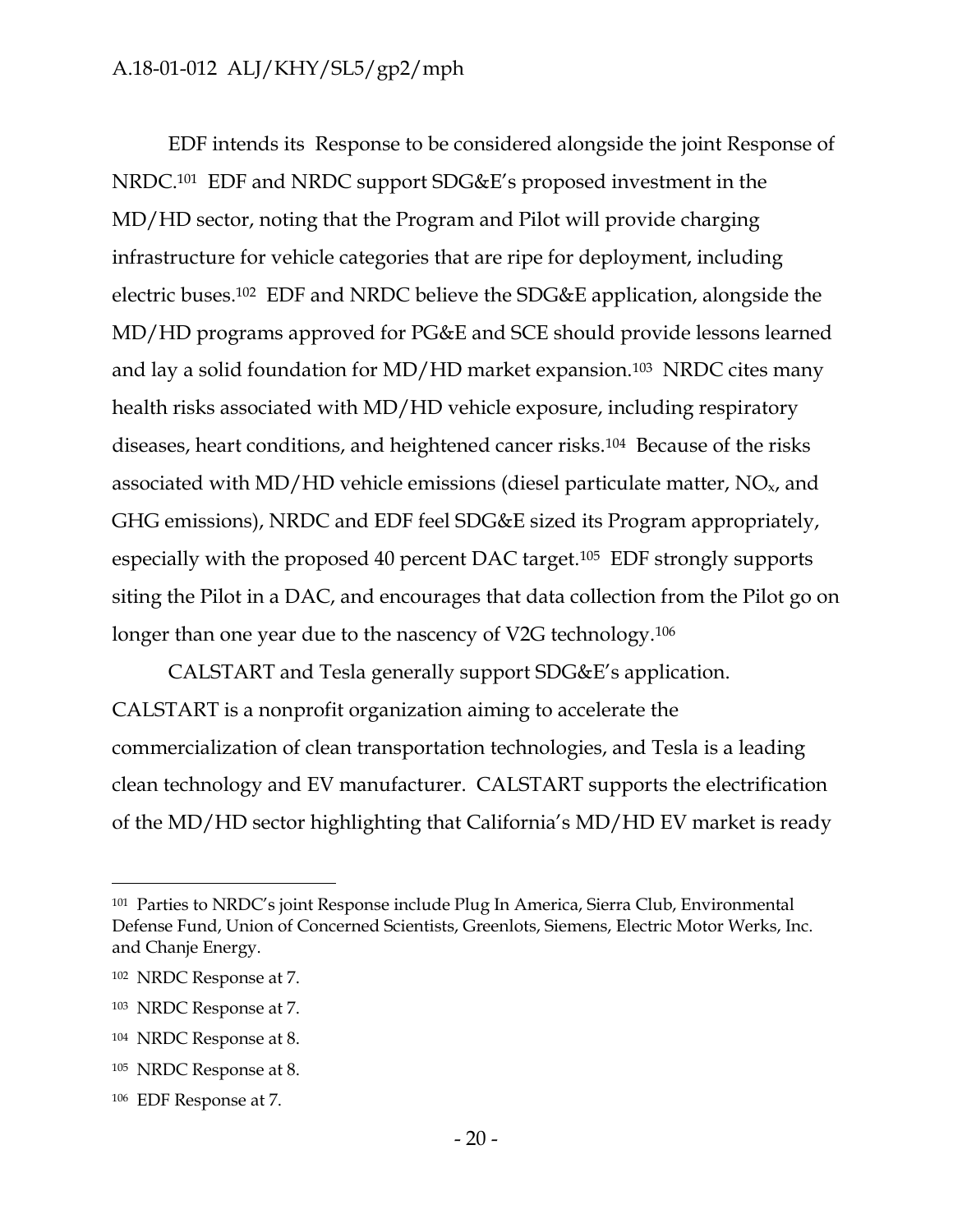for a major utility infrastructure investment.107 CALSTART attributes this "readiness" to technological advancements in the battery industry, including electrification of Class 8 vehicles gaining market share faster than light-duty vehicles.108 Tesla supports investments in the MD/HD EV charging infrastructure for all vehicle types because of the variety of MD/HD EVs available in the next several years in addition to strong commitments by other state agencies to increase investment in MD/HD EVs.109 Contrary to ChargePoint's Response, Tesla supports SDG&E's proposal to not require a standard connector for the EVSE.110 Tesla explains it is premature to require a standard connector for MD/HD charging participants due to the emerging technology in MD/HD EVs.<sup>111</sup>

#### <span id="page-22-0"></span>**4. Overview of the Settlement**

The Settlement covers the Program and the Pilot. We summarize the revisions to the Program and Pilot as agreed to by the Settling Parties below.

The Settling Parties agree on the Pilot as proposed by SDG&E. The Pilot will use ten electric school buses capable of V2G as distributed energy resources to bid into the California Independent System Operator market. SDG&E will install, maintain, and own EVSE for the Pilot. SDG&E will continue to seek and leverage alternate sources of funding for the electric school buses. Data collection and reporting will include monitoring to ensure asset utilization and V2G operation, analysis of scaling and interaction with the California

<sup>107</sup> CALSTART Response at 4.

<sup>108</sup> CALSTART Response at 4.

<sup>109</sup> Tesla Response at 2.

<sup>110</sup> Tesla Response at 3.

<sup>111</sup> Tesla Response at 4.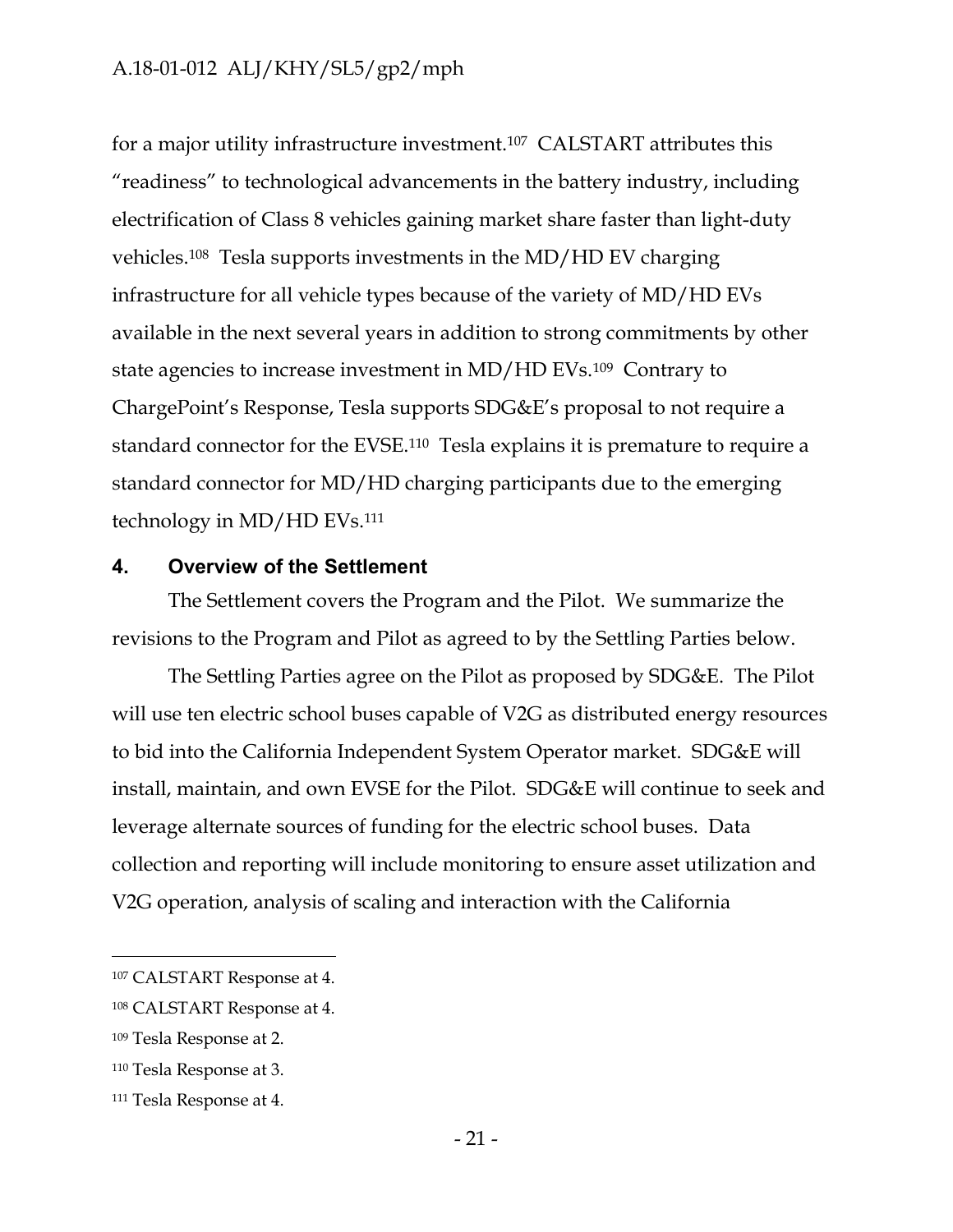$\overline{a}$ 

Independent System Operator, and discussion of barriers and possible solutions. Following guidance from its Program Advisory Council (see Section 4.3 for more information), SDG&E may submit a Tier 2 Advice Letter to make any necessary programmatic changes to the Pilot. The Settling Parties agree on a budget of \$1.7 million for the Pilot with program flexibility so that SDG&E may adjust funds across different budget lines during the Pilot's deployment. Cost recovery for the Pilot will occur through distribution rates and be allocated to customer classes on an equal cents per kWh basis.

The Settling Parties agree that the Program will provide charging infrastructure to support a range of Class 2 through Class 8 vehicles including off-road support vehicles such as forklifts and transport refrigeration units. The Program will provide rebates, up to 50 percent , for transit and school bus EVSE, and for participants (1) who are located in DACs and (2) not on the Fortune 1000 list. As further described below, the Settling Parties agree to modify SDG&E's proposed program and eliminate the utility ownership option for the EVSE. Settling Parties also agree that costs for the Program will be recovered by allocating costs to each customer class on an equal cent per kilowatt hour basis. Relying on estimates adopted in Decision (D.) 18-05-040 (approving Pacific Gas & Electric Company's (PG&E) MD/HD application),<sup>112</sup> the Settling Parties agree to reduce the Program's budget to \$107.4 million while increasing the Program's size to a target of approximately 6,000 MD/HD electric vehicles. Furthermore, the Settling Parties agree that the funding, while authorized in its entirety, will

<sup>112</sup> The per site cost estimates used to determine the budget are based on PG&E's A.17-01-022, which escalated costs from 2016 dollars to future dollars with assumed implementation in each year from 2018-2022 of the five-year program. SDG&E's budget is equal to \$107.4 million in 2018 dollars. This was calculated by de-escalating PG&E's per site estimates to 2016 dollars, escalating to 2018 dollars, and applying to SDG&E's program size. (*See* Motion at Footnote No. 3.)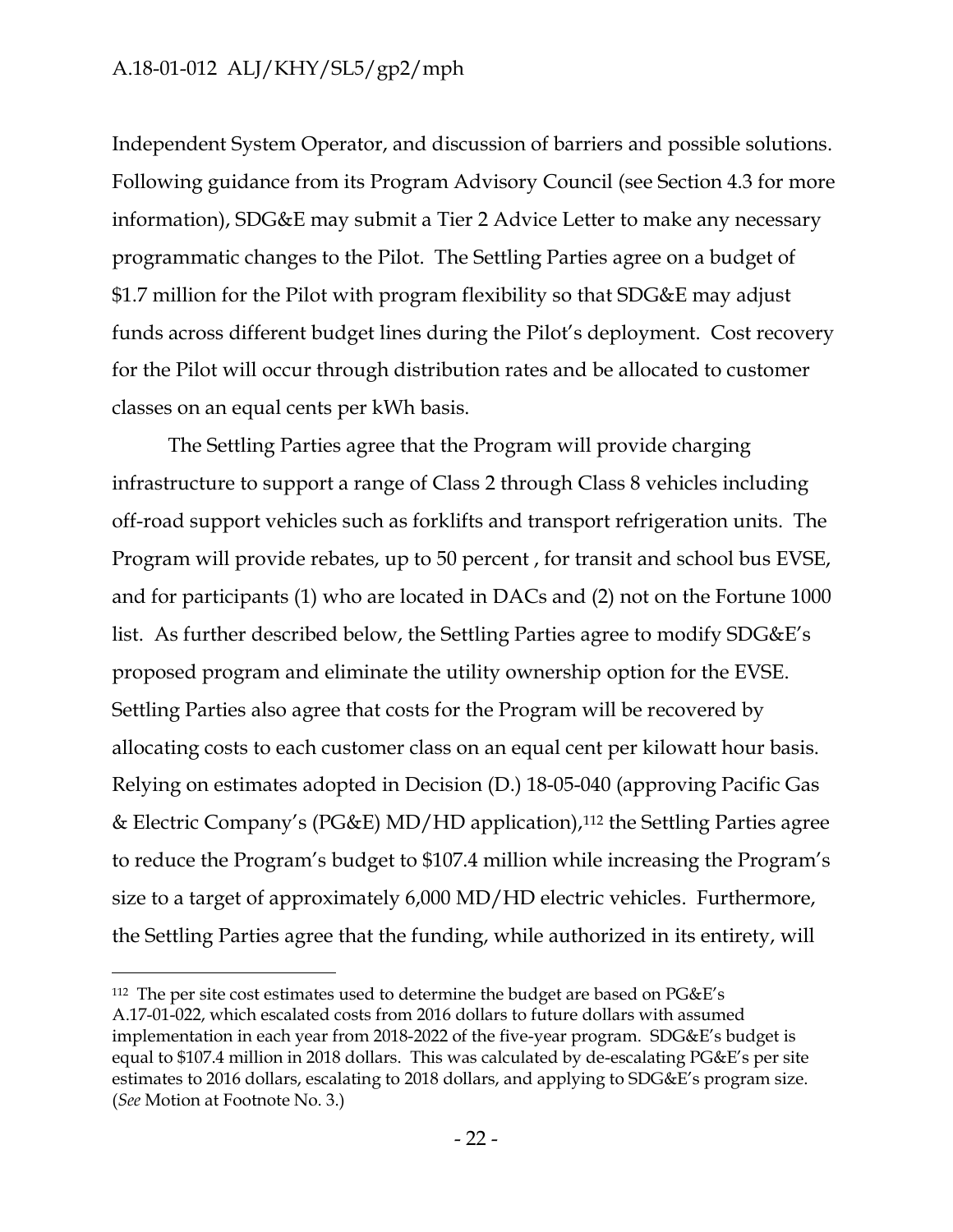become available for program implementation at two points in time. Further details of the Settlement with respect to the Program and its funding timeline are provided in sections 4.1 through 4.3.

#### <span id="page-24-0"></span>**4.1. Program Budget, Per Se Metrics, Budget Timeline and Cost Recovery**

The Settling Parties agree to a budget of \$107.4 million (in 2018 dollars un-escalated and unloaded)<sup>113</sup> for the Program, which the Settling Parties ask the Commission to approve in its entirety in a decision addressing the Settlement. Consistent with the per site costs approved in D.18-05-040, the budget will be used to support a deployment minimum of 3,000, with the target for the Program to deploy approximately 6,000 MD/HD electric vehicles and the following "*per se* reasonable metrics". The Settling Parties agree that if SDG&E achieves these metrics, then its spending up to the authorized budget will be deemed reasonable.<sup>114</sup>

- a minimum of 300 make-ready installations are fully contracted for after five years of program deployment and 3,000 additional vehicles are electrified that are directly attributable to the authorized program achieved by site hosts procuring at least two electric vehicles or converting at least two diesel fueled vehicles to electric;
- a minimum of 10 percent of the infrastructure budget<sup>115</sup> will serve transit and school buses;

<sup>113</sup> Overhead loaders are used to allocated undistributed company overhead costs across capital projects and Operations and Management. Overhead costs are those activities and services that are associated with direct costs, such as payroll taxes and pension and benefits, or costs that cannot be economically direct-charged, such as administrative and general overheads. Cost escalation factors are used to reflect the effect of inflation on SDG&E's costs. (*See* Motion at Footnote No. 4.)

<sup>114</sup> Motion at 5.

<sup>115</sup> The infrastructure budget equals \$63.9 million of the total \$107.4 million budget. The infrastructure budget portion of the initial \$84 million is \$50 million.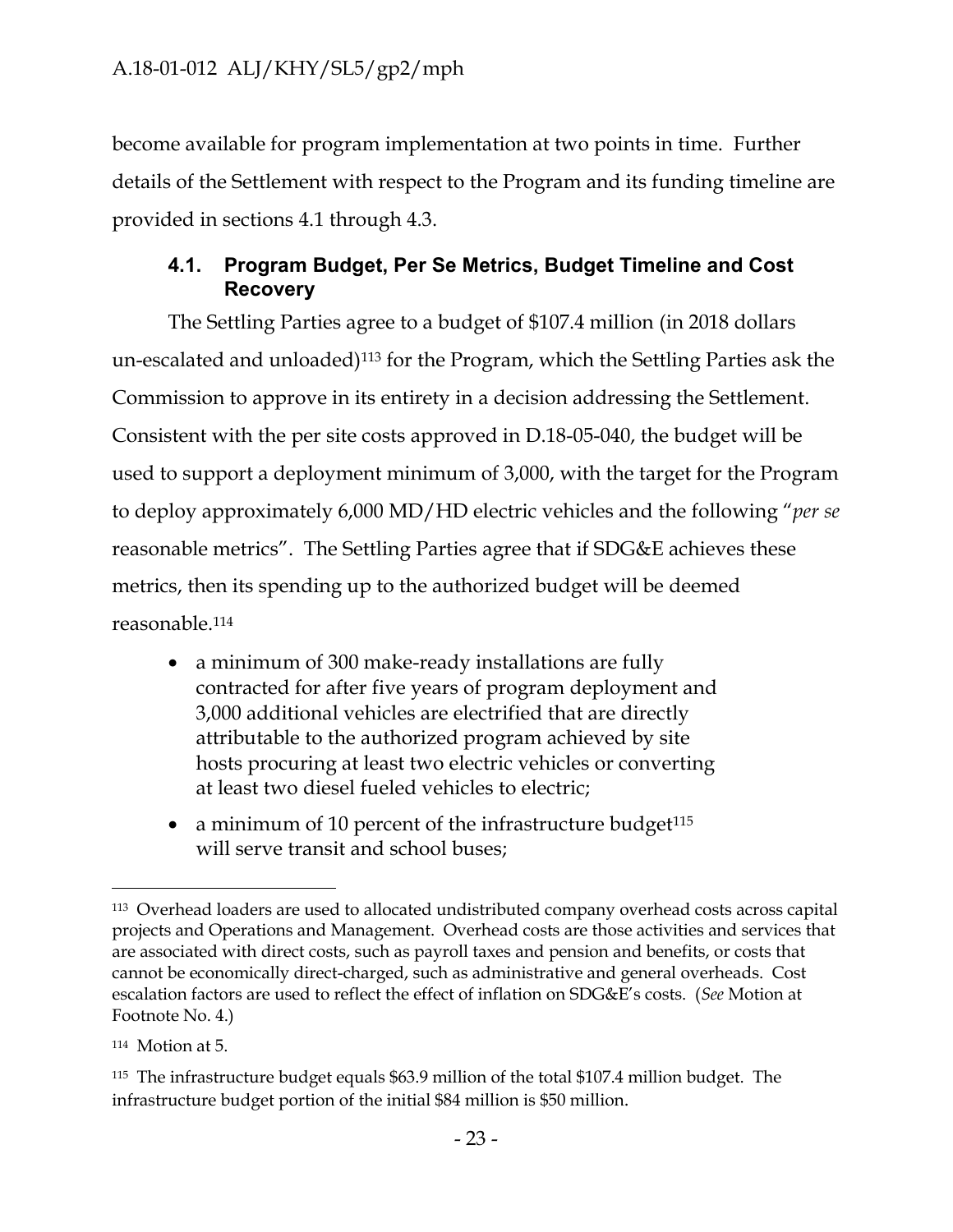- a maximum of 10 percent of the infrastructure budget will serve forklifts;
- a minimum of 30 percent of the infrastructure budget will result in installations in disadvantaged communities in SDG&E's territory, using SDG&E's service territory definition for disadvantaged communities;
- rebate levels (not to exceed 50 percent of the charger cost) for beach head sectors and customers in disadvantaged communities are established in consultation with SDG&E's Program Advisory Council; and
- a maximum of 10 percent of the budget is spent on program administration.

The Settling Parties also agree that the funds will become available for use by SDG&E in two tranches. The Settling Parties explain that, upon issuance of the decision, SDG&E would be authorized to utilize \$84 million (2018 dollars unloaded and escalated) and then the remaining \$23.4 million (2018 dollars unloaded and escalated) would be utilized by SDG&E upon approval of a Tier 2 advice letter indicating SDG&E's progress towards the following interim metrics:

- a minimum of 150 make-ready installations are fully contracted for and 1500 additional vehicles are expected to be electrified that are directly attributable to the authorized Program achieved by site hosts that have procured at least two electric vehicles or converted two diesel fueled vehicles to electric; and
- a minimum of 30 percent of the infrastructure budget is committed to installations in disadvantaged communities in SDG&E's territory, using SDG&E's service territory definition for disadvantaged communities.

The Settling Parties clarify that achieving the interim *per se* metrics will not be a prerequisite to filing an advice letter to request the second part of funding. Further, the Settling Parties agree that SDG&E will not file the Tier 2 advice letter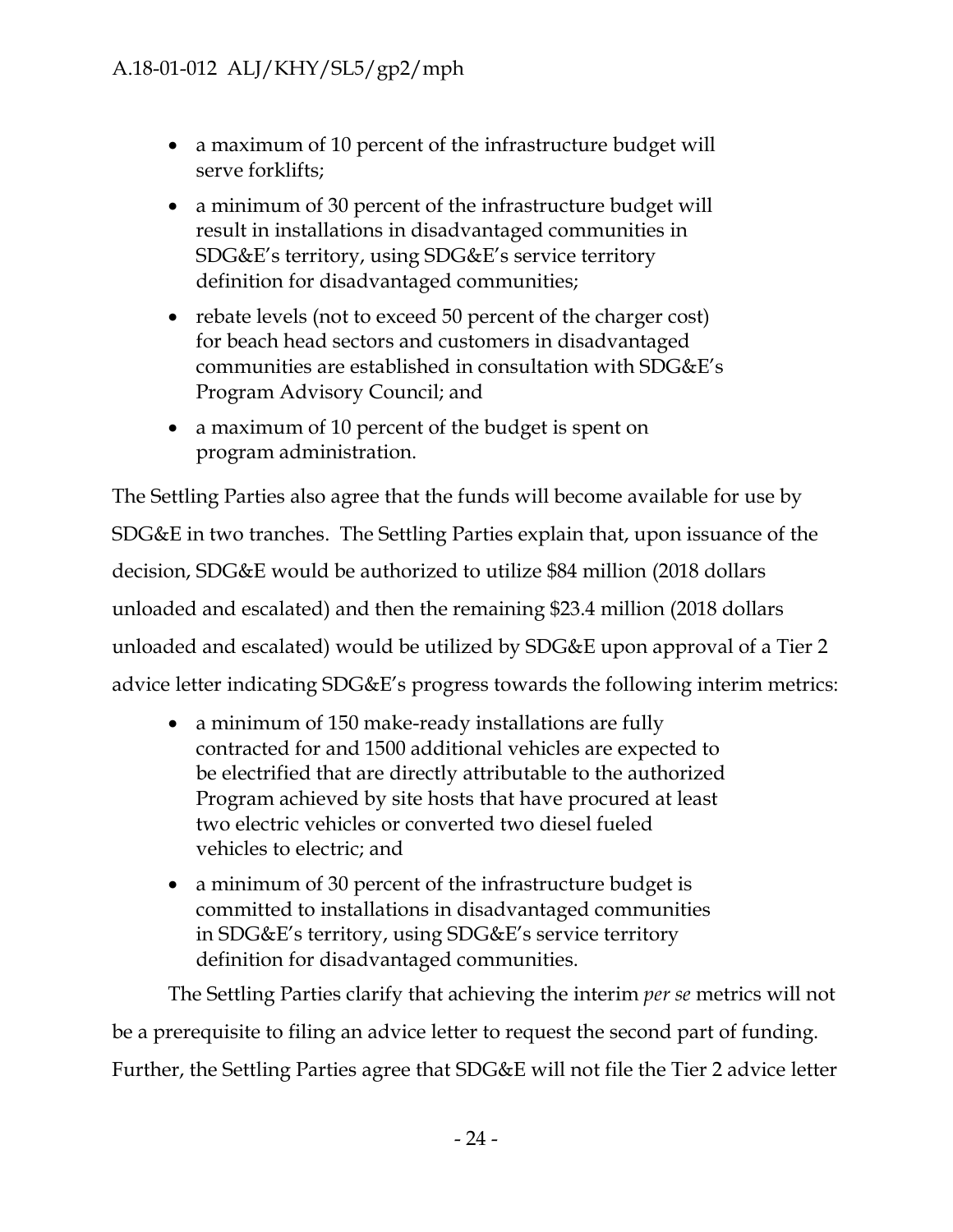until approximately \$33 million, or 66 percent of the program's infrastructure budget has been committed to projects.<sup>116</sup>

As with the Pilot, Settling Parties agree that costs for the Program will be recovered from ratepayers through distribution rates and allocated to customer classes on an equal cents per kWh basis.117 The Settling Parties agree that 15 percent of the approved education budget will be dedicated to educating small businesses on the benefits of transportation electrification.

#### <span id="page-26-0"></span>**4.2. Program Consistency with D.18-05-040 and Other Program Terms**

The Settling Parties agree that SDG&E's originally proposed Program should be modified to align with several aspects of the make-ready programs approved in D.18-05-040. Accordingly, the Settling Parties agree that SDG&E will construct, own, operate, and maintain the make-ready infrastructure on the utility side of the meter in all instances and in some instances on the customer side of the meter. Consistent with ordering paragraph 39 of D.18-05-040, if a customer chooses ownership, the customer must manage and pay for the installation of the customer-side infrastructure and use state licensed labor for which the utility will provide a rebate of up to 80 percent of the installation costs, treating these costs as an expense for ratemaking purposes, and the customer must commit to operate and maintain the facilities consistent with relevant national, state, and local electrical standards for their site.118 The Settling Parties agree that the rebate for customer-side infrastructure the customer installs shall be the lesser of (a) 80 percent of the customer's actual installation costs; or

<sup>116</sup> Budget numbers referenced here are in 2018 dollars unloaded and escalated. (*See* Settlement at Appendix B.

<sup>117</sup> Motion at 8.

<sup>118</sup> Motion at 8.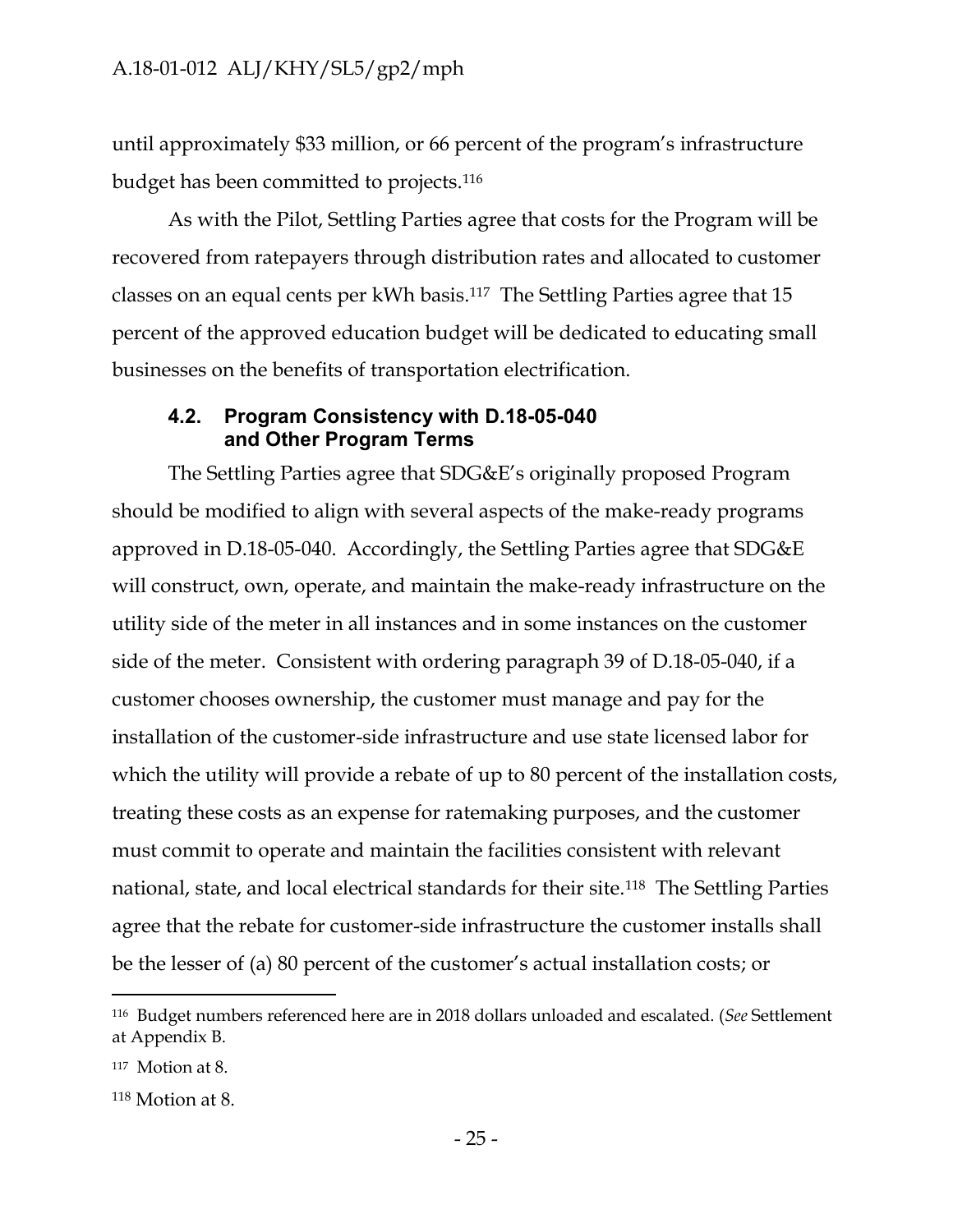(b) 80 percent of the average utility direct cost for installing the customer-side make-ready infrastructure in the relevant sector.<sup>119</sup> The Settling Parties agree that SDG&E will not own the EVSE or charging station.<sup>120</sup>

As noted previously, the Settling Parties agree that a minimum of 30 percent of the infrastructure budget will be allocated to deploy infrastructure in disadvantaged communities. Consistent with D.18-05-040, Settling Parties agree that 50 percent of funds reserved for DAC rebates not committed to sites in DACs after the fourth year of the Program may be released if SDG&E has not achieved 60 percent of its target in disadvantaged communities and 80 percent of its target in non-disadvantaged communities. The Settling Parties clarify that "released" is defined as the rebates may be used in non-disadvantaged communities to accelerate MD/HD EV adoption.<sup>121</sup>

Settling Parties agree that the Program will have a five-year enrollment period, while design and construction may extend beyond the fifth year. Settling Parties further agree that participants will be required to submit a load management plan detailing a strategy for facilitating charging behavior to minimize grid impacts and recognize periods of high renewable generation. SDG&E will monitor customer load management plans.<sup>122</sup>

Settling Parties agree that all construction, installation, and maintenance of EVSE chargers and EVSE make-ready infrastructure not performed by SDG&E employees shall be performed by contractors who are signatory to the International Brotherhood of Electrical Workers who hold a valid C-10

<sup>119</sup> Motion at 8 to 9.

<sup>120</sup> Motion at 9.

<sup>121</sup> Motion at 11.

<sup>122</sup> *See* Ordering Paragraph 10.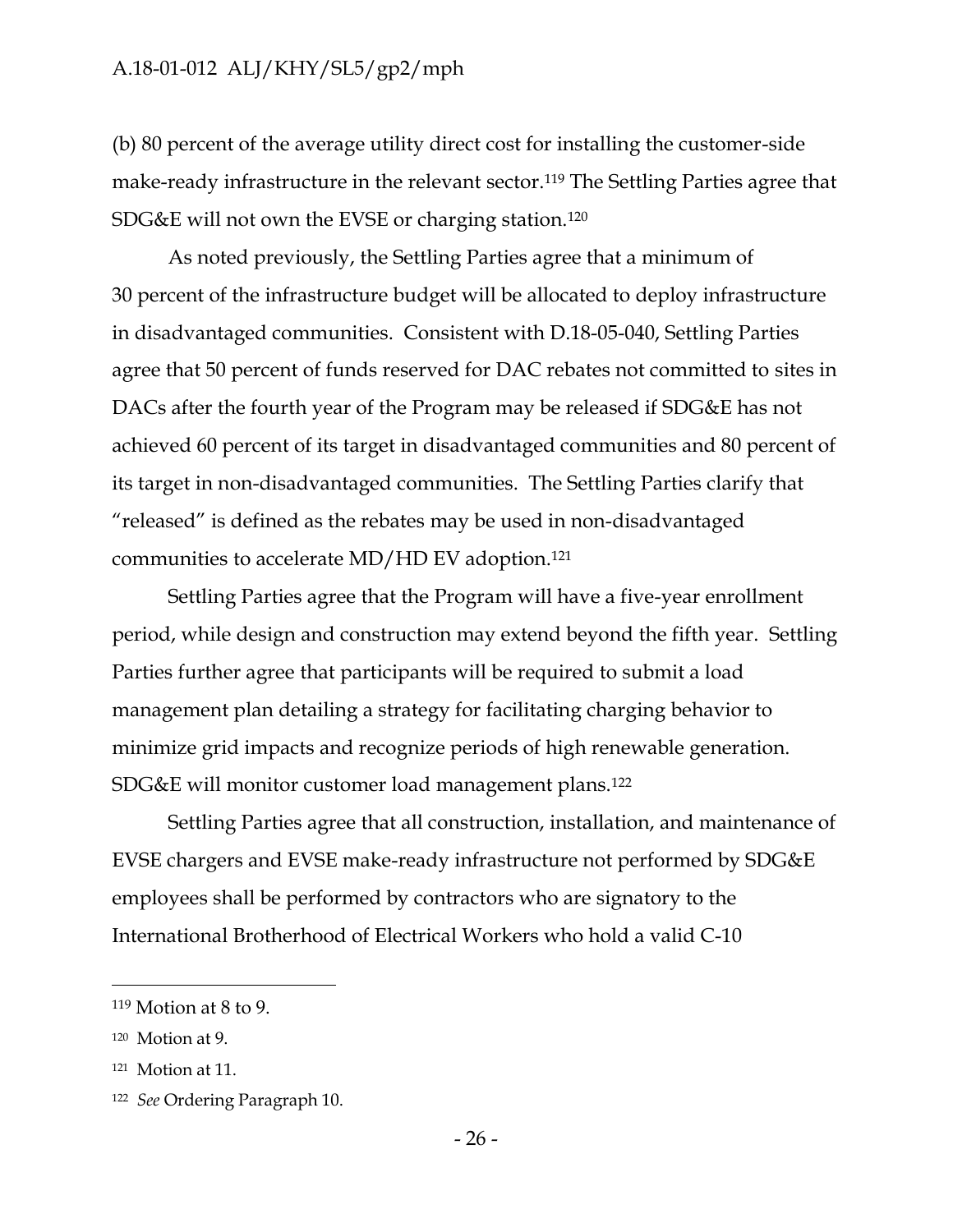contractor's license and any electricians must have an Electric Vehicle Infrastructure Training Program certification.<sup>123</sup>

With respect to rebates for transit and school bus EVSE, Settling Parties agree that rebates are limited to no more than 50 percent of the cost of the EVSE and no more than the cost the site host pays for the EVSE after accounting for any other funding sources used for EVSE procurement. Further, Settling Parties agree that rebates may be offered to participants located in a disadvantaged community, as defined in D.16-01-045 for SDG&E's territory so long as those participants are not on the Fortune 1000 list.<sup>124</sup>

Consistent with D.18-05-040, the Settling Parties agree that SDG&E will collect data and annually report information on EV adoption.125 Four percent of the total budget is allocated to fund a third-party evaluator, as was adopted in D.18-05-040.

Lastly, the Settling Parties agreed that SDG&E would hold an EV rates workshop by the end of November 2018.126 SDG&E will then develop a new rate option(s) within six months of final approval the Program.

#### **4.3. Creation of a Program Advisory Council**

<span id="page-28-0"></span>The Settling Parties agree that SDG&E will leverage a broad and diverse stakeholder community (including local and state government representatives, representatives from the Commission's Energy Division, industry and labor representatives, ratepayer and environmental advocates, and representatives of DACs) through the development of a Program Advisory Council, which will

<sup>123</sup> Motion at 10.

<sup>124</sup> Motion at 10.

<sup>125</sup> Motion at 12 to 13.

<sup>126</sup> SDG&E held its EV rates workshop on November 5, 2018, pursuant to the Settlement.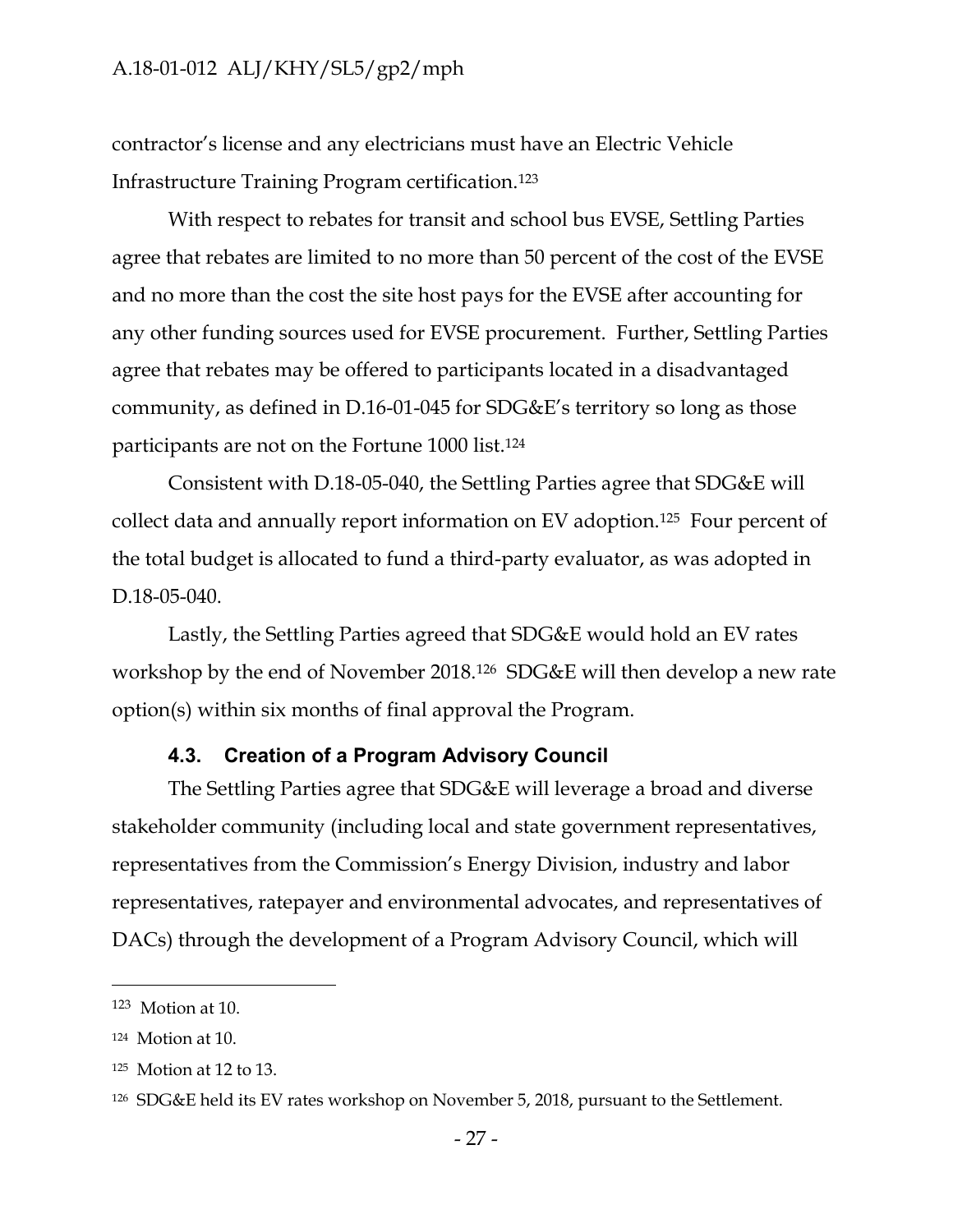participate in planning and implementing the Program. Members of this council representing DACs may be paid for participation. Other roles of the Council include providing guidance to SDG&E in setting rebate levels for transit and school bus EVSE, developing further requirements for eligibility, and making general programmatic changes as needed.127 However, changes to the Program must be approved through a Tier 2 advice letter. Consistent with D.18-05-040, Settling Parties also agree that after two years of program implementation and consultation with the Council, SDG&E may file a Tier 3 advice letter requesting to adjust budgets or metrics used to determine *per se* reasonableness.

#### <span id="page-29-0"></span>**5. Overview of Protests to the Settlement**

Greenlots, NDC, SDAP, Tesla and TURN filed protests to the Settlement focusing on the following issues: the scale of the Program, Program requirements, the union labor requirement in the Program, Program rebates for EVSE, the portion of the Program budget allocated to disadvantaged communities, customer ownership option in the Program, and EV rates. No party objected to Settlement terms related to the Pilot. A brief overview of the objections is provided below.

With respect to the size of the Program, TURN, SDAP, and NDC contend the Program is oversized relative to SDG&E's service territory and commercial customer base. All three parties point to initial testimony that they assert overestimated costs and inflated EV adoption modeling. TURN argues that a \$68.3 million budget with a 3,085 vehicle target is more appropriately sized for SDG&E's service territory. SDAP highlights that SDG&E's commercial customer class and overall customer base is significantly smaller than PG&E and SCE's,

<sup>127</sup> Motion at 12.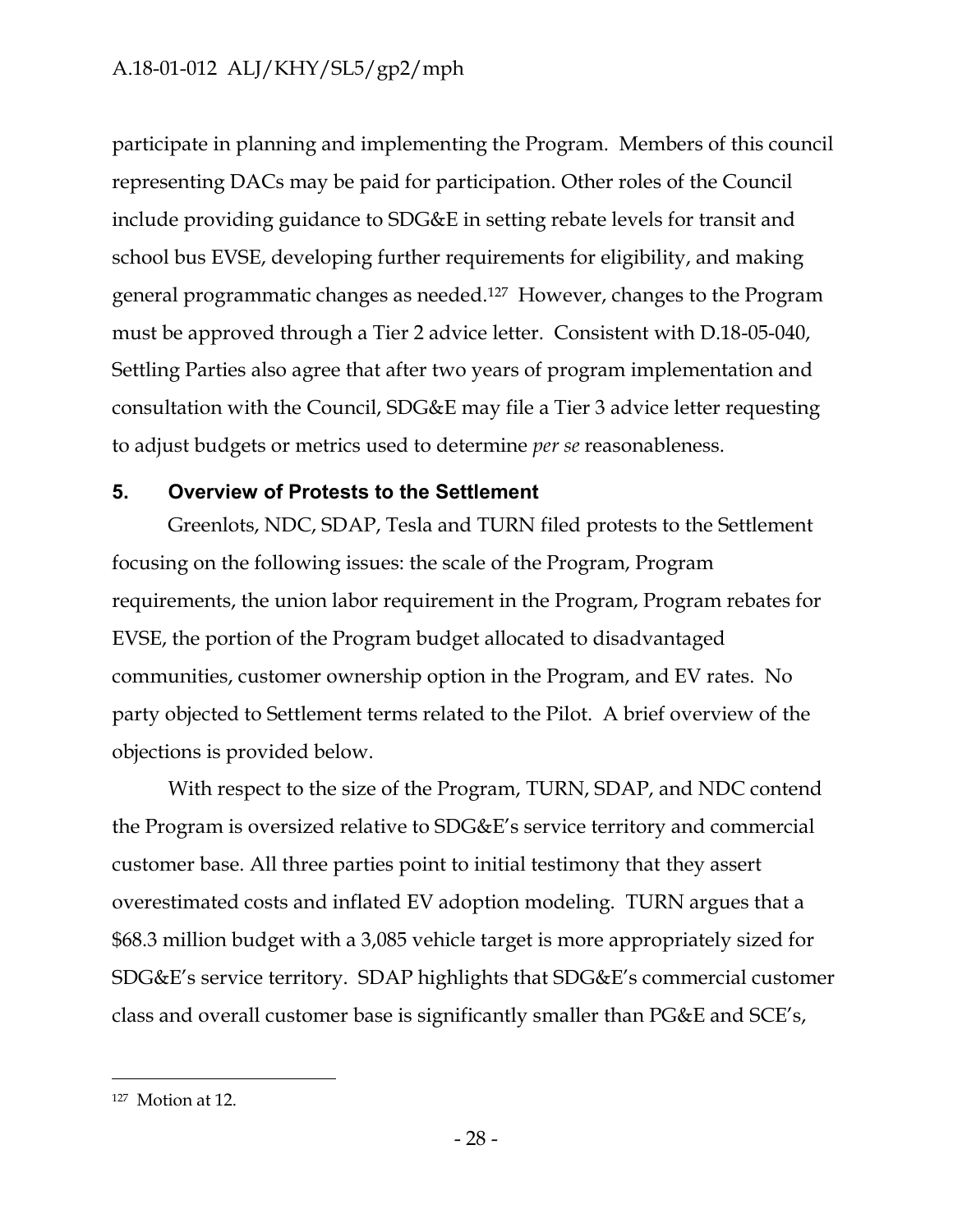and that the Program should be sized to avoid overburdening ratepayers. NDC alleges that the 6,000 EV target could be anticompetitive because it could affect approximately 6.5 percent of the MD/HD market in SDG&E's territory.

SDAP and Greenlots support some additional specific program requirements not included in the Settlement. SDAP requests that the Commission establish a minimum power level for the make-ready equipment to ensure it can support higher-power EVSE for larger batteries in the MD/HD sector. Greenlots recommends the addition of the option for SDG&E to own and operate the EVSE in order to encourage broader customer participation and reduce the risk of equipment malfunction leading to stranded assets. TURN however contends that customers should be required to own and operate the infrastructure on their side of the meter if it is found to be the least-cost option.

With respect to the requirement that contractors installing make-ready infrastructure in the Program be IBEW signatories, Tesla and NDC both oppose this requirement. Tesla argues there is no factual or legal grounds for this requirement. NDC alleges inconsistency with the Safety Requirements Checklist adopted in D.18-05-040 and D.18-01-024.

On the subject of rebates, TURN opposes the possibility of providing rebates to Fortune 1,000 companies. Arguing that any Fortune 1,000 participants should pay at least 50 percent of the customer-side infrastructure cost and 100 percent of the EVSE cost, TURN recommends that rebates should only apply to the cost of the EVSE not the installation costs. Further TURN recommends that the Commission, not the Program Advisory Council, establish rebate amounts.

Turning to the matters related to disadvantaged communities, TURN and NDC protest the reduction in targets for disadvantaged communities. NDC

- 29 -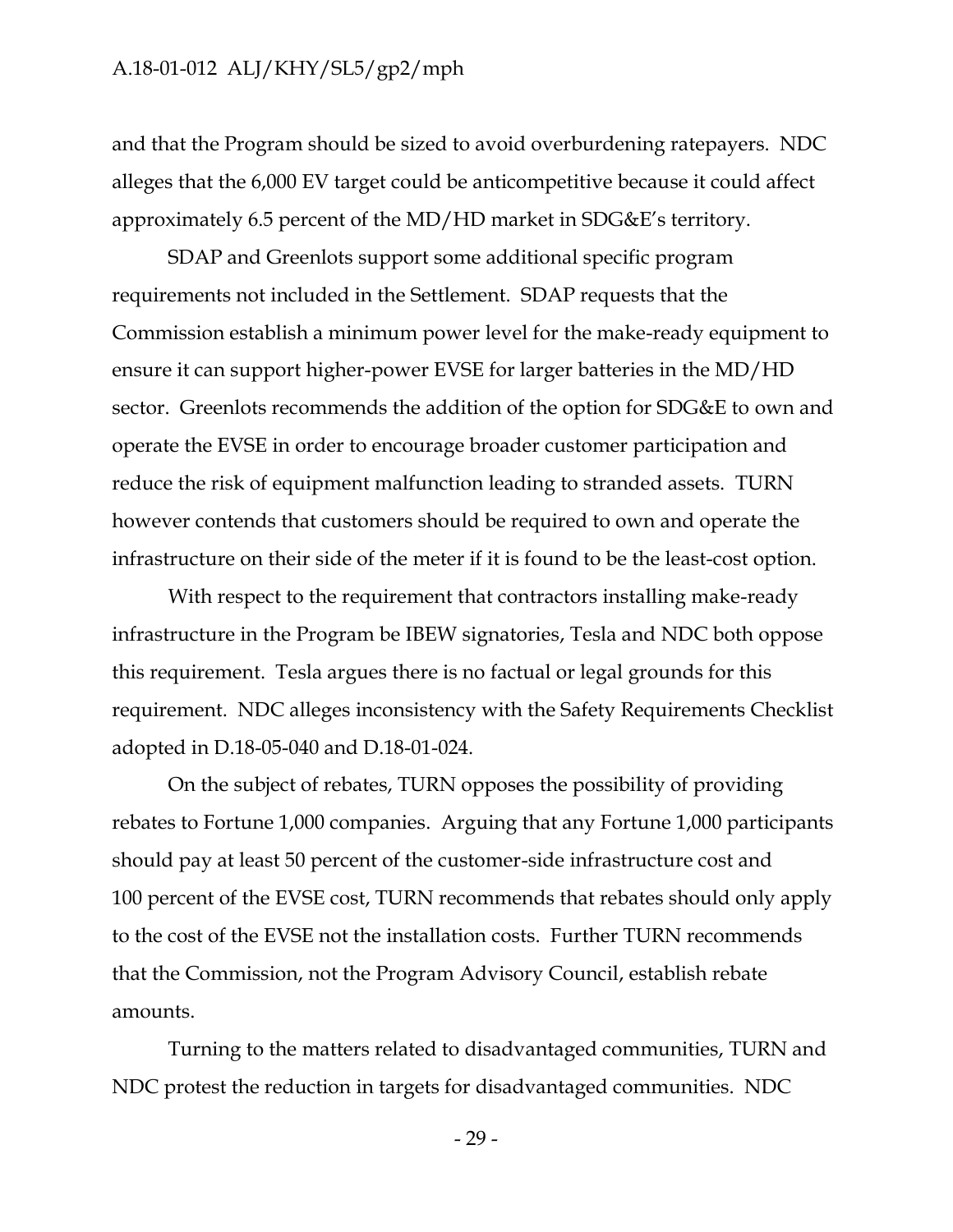argues the reduction from 40 percent to 30 percent of installation dollars "will likely reduce the overall deployment of infrastructure in disadvantaged communities." NDC adds that a higher deployment target would align the program with incremental state funding available to buy electric transit and school buses. TURN also argues against releasing the uncommitted rebate funds in the fourth year of the Program and highlights that D.18-05-040 does not authorize providing rebates for any site other than those electrifying transit/school buses or located in disadvantaged communities. NDC also protests the DAC definition the Settling Parties agree to. The Settling parties agree to SDG&E's service territory definition for DACs, as approved in Advice Letter (AL) 2876-E on March 31, 2016.128 NDC recommends the Commission change the DAC definition for the Program and V2G Pilot to the statewide methodology to ensure ratepayer funds are appropriately focused in communities that are the most impacted by MD/HD emissions.

On matters regarding EV rates, SDAP argues that while SDG&E is designing a new commercial EV rate, the Commission should require the utility to offer an interim rate with lower demand charges to commercial and industrial customers who adopt transportation electrification immediately.<sup>129</sup>

#### <span id="page-31-0"></span>**6. Standard of Review for Settlements**

The Commission has long favored the settlement of disputes.130 Article 12 of the Commission's Rules of Practice and Procedure generally concerns settlements. Pursuant to Rule 12.1(d), the Commission will not approve a

<sup>128</sup> This AL filing was authorized in D.16-01-045.

<sup>129</sup> On July 3, 2019 SDG&E filed Application 19-07-006, SDG&E's Application for Approval of EV High Power Charging Rate.

<sup>130</sup> D.17-08-030 at 9.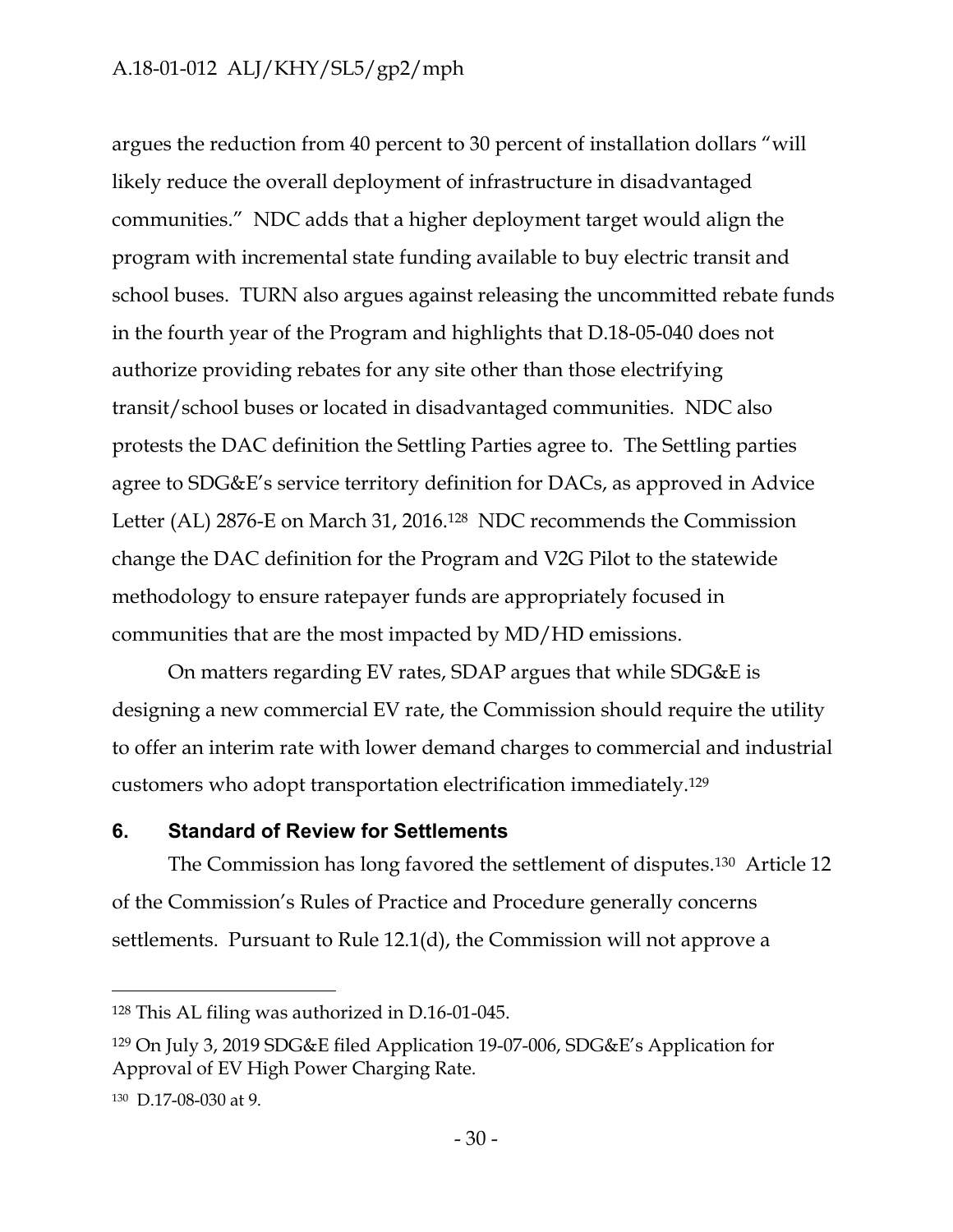settlement unless it is found to be reasonable in light of the whole record, consistent with law, and in the public interest. This standard applies to settlements that are both uncontested and contested. Where a settlement is contested, it will be subject to more scrutiny than an uncontested settlement. The proposed settlement at issue here is contested because it was not agreed to by all the parties and it was protested.

While our policy is to favor settlement of disputed issues, our standard of review for settlements is designed to ensure that settlements meet a minimum standard of reasonableness in light of the law and the record of the proceeding. A settlement can be unreasonable, and we will not be persuaded to approve unreasonable settlements simply because of a general policy favoring the approval of settlements. There are several characteristics that can render a settlement unreasonable. One such attribute is the presence of significant deviations from Commission findings, policies, and practices if those deviations that are not adequately explained and justified in the motion for the settlement's adoption. Another such attribute is the lack of demonstration that the settlement fully and fairly considered the interests of all affected entities – both parties and non-party entities such as affected customers. We have no obligation to approve unreasonable settlements.

With this standard in mind, we turn to the contested settlement at issue here.

#### **6.1. The Settlement is Reasonable in Light of the Whole Record**

<span id="page-32-0"></span>The Commission has a well-established policy of adopting settlements if they are fair and reasonable in light of the whole record.131 In D.00-09-034, the

<sup>131</sup> Motion at 16; D.18-09-034 at 20.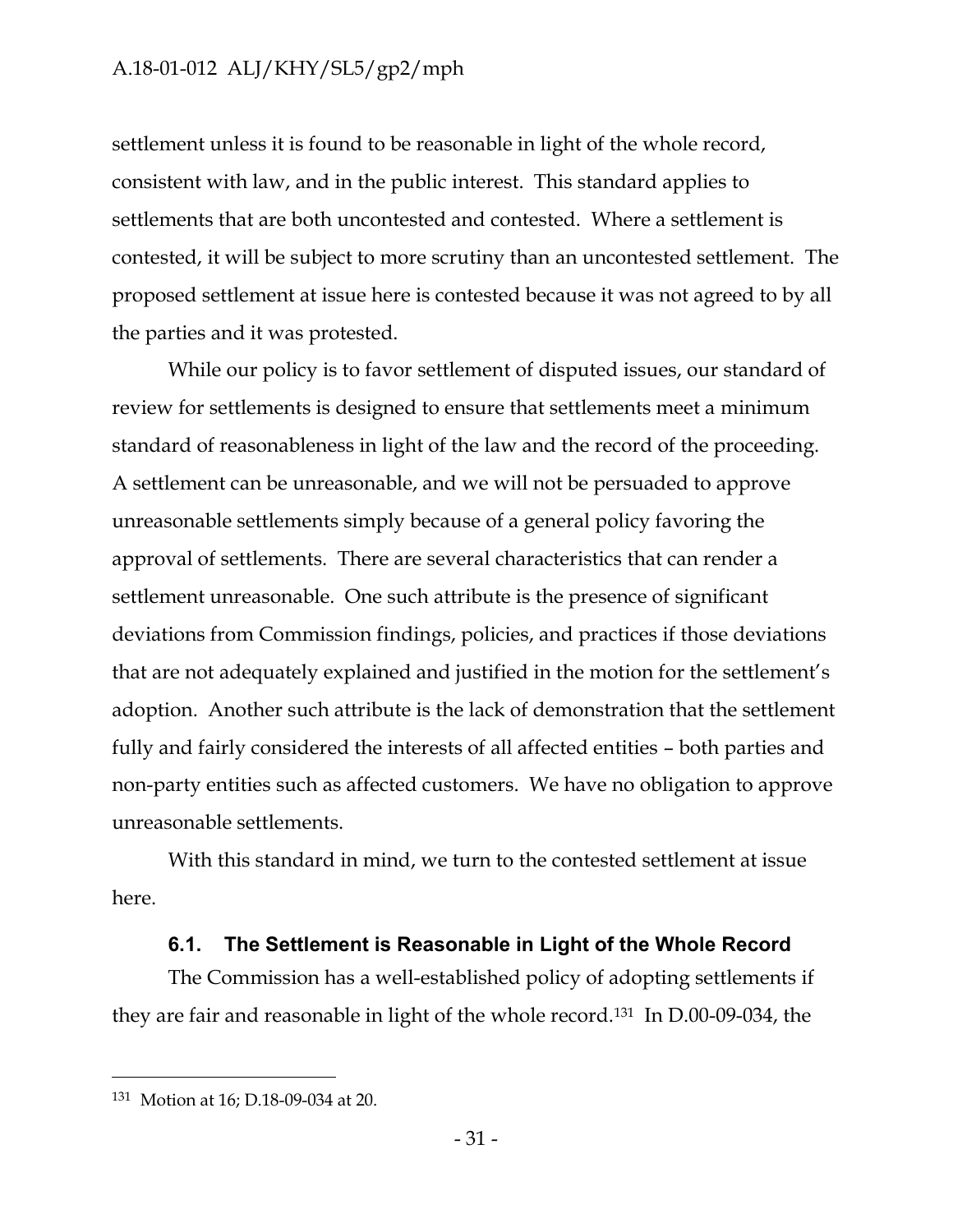Commission held that the parties' evaluation of their respective litigation positions and the settlement agreement is reasonable because it represents the collective best efforts of the Settling Parties.

The Settlement dated November 5, 2018 represents the collective best efforts of the Settling Parties because they have agreed to modified Program provisions that are supported by the testimony and responsive pleadings filed in this proceeding. Although certain elements of the Program and Pilot have been modified by the Settling Parties, the core of the original proposals remains intact.

One of the modified provisions we focus on is SDG&E's concession to not own the EVSE associated with the Program. This programmatic change is important to highlight because many of the protests and intervenor testimony questioned the need for the utility to own both the make-ready and EVSE infrastructure associated with the Program.<sup>132</sup> We agree that SDG&E's original proposal to give Program participants the option to have the utility own the EVSE lacked explanation as to why such an option was in the ratepayers' interest.133 Eliminating utility ownership of the EVSE is not only supported by intervenor testimony, it aligns with the make-ready infrastructure programs approved in D.18-05-040.

We find the size of the Program to be reasonable in light of the whole record. The Settling Parties agreed to a lower budget than SDG&E had first proposed, and set 3,000 EVs as a minimum number of additional EVs directly attributable to the Program.134 The Settling Parties attest the settled vehicle mix and per site budget cost estimates should allow for the electrification of 6,000

<sup>132</sup> Exhibit TURN-1 at 15.

<sup>133</sup> Exhibit TURN-1 at 15.

<sup>134</sup> Settling Parties Joint Reply at 3.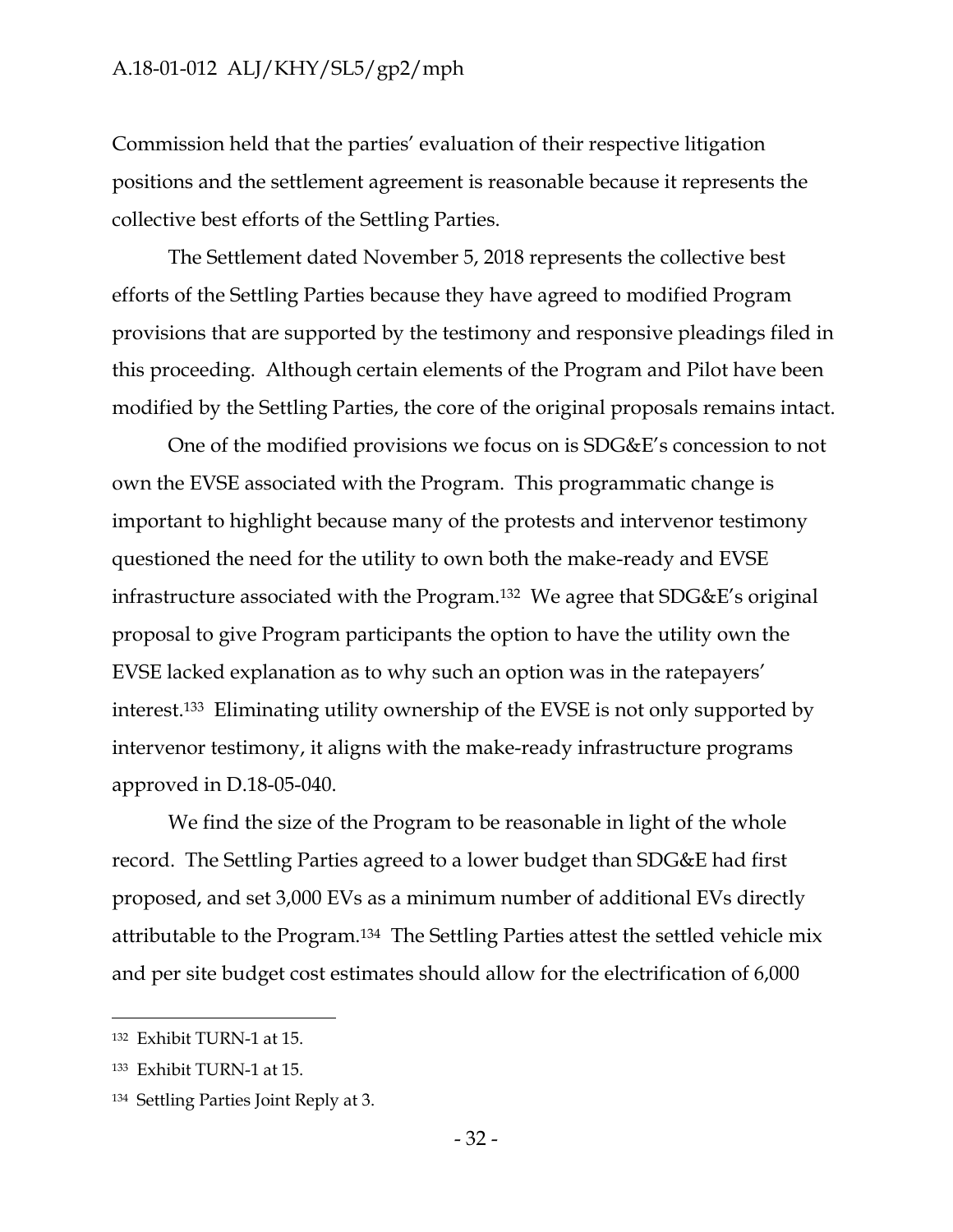EVs for the Program.135 Given some of the parties' protests that the Program was too large and costly, the agreed upon lower budget and vehicle/site mix targets are reasonable given the Settling Parties' expectation for SDG&E to do more with less funding than originally requested.<sup>136</sup> While we understand TURN's protest about the Program being too expensive, we do base our findings on SDG&E's costs estimates. Moreover, the MD/HD market is in very early stages which has some inherent cost uncertainty. The Program's *per se* reasonable standard and metrics are consistent with the *per se* minimums and budgets the Commission established in D.18-05-040 while providing ratepayer protections and meeting the objectives of SB 350.<sup>137</sup>

#### **6.2. The Settlement is Consistent with the Law**

<span id="page-34-0"></span>We conclude the Settlement is consistent with the law. In the Motion, the Settling Parties assert that the terms of the Settlement are consistent with the provisions of the California Public Utilities Code, prior Commission decisions, and other applicable laws including California's climate change laws and policies.138 The Settling Parties 'assertions are described below along with a description of other parties' allegations that the Settlement is not consistent with law.

With respect to climate change laws, the Settling Parties point specifically to SB 350, Assembly Bill 32, and SB 32, all pertaining to greenhouse gas reduction goals for California. We find that approval of the Settlement, which will result in

<sup>135</sup> Settling Parties Joint Reply at 3.

<sup>136</sup> Settling Parties Joint Reply at 4.

<sup>137</sup> Settling Parties Joint Reply at 5.

<sup>138</sup> Motion at 17.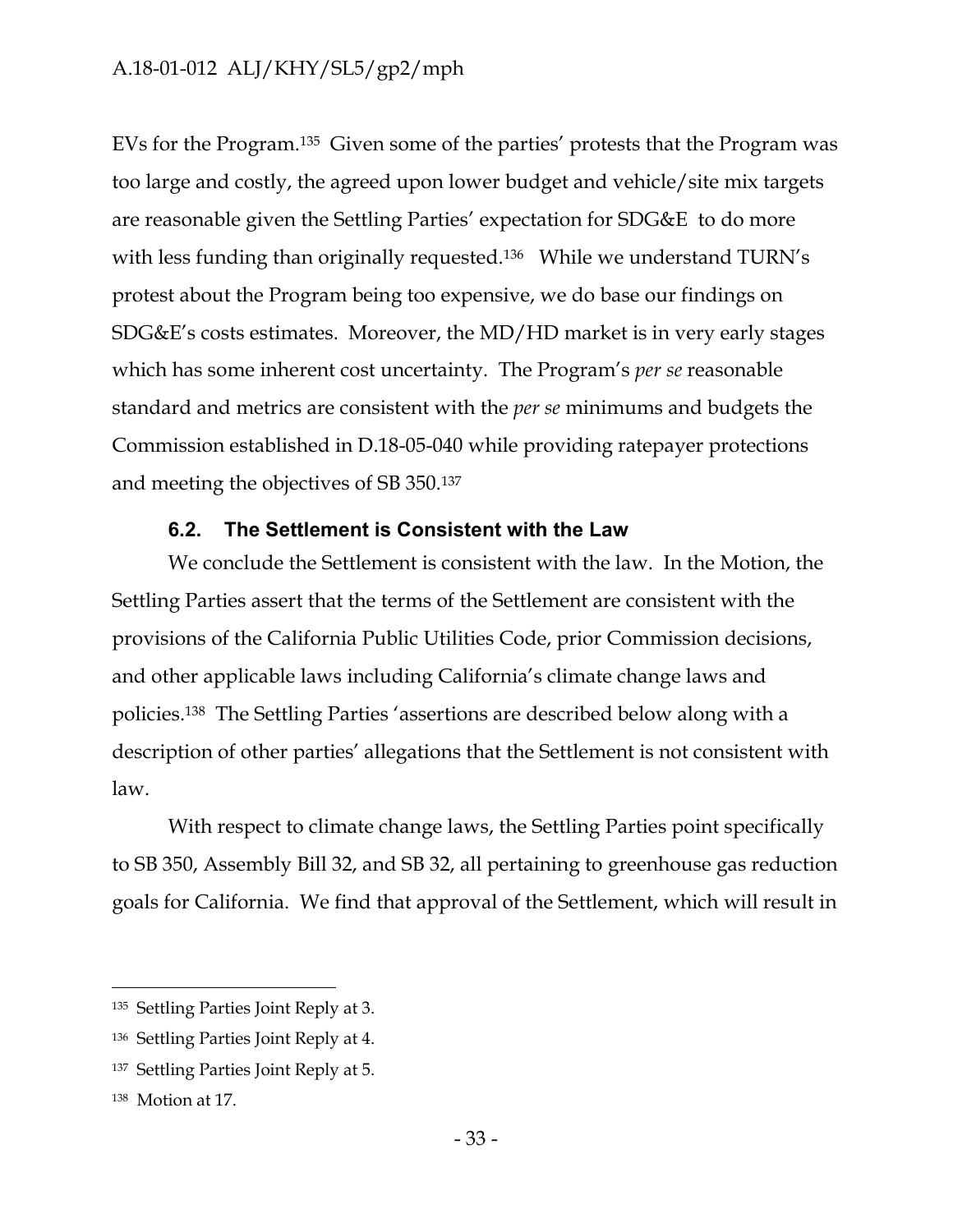adoption of the Program and Pilot, should reduce greenhouse gas emissions in the MD/HD sector consistent with California climate change laws and policies.

Furthermore, the Settling Parties also assert that the Settlement is consistent with SB 100 and Executive Order (EO) B-55-18, both of which are focused on carbon neutrality and net negative emissions.139 We agree with the Settling Parties that the Program as modified by the Settlement is consistent with SB 100<sup>140</sup> and EO B-55-18 through its rebates incentivizing customers to adopt electric trucks and buses.<sup>141</sup>

Lastly, the Settling Parties highlight that the Settlement "reflects an effort to make its terms consistent with those approved in D.18-05-040."142 In our review of the Settlement, there are several examples of modifications to the Program indicating that Settling Parties put forth an effort to align the Program with D.18-05-040. Importantly, the Settling Parties agreed to adopt the following program components from D.18-05-040: *per se* reasonableness metrics, makeready infrastructure specifics, release of rebates reserved for disadvantaged communities, and authorization to file a Tier 3 advice letter to request programmatic changes.143 Another example of consistency with D.18-05-040 is that the budget agreed upon by the Settling Parties relies on site cost estimates adopted in D.18-05-040.144 We find the Settlement is consistent with D.18-05-040.

<sup>139</sup> Motion at 18. EO B-55-18 calls for the elimination of carbon emissions in the state by 2045 and SB 100 requires the state's electricity to be emissions-free by 2045

<sup>140</sup> SB 100 was codified as Chapter 312, Statutes of 2018

<sup>141</sup> *See* Motion at 18.

<sup>142</sup> Motion at 18.

<sup>143</sup> Settlement at III.D, I, L, and M.

<sup>144</sup> Motion at 4. *See* also Settlement at III.A.a.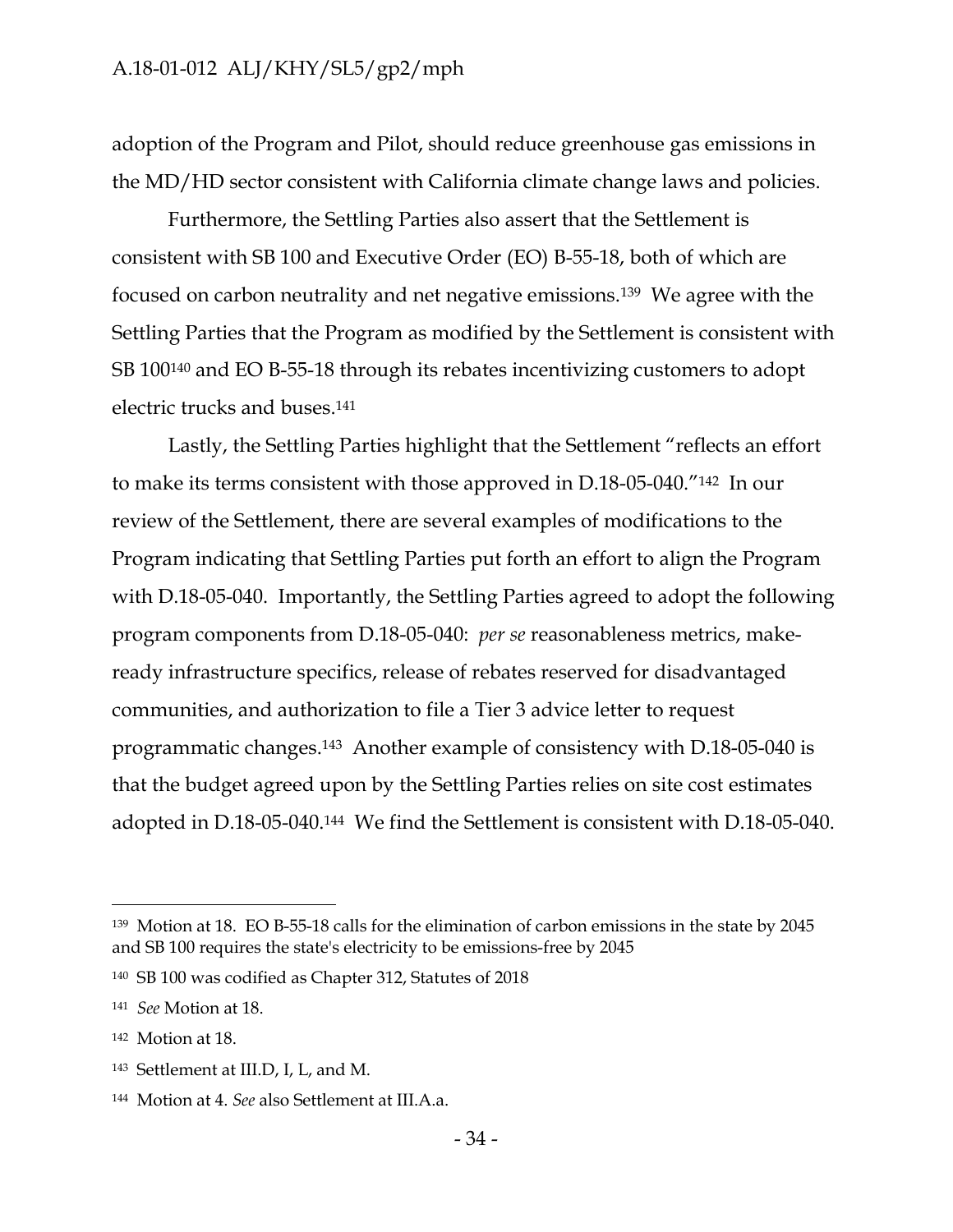In protest to the Settlement, TURN and Tesla argue that certain aspects of the Settlement are not consistent with applicable law. We address each of these contentions.

We begin with TURN's contention that the size of the Program in the Settlement is inconsistent with D.18-05-040. TURN argues that the Settling Parties present no evidence for why 6,000 vehicles is an appropriate size for SDG&E's territory. SDG&E originally proposed to electrify 3,085 vehicles. TURN claims that the number of vehicles in the Settlement proposal for SDG&E's Program is significantly larger than that of the programs approved in D.18-05-040 for PG&E and Southern California Edison Company when accounting for the size of SDG&E's territory. SDG&E's vehicle number range in the Settlement is 3,000 to 6,000. <sup>145</sup> D.18-05-040 approved PG&E's range of 6,500 to 12,812 vehicles and SCE's range of 8,490 to 16,991 vehicles.

In reviewing D.18-05-040, it appears that the determination of the number of vehicles in the MD/HD programs was not an exact science. In fact, in D.18-05-040, the Commission acknowledged that "the proposed programs do not include the normal level of detail that provides us comfort that an upfront reasonableness determination, for the scale of the programs proposed, is appropriate."146 Further, the Commission stated that budget calculations "assume a certain number of sites in each sector to reflect our sector priorities; however, we do not require the utility to adhere to this specific sector mix, we use it only for purposes of developing the adopted budget."147 Hence, while we

<sup>145</sup> Motion at 6.

<sup>146</sup> D.18-05-040 at 101-102.

<sup>147</sup> D.18-05-040 at 102.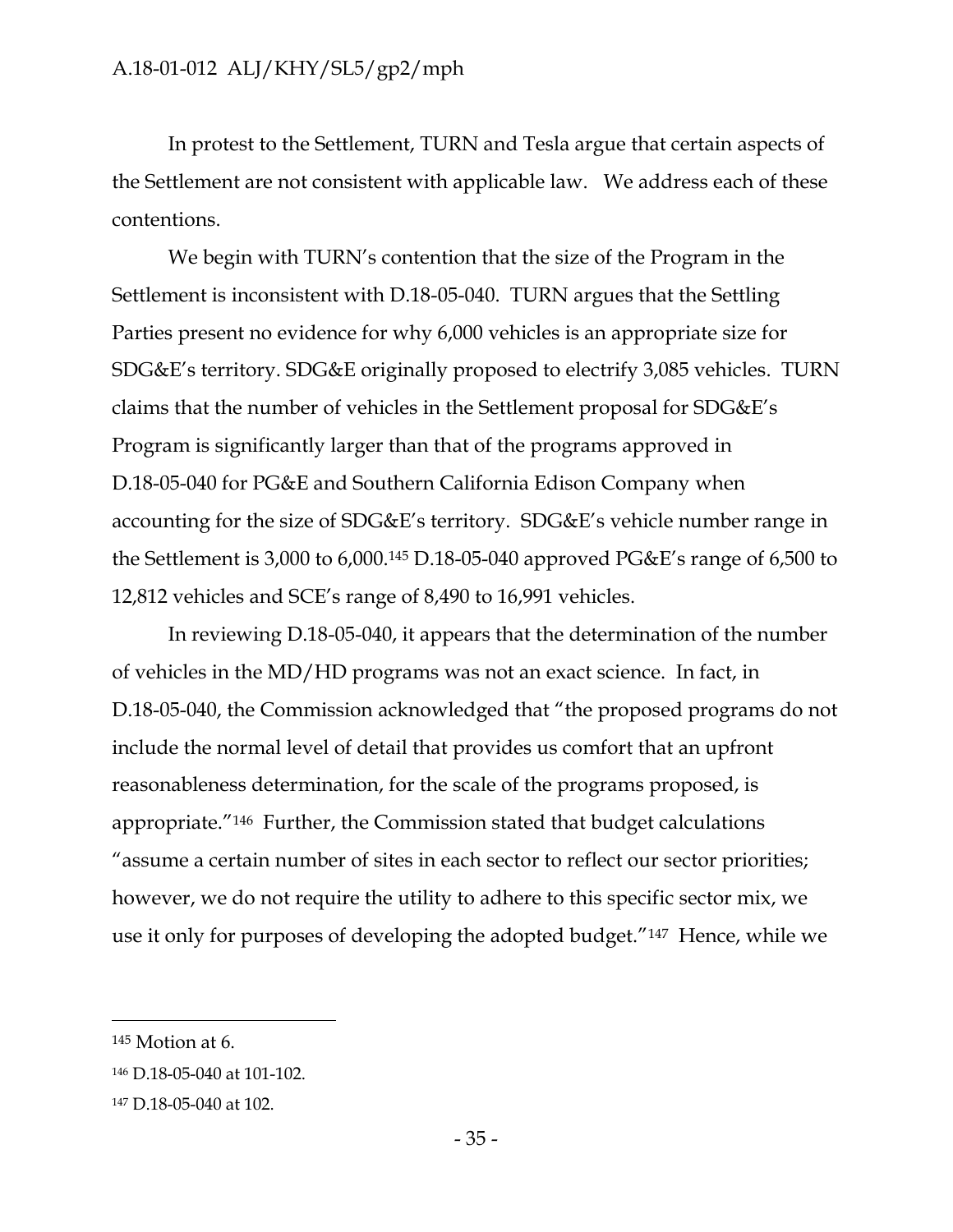agree that the SDG&E range for its number of vehicles may not be precise, we find that this does not conflict with D.18-05-040.

Tesla argues against the requirement that construction and installation of EVSE make-ready infrastructure and installation of EVSE/chargers not performed by SDG&E employees shall be performed by contractors who are signatories of IBEW. Tesla maintains that the Settling Parties provide no rationale for this requirement, which conflicts with Rule 12.1(a). Tesla also asserts that this requirement represents a "significant deviation" from the established checklist adopted in D.18-01-024 and D.18-05-040. In response, the Settling Parties point to SDG&E's justification for the IBEW language in its original testimony, whereby SDG&E contends technology advancements and utility programs should support well-paying local jobs.148 The Settling Parties also underscore that the Safety Requirements Checklist is a minimum and not the maximum amount of safety that can be exercised.149 We find that the IBEW language in the Safety Requirements Checklist does not conflict with the IBEW requirements included in the Settlement.

TURN takes issue with the Settlement's language regarding Fortune 1000 companies who allow tenants or other users to utilize EVSEs on their premises.<sup>150</sup> TURN contends the language on this issue is vague and is a departure from the exemption that Fortune 1000 companies are not to receive ratepayer funded rebates, as was established in D.18-05-040.<sup>151</sup> TURN's concern centers on ensuring residential ratepayers, including low-income ratepayers, are not

<sup>148</sup> Settling Parties Reply to Comments on Settlement at 15 and Footnote No. 42.

<sup>149</sup> *Id.* at 15.

<sup>150</sup> TURN Comments on Settlement at 11 to 12.

<sup>151</sup> TURN Comments on Settlement at 11.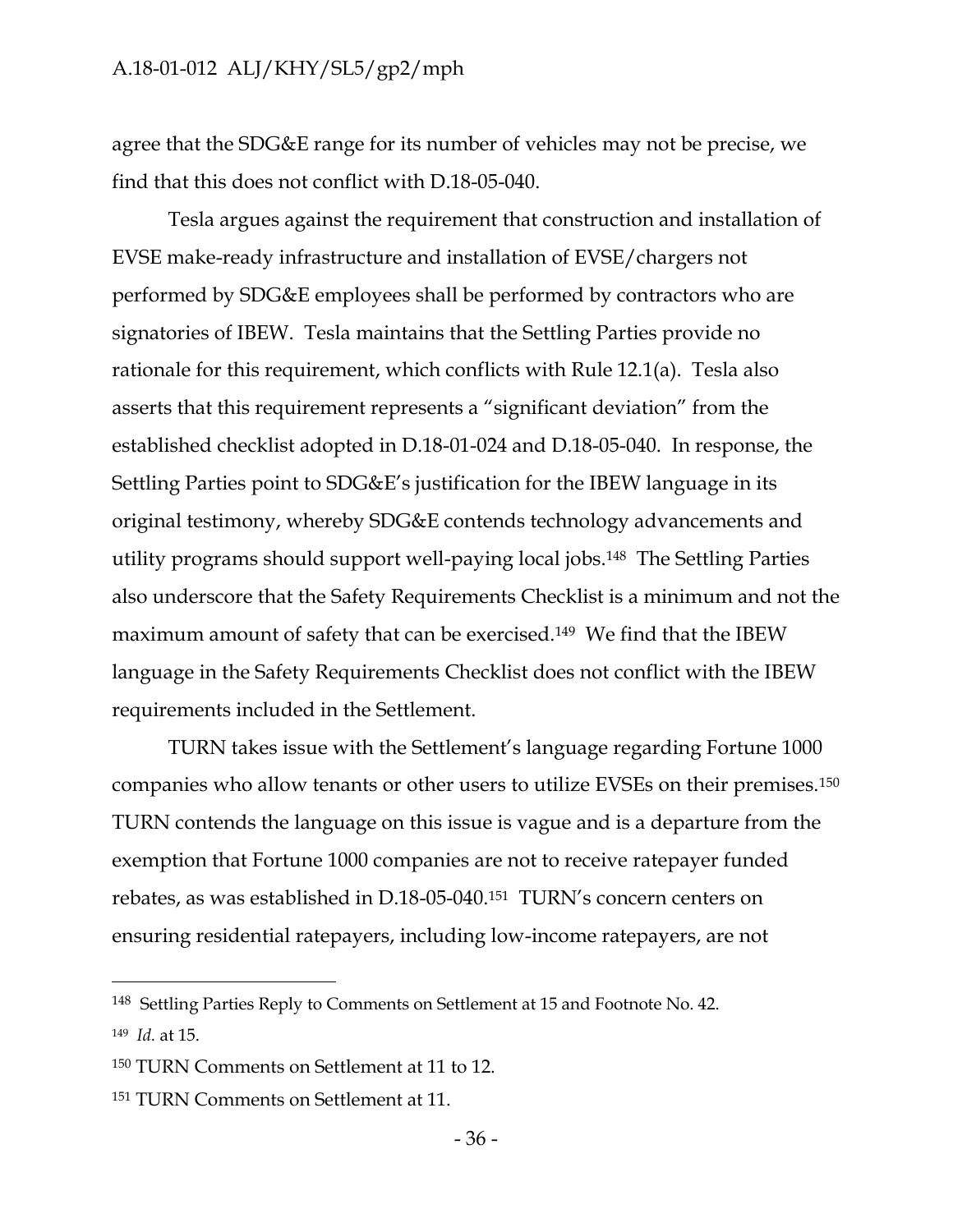subsidizing wealthy corporations' charging needs.152 TURN argues that there has not been any evidence to justify modification of the exemption from EVSE rebates for Fortune 1000 company sites located in disadvantaged communities.<sup>153</sup> In response, the Settling Parties explain that increased EV adoption is needed to support the market and encourage robust supply chains and therefore adopters of all sizes should be encouraged.154 We find this language consistent with D.18-05-040 in that it continues to focus on *use* (emphasis added) by those not on the Fortune 1000 list. As noted by the Settling Parties, the Settlement Agreement limits EVSE rebates as it pertains to Fortune 1000 companies but recognizes that EV adoption must be encouraged by both large and small companies.

With respect to the release of 50 percent of the rebate funds reserved for DACs, TURN asserts that the proposal to allow these funds to be spent as rebates in any location is not consistent with D.18-05-040.155 TURN argues that D.18-05-040 did not approve providing EVSE rebates to non-transit/school bus or non-DAC sites. TURN explains that this language refers to releasing these funds to the make-ready portion of the program. In our review of D.18-05-040, it is apparent that the decision allows that "any remaining funds that are unallocated after year 4 may be spent in any location…to…ensure that the environmental and public health benefits of electrifying the MD/HD sector are realized, which would also benefit residents of DACs."156 However, this language is specific to rebates toward the EVSE for sites supporting transit and

<sup>152</sup> TURN Comments on Settlement at 11 to 12.

<sup>153</sup> TURN Comments on Settlement at 11.

<sup>154</sup> Settling Parties Joint Reply at 13.

<sup>155</sup> TURN Comments on Settlement at 14.

<sup>156</sup> D.18-05-040 at 96.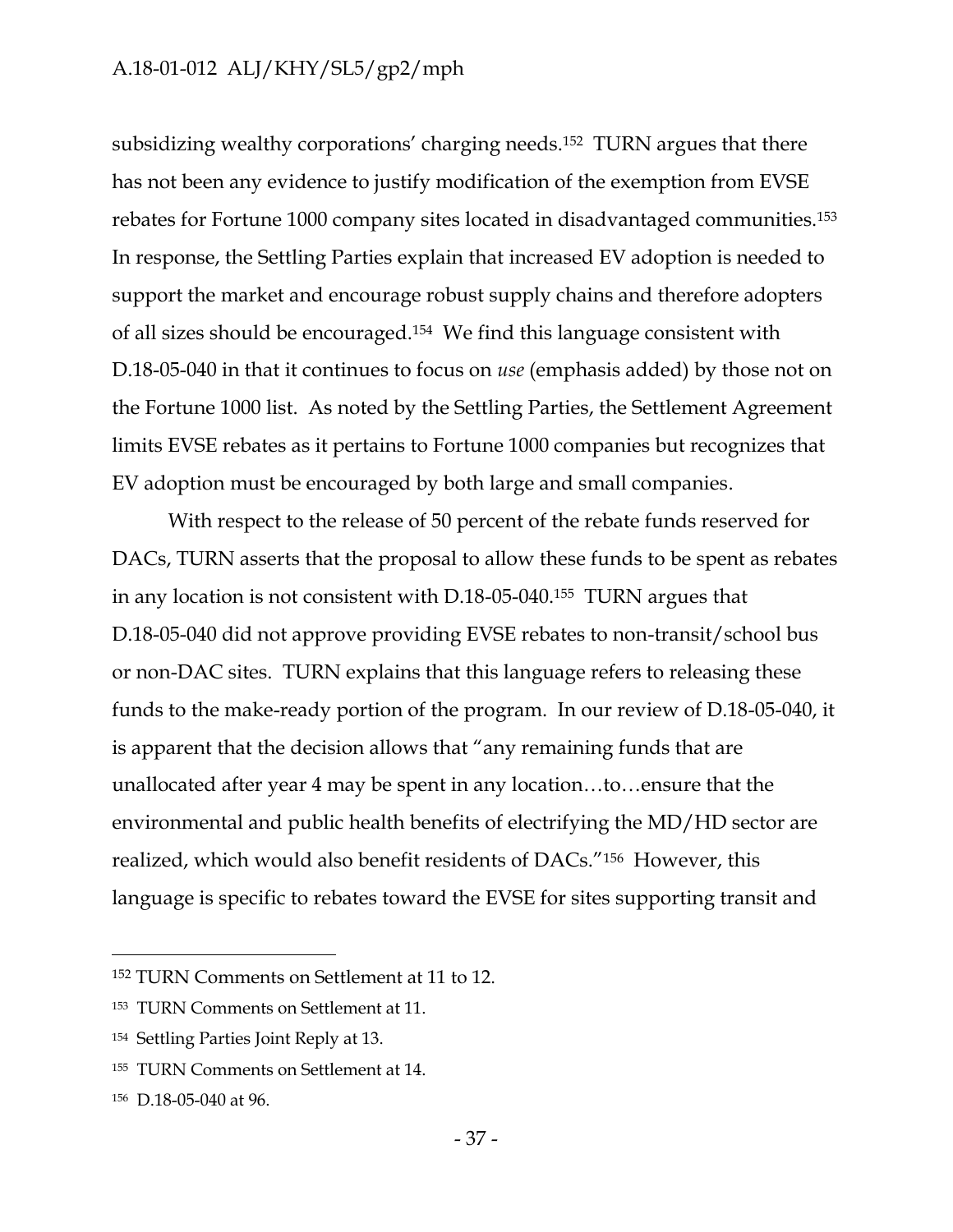school buses.157 We agree with TURN, and find that the release of funds for DACs to serve any location does not fit within the policy objectives of SB 350, and does not aim to serve the public at large in the same ways DAC funding would. We therefore find it reasonable to require a modification to this term (Section III (I), Settlement). After 4 years, SDG&E should be authorized to spend any released funds reserved for DAC rebates on locations for sites supporting transit and school buses, regardless of whether the transit and school bus sites are located in DACs. For more discussion on this modification please look to Section 6.4.

Turning to the Settlement's DAC definition, the Settling Parties agree to identify what sites qualify as "disadvantaged" by utilizing the DAC definition approved in AL 2876-E. <sup>158</sup> AL 2876-E authorized SDG&E to use its service territory methodology as opposed to the statewide methodology to calculate the number of DACs in SDG&E's service territory. NDC discusses the deficiencies of SDG&E's service territory DAC definition in comments.159 Under the service territory approach, 174<sup>160</sup> census tracts would be categorized as "disadvantaged" which, according to NDC, is over five times more than the 33 tracts that would qualify using the statewide approach. <sup>161</sup> NDC's recommendation is that SDG&E use the statewide DAC definition, designating as "disadvantaged" only those

<sup>157</sup> D.18-05-050 at 95.

<sup>158</sup> AL 2867-E was approved on March 31, 2016 by the Commission's Energy Division.

<sup>159</sup> *See generally*, NDC Comments on Settlement.

<sup>160</sup> In Opening Comments, the Settling Parties provided an update to this figure. The Settling Parties provide that a subsequent update to CalEPA's tool results in 172 census tracts under the service territory approach and 37 tracts using the statewide approach (*See* Settling Parties Opening Comments at 3).

<sup>161</sup> NDC Comments on Settlement at 8 to 9.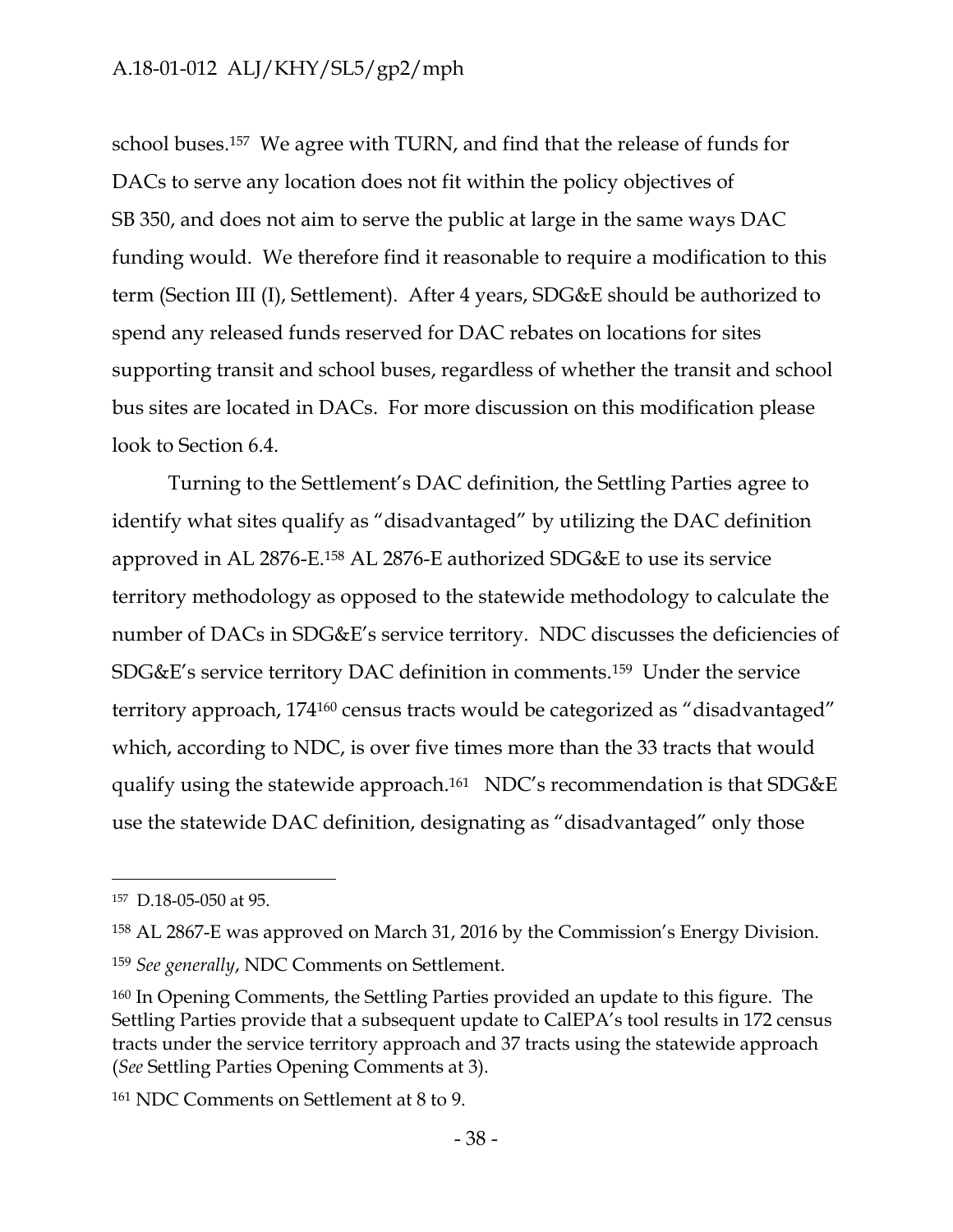tracts scoring in the top 25 percent of CalEnviroScreen<sup>162</sup> scores, as the California Environmental Protection Agency (CalEPA) does.163 To bolster its argument, NDC points to area code 92113, which contains the most heavily polluted areas in SDG&E's service territory, including the two most disadvantaged tracts scoring in the 96 to 100 percent range of CES scores.164 Utilizing the CalEnviroScreen methodology, tracts in the 92113 area code make up 27 percent of all identified DACs, versus 5 percent under SDG&E's service territory definition. <sup>165</sup> NDC is concerned that Program funds would not go to support area code 92113 and other similar burdened areas if SDG&E uses its service territory methodology for identifying DACs. <sup>166</sup>

As stated at the beginning of Section 6, where a settlement is contested, it will be subject to more scrutiny. The issue of what DAC methodology to use for SDG&E's MD/HD Program is one that is subject to more scrutiny not only because of the policy objectives of SB 350, but also due to NDC's compelling figures illustrating the disproportion of which San Diego communities would qualify under the service territory definition. We agree with NDC that in order to prioritize which areas are truly disadvantaged the statewide DAC methodology should be utilized for SDG&E's Program. We modify the DAC definition in the Settlement to the top quartile of communities on a statewide

<sup>162</sup> The California Communities Environmental Health Screening Tool identifies California communities by census tract that are disproportionately burdened by, and vulnerable to, multiple sources of pollution and other economic and environmental factors. The tool and further information about its development by the California Environmental Protection Agency is available at [https://oehha.ca.gov/calenviroscreen/report/calenviroscreen-30.](https://oehha.ca.gov/calenviroscreen/report/calenviroscreen-30)

<sup>163</sup> NDC Comments on Settlement at 9 and footnote 27.

<sup>164</sup> NDC Comments on Settlement 9.

<sup>165</sup> NDC Comments on Settlement at 9.

<sup>166</sup> NDC Comments on Settlement at 9.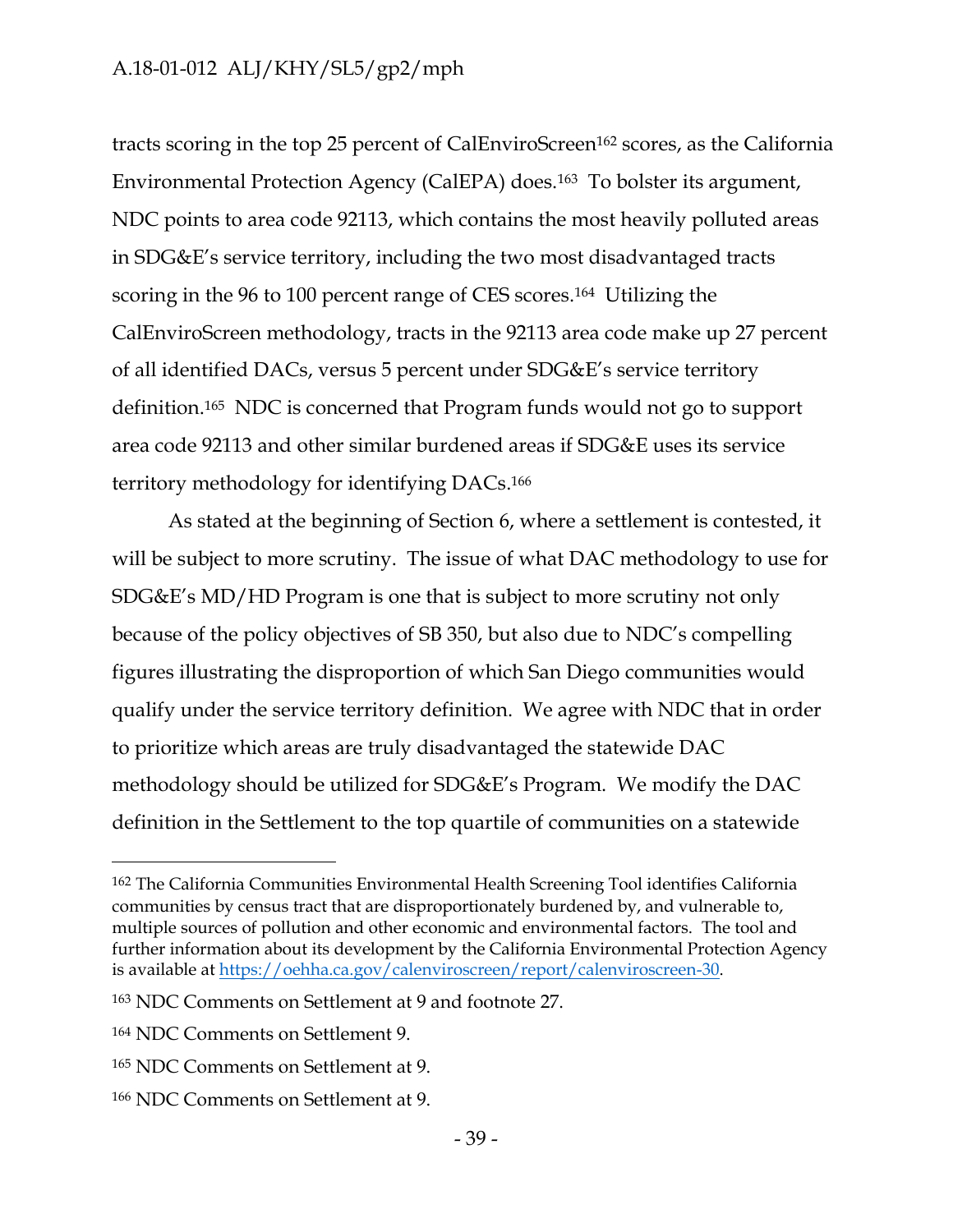basis, as defined by the California Environmental Protection Agency's CalEnviroScreen 3.0 tool. This modification is consistent with SB 350 and the methodology approved in D.18-05-040 for SCE and PG&E's MD/HD programs.<sup>167</sup>

Incorporating the modifications described above, we conclude that the Settlement complies with the applicable law and that nothing in the Settlement contravenes statute or prior Commission decisions. In addition to complying with the applicable statutes of the Public Utilities Code, the Settling Parties also complied with Commission Rules of Practice and Procedure, Rule 12, regarding settlements.<sup>168</sup>

#### **6.3. The Settlement is in the Public Interest**

<span id="page-41-0"></span>The Commission has found when all active parties in a proceeding reach settlement, that settlement "commands unanimous sponsorship of the affected parties who fairly represent the interests affected by the Settlement."<sup>169</sup> Although the Settlement is not supported by all the active parties to this proceeding, it does reflect a wide range of stakeholder interest, including ratepayer advocates, environmental nonprofits, EV technology innovators, EVSE manufacturers, and the utility applicant. Moreover, the Settlement is consistent with laws, policies and Commission decisions that by their nature are in the public interest.

The Settlement is an important step in increasing the deployment of MD/HD EV infrastructure aimed at advancing TE technology and reducing GHG emissions in SDG&E's service territory. The Program and Pilot not only

<sup>167</sup> D.18-05-040 at 94 to 95.

<sup>168</sup> Motion at 3, describing the steps taken for complying for Rule 12.

<sup>169</sup> D.17-03-005 at 6 to 7.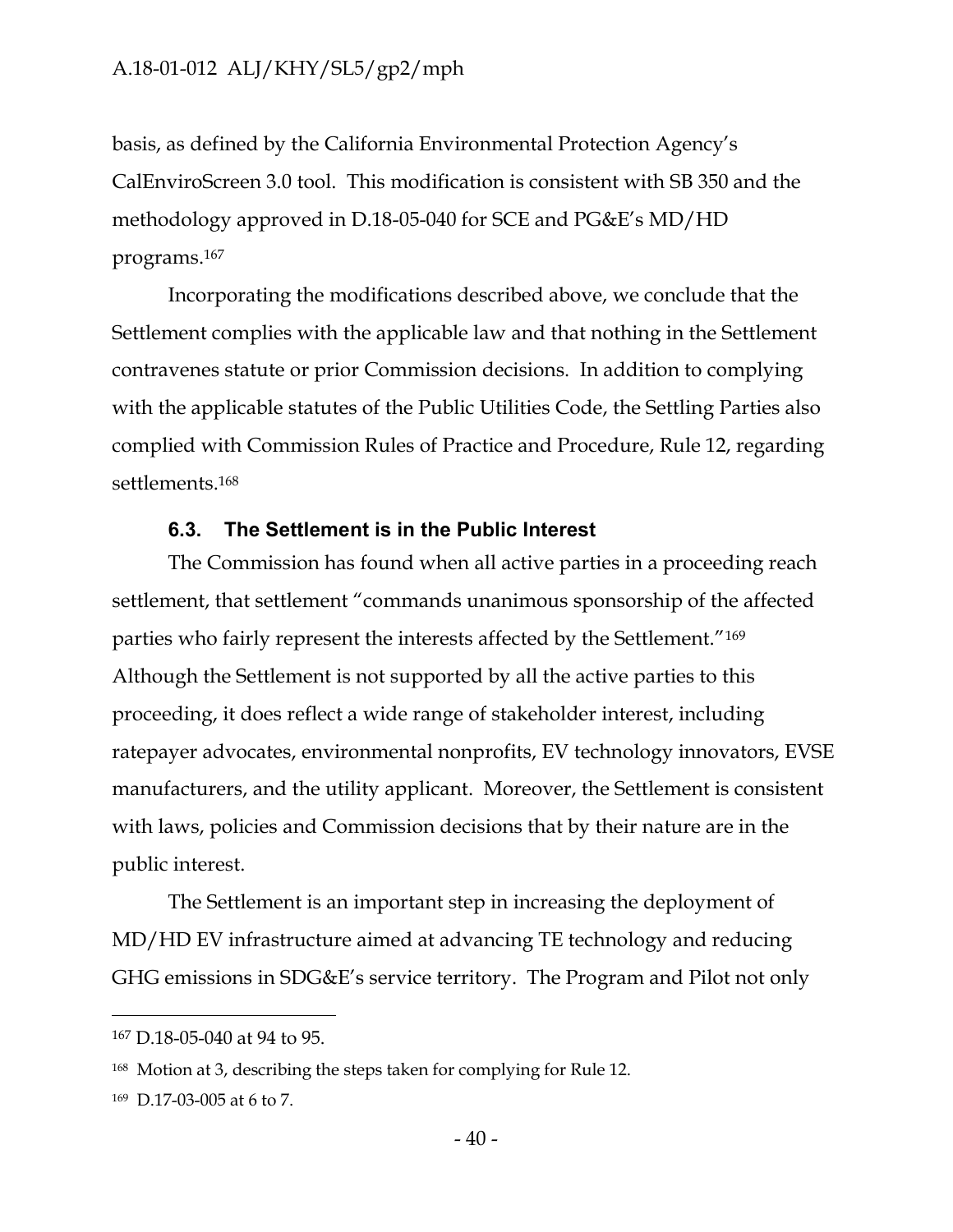aim to help improve air quality in SDG&E's service territory, with a 30 percent target for DACs, but also strive to stimulate job growth in the EVSP market. SDG&E's Program and Pilot aim to provide job opportunities via contracting for installation of the charging infrastructure. <sup>170</sup> The Program and Pilot also may lead to jobs in the MD/HD EV manufacturing sector.171 More job opportunities in the MD/HD EV sector are in the public interest, because these careers are aimed at improving air quality and the advancement of TE.

The elimination of utility ownership of the Program's EVSE seeks to minimize overall costs and maximize overall benefits associated with the Program. The make-ready Program is in the public interest not only because it decreases the costs passed to ratepayers but also because it allows for competition amongst EVSE manufacturers. Because Program participants will be free to select charging equipment and network services from any qualified vendor, market participation from EVSE manufacturers should increase given the demand SDG&E's Program aims to create. <sup>172</sup> Encouraging broad, privately-funded market participation is a goal of SB 350 and promotes the public interest.

The Settlement's terms for splitting the Program's funding into two parts are within the public interest because the tranche mechanism allows for additional Commission oversight in terms of SDG&E meeting certain programmatic milestones.<sup>173</sup> The agreement for SDG&E to file a Tier 2 Advice Letter showing the utility's progress towards the interim and final *per se*

<sup>170</sup> Exhibit SDGE-2 at 18.

<sup>171</sup> Exhibit SDGE-2 at 18.

<sup>172</sup> Motion at 9.

<sup>173</sup> Settling Parties Joint Reply at 8; Settlement Agreement at Appendix B.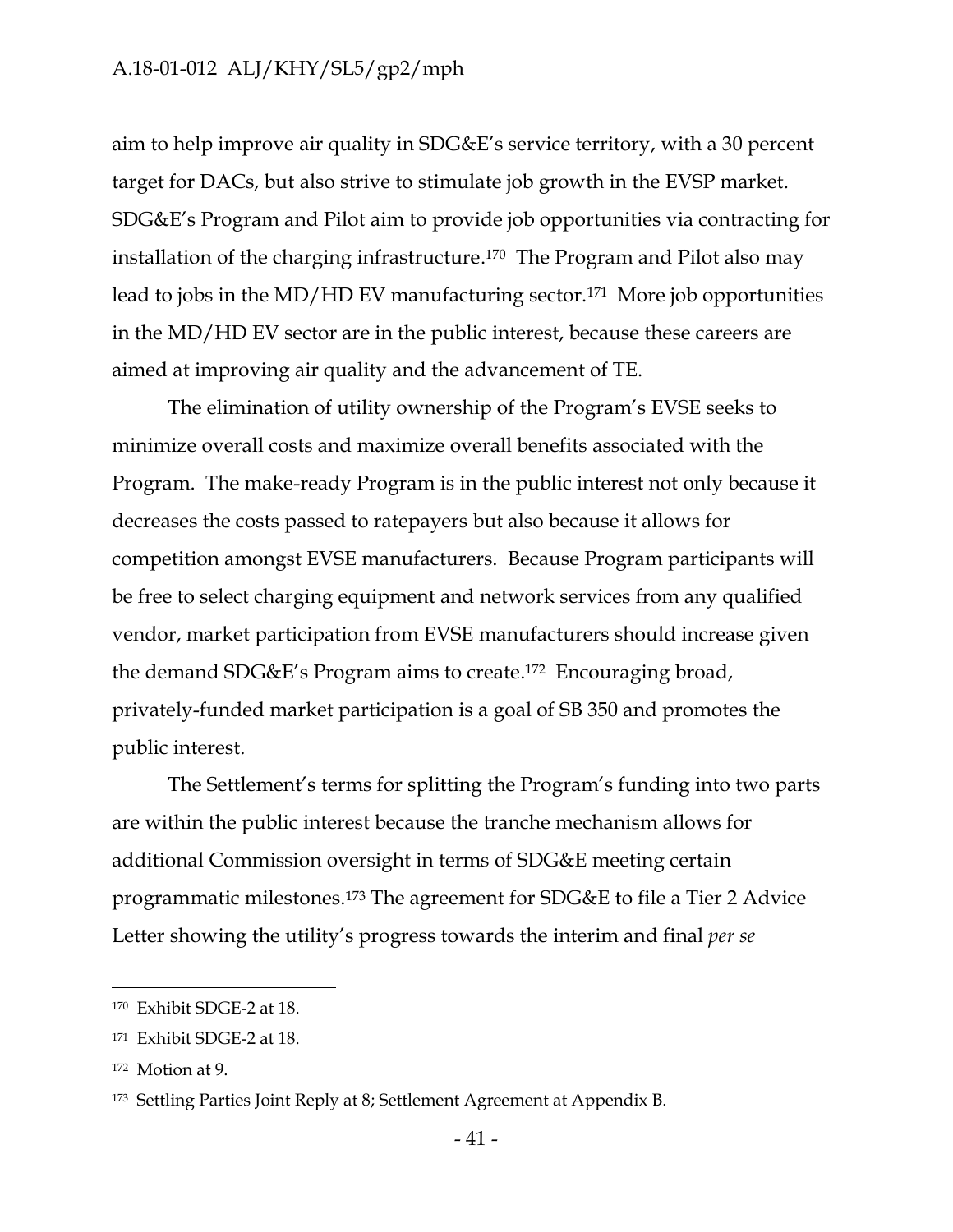reasonable metrics, provides an additional layer of Commission oversight which ensures ratepayer money is being spent appropriately for this program. Such oversight is within the public interest and should be implemented.

We want to acknowledge the work all of the parties did in developing a settlement that not only avoids litigation but is additionally supported by a wide range of stakeholder interest, and is consistent with recent TE Commission decisions.

#### **6.4. Recommended Modifications**

 $\overline{a}$ 

<span id="page-43-0"></span>Before we complete our analysis of the proposed Settlement, there are two modifications<sup>174</sup> we wish to highlight.

Part III (I) of the Settlement states, "Consistent with Ordering Paragraph 41 of D.18-05-040, after the third year of the Program, 50 percent of funds that were reserved for DAC rebates but have not yet been committed to a deployment may be released if SDG&E has not achieved 60 percent of its target in DAC locations and 80 percent of its target in non-DAC locations. Released means that the DAC EVSE rebates may be used in non-DAC locations to accelerate MD/HD EV adoption. Any remaining rebate funds that are unallocated after year 4 may be spent as rebates in any location." On review, we do not believe this release of funds is consistent with D.18-05-040.

In D.18-05-040, the Commission authorized the release of funds for rebates on EVSE for sites *supporting transit and school bus EVSE* in DACs to be used at any location after 4 years. Although these funds may be spent at any location, reading the dicta in Section 6.3, it is clear such funds are to be utilized at

 $174$  Pursuant to Rule 12.4(c) we ask that parties address these alternative terms in comments on the Proposed Decision. Parties should address whether these modifications are acceptable or not.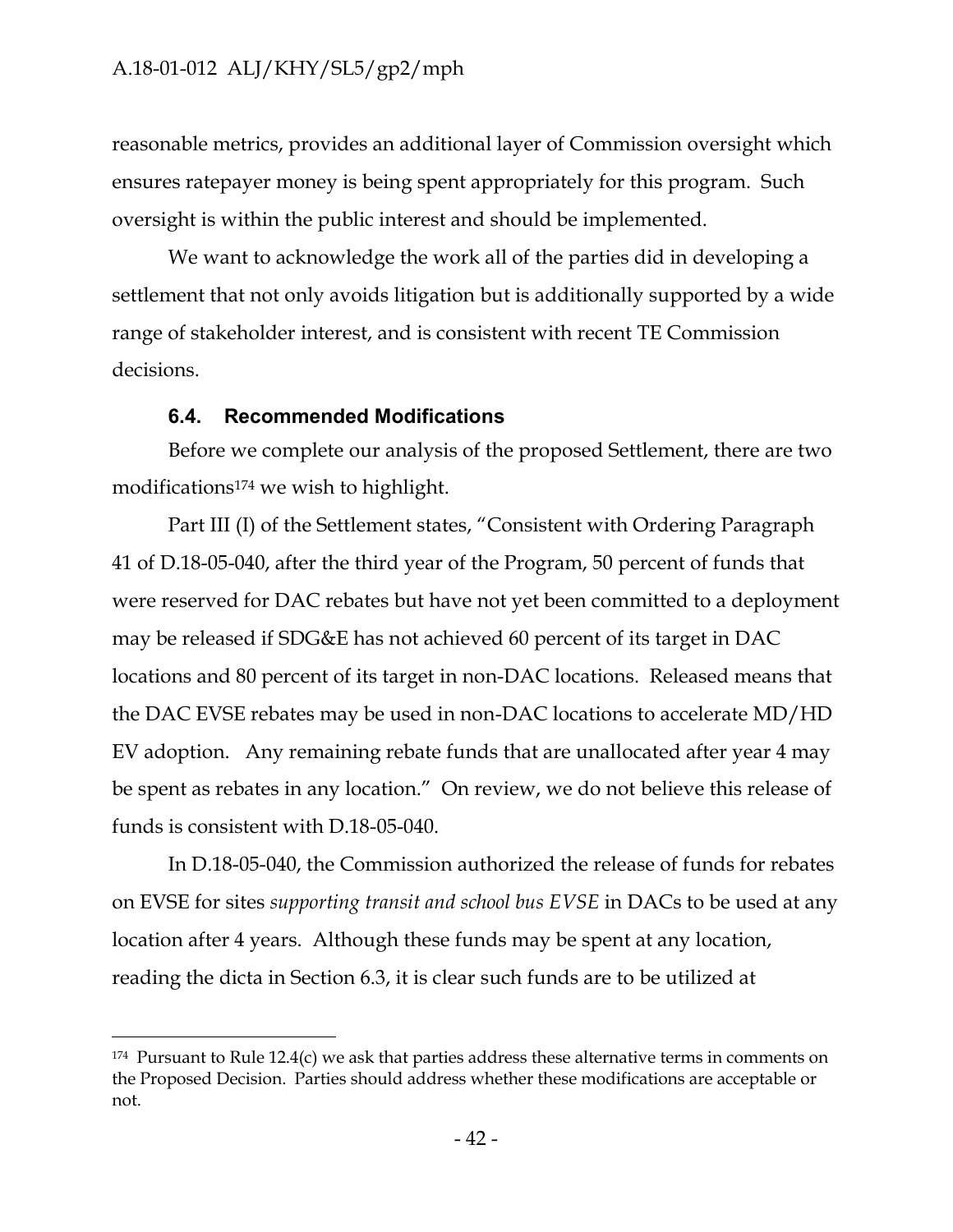locations supporting transit and school bus EVSE. We therefore do not find Part III (I) to be reflective of D.18-05-040. We modify Part III (I) of the Settlement to specify that any unallocated funds reserved for DAC rebates after the fourth year be released to support any location electrifying transit and school buses, including a 50 percent rebate for those sites' EVSE. We find this modification to be consistent with the Commission's findings in D.18-05-040, reasonable in light of the whole record and in the public interest. By directing SDG&E to utilize any unspent DAC funds to support those sites that utilize transit and school buses, we ensure that ratepayer funds are being utilized to serve the public interest at large.

Our second modification focuses on the DAC methodology utilized by the Settling Parties. As discussed above, the Settlement's current definition does not capture what areas are truly disadvantaged in SDG&E's service territory. While the Settlement's DAC definition was adopted through a 2016 AL, we agree with NDC's assertions, and adopt their recommendation to apply the statewide methodology utilized by CalEPA's CalEnviroScreen 3.0 tool. By changing the DAC definition in the Settlement to the statewide methodology, ratepayer funds will be utilized to serve those sites which suffer the most from emissions associated with MD/HD vehicles. We do not anticipate this modification will impact SDG&E's ability to meet its target of spending a minimum of 30 percent of its infrastructure budget in DACs. This modification ensures ratepayers are funding infrastructure at locations with the most need. We find this modification in conjunction with the modification for how funds reserved for DAC-specific incremental incentives could be released to be consistent with the Commission's findings in D.18-05-040, reasonable in light of the whole record, and in the public interest.

- 43 -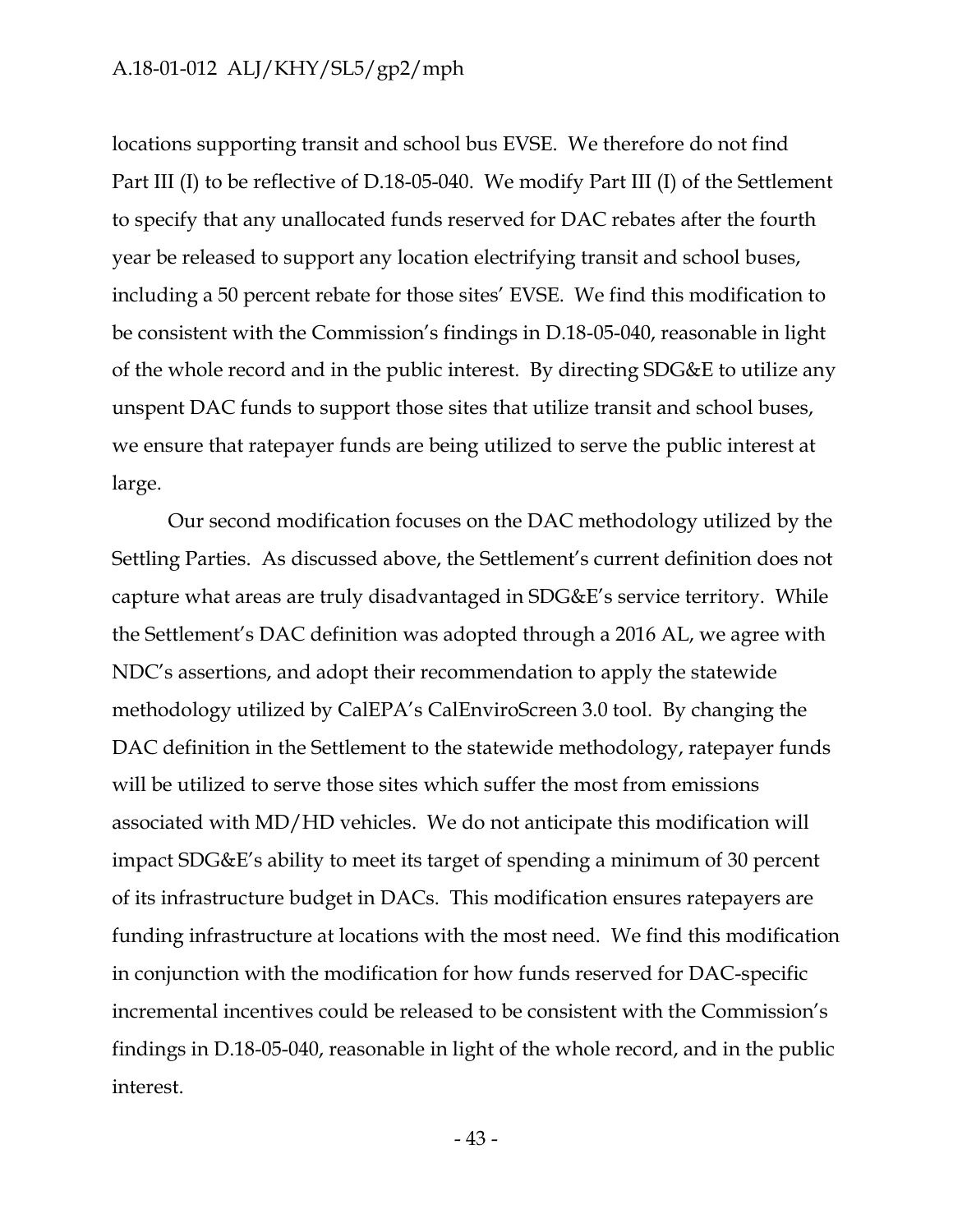With these minor modifications, we conclude that the Settlement should be adopted by the Commission.

#### **6.5. Approval of the Settlement**

<span id="page-45-0"></span>We reviewed the proposed settlement pursuant to Rule 12.1 (d), as defined above, and find the settlement meets the three criteria of reasonableness, legal consistency, and being in the public interest.

We grant the motion of the Settling Parties to adopt the Settlement, with the above modifications to the DAC definition and Section III (I). Accordingly, we approve SDG&E's application, as modified by the Settlement. We authorize cost recovery of \$107.4 million for the Program and \$1.7 million for the Pilot through distribution rates and allocated to customer classes on an equal cents per kWh basis.

#### <span id="page-45-1"></span>**7. D.18-05-040 Cost Estimates**

The Settling Parties used cost estimates derived from PG&E's approved program budget in D.18-05-040. It is likely those cost estimates are not fully reflective of the costs SDG&E will incur when implementing its program in 2020 and beyond. To ensure transparency and to support the development of future transportation electrification program budgets, we direct SDG&E to track its costs utilizing the line items it submitted during the February 27, 2019 PHC. <sup>175</sup> In order to better understand the costs associated with electrifying the MD/HD sector, we direct SDG&E to report any overages and/or savings on their line item cost estimates to the Commission's Energy Division annually. SDG&E should copy the service list to this proceeding on each annual update. The first

<sup>175</sup> *See* Appendix B for cost estimates.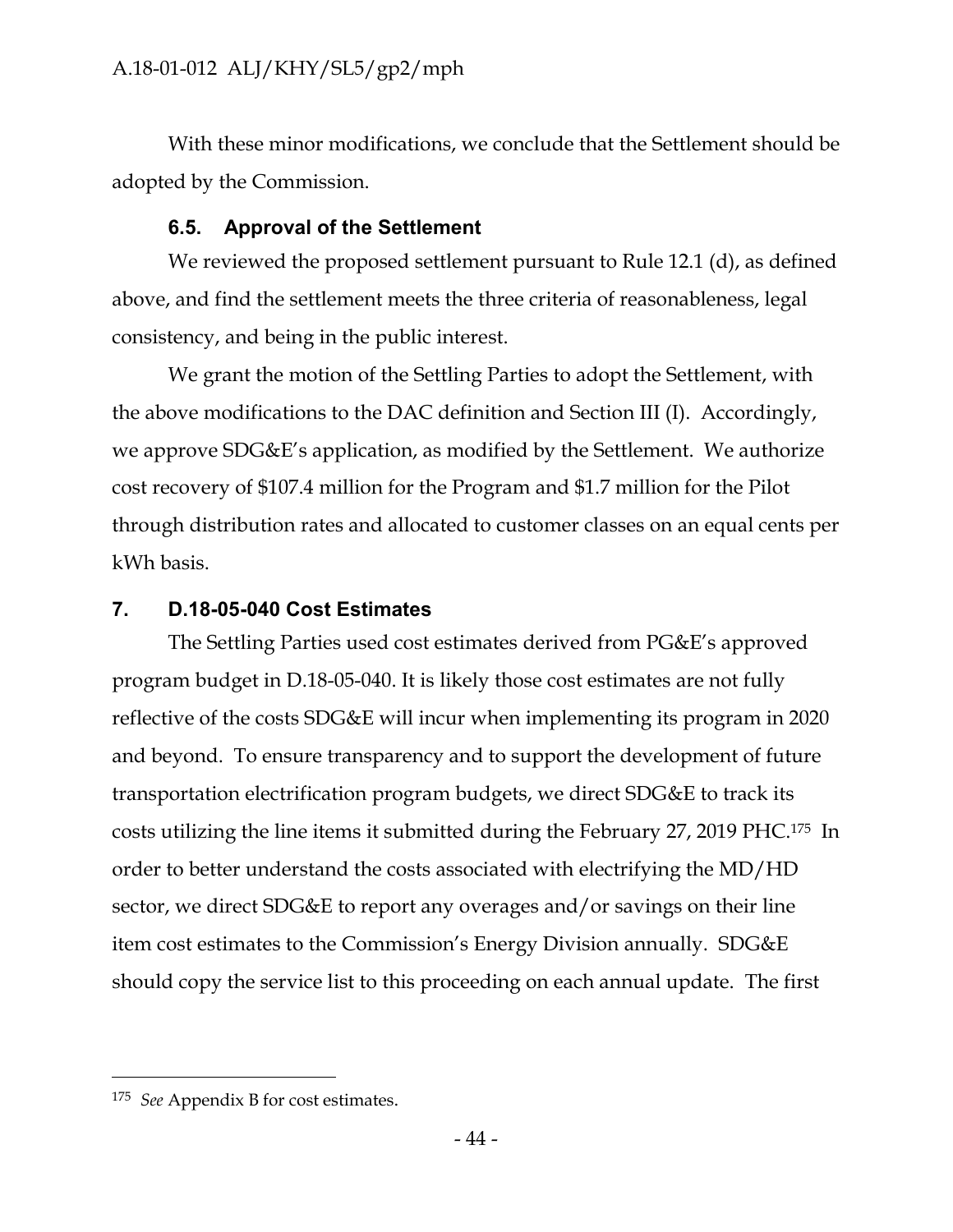budget tracking report will be due with one year of the date of adoption of this decision.

#### <span id="page-46-0"></span>**8. Data Gathering Requirements**

The Commission will review the results of the Program and Pilot approved in this decision to determine the effectiveness of utility investments in transportation electrification. To facilitate this evaluation, we adopt the same data collection and reporting requirements that D.18-01-024, D.18-05-040, and D.18-09-034 required to ensure standardization in reporting.

SDG&E is required to submit an annual report and a final report for each of its approved projects and serve the reports to the service list for this proceeding. The reports should use the report template and data collection template available on the CPUC website [\(http://www.cpuc.ca.gov/sb350te/\)](http://www.cpuc.ca.gov/sb350te/) under the "reporting requirements" section of this page.

The templates includes a Microsoft Word document that has report headings and descriptions of the information that should be included in the report. A data reporting template in Microsoft Excel that has several tabs with specific quantitative data fields is also required to be completed by SDG&E with data specific to its program. The file linked at the above webpage contains instructions on how to complete each tab in the Excel spreadsheet. SDG&E should complete this in Excel format along with its qualitative annual and final reports. SDG&E is required to serve its reports to the service list of this proceeding, consistent with the Commission's direction in prior decisions.

#### <span id="page-46-1"></span>**9. Evaluation**

Section 740.12(c) requires the Commission to review data concerning current and future TE adoption and charging infrastructure utilization prior to

- 45 -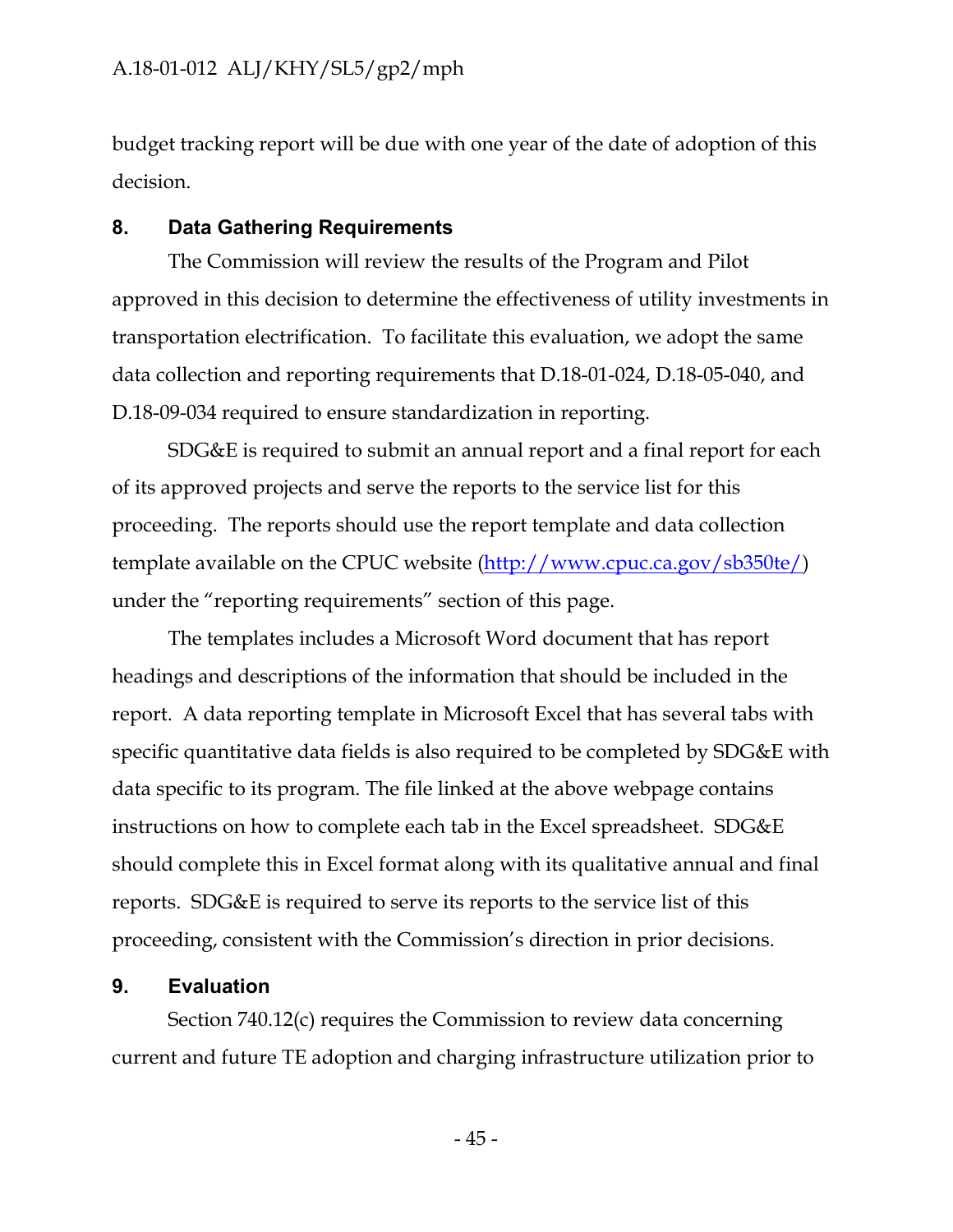authorizing the utilities to collect new TE program costs. The evaluation process should, at a minimum, investigate and identify the following:

- 1. Whether the utilities' TE investments meet the stated purposes of accelerating widespread transportation electrification, reducing dependence on petroleum, meet air quality standards, achieve the goals of the Charge Ahead California Initiative, and reduce greenhouse gas emissions.
- 2. Whether the TE investments maximized benefits and minimized costs.
- 3. Learnings from analysis of data collected during program implementation including:
	- a. Infrastructure utilization data;
	- b. Number of incremental electric vehicles adopted;
	- c. Actual costs associated with the electrification of various sectors;
	- d. Actual emissions reductions associated with TE investments; and
	- e. Actual grid impacts associated with TE investments.

D.18-01-024, D.18-05-040, and D.18-09-034 directed the utilities to collectively fund a budget equal to four percent of their total approved project budgets from all ratepayers, to conduct an RFP to hire an evaluator that will review the results of the priority review projects approved in that decision. The decisions further directed PG&E, SDG&E, and SCE to coordinate evaluation efforts with PacifiCorp, Liberty Utilities, and Golden State Water Company (Bear Valley Electric Service Division) to capture economies of scale for purposes of evaluating the utilities' initial transportation electrification programs under SB 350.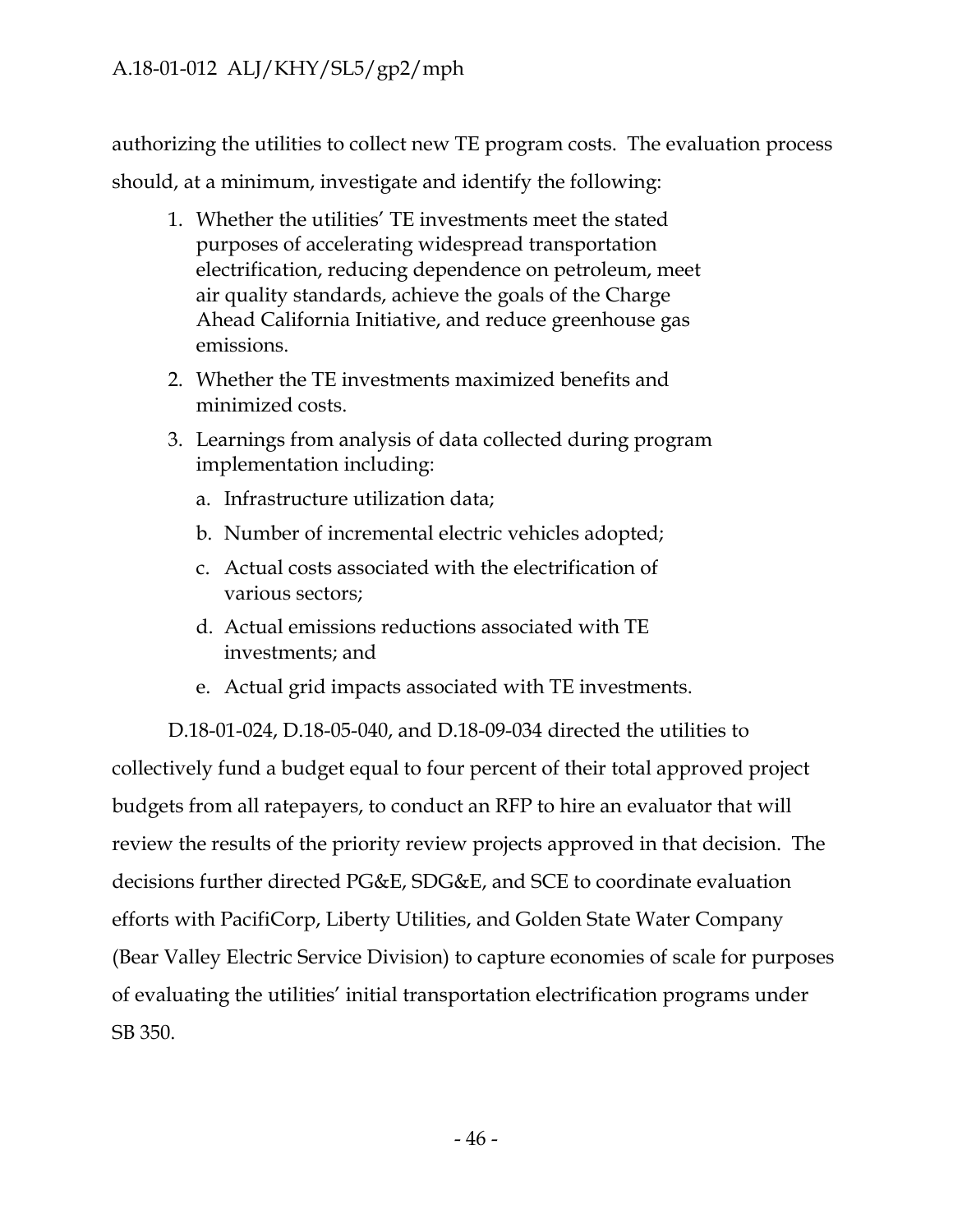In this decision, we direct SDG&E to again contribute four percent of its total approved Program and Pilot budget to support this evaluation effort, which should build-off of and expand upon the evaluation effort already underway for SCE and PG&E's MD/HD SB 350 programs. SDG&E should also work with SCE and PG&E to ensure any lessons learned in their early MD/HD program implementation are incorporated in SDG&E's implementation plan. <sup>176</sup>

As directed in D.18-01-024, SDG&E must submit a Tier 1 advice letter providing a status update on implementation of and data available from the programs authorized in this decision within two years of the date of this decision. Based on the progress of the projects at that time, the Commission will determine whether one evaluation can capture all of the approved projects' results or whether separate evaluations will be needed due to timing or other differences in the data available from the programs. The expectation is for the evaluation efforts specific to SDG&E's MD/HD program to begin within 12 months from the filing of SDG&E's implementation advice letter.

#### <span id="page-48-0"></span>**10. Safety Considerations**

The Commission's mission to ensure utilities provide safe and reliable service is an overarching focus in the emerging TE industry. Section 740.8 defines the "interests" of ratepayers to mean: direct benefits that are specific to ratepayers consistent with safer, more reliable or less costly gas or electrical service consistent with § 451. The Commission's Safety and Enforcement Division (SED) staff issued a data request to better understand how the utilities are addressing these objectives. Based on the responses, SED staff worked with parties to the SB 350 TE proceedings to develop a Safety Requirements Checklist

<sup>176</sup> D.18-05-040 at Section 11.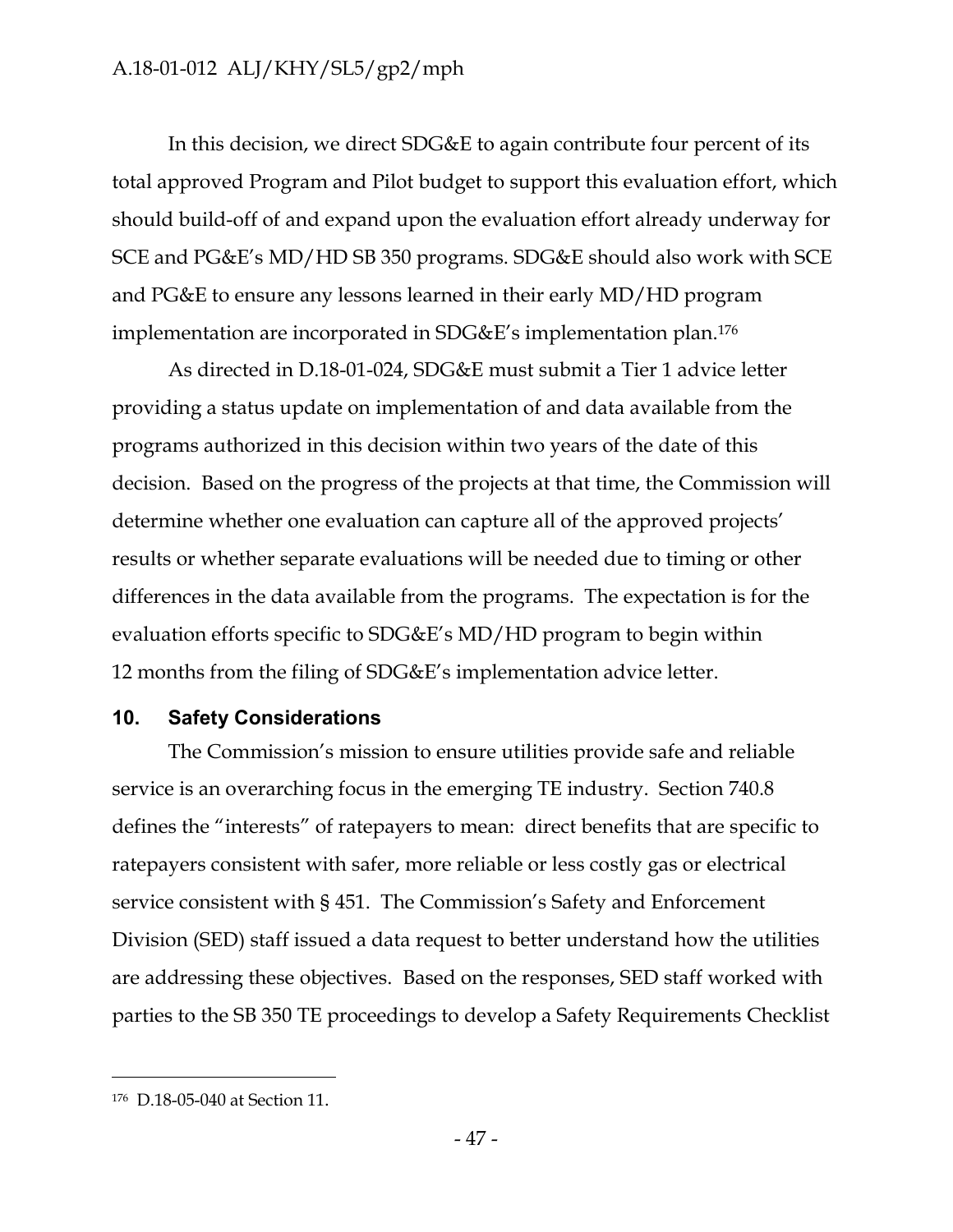for the TE programs, available on [www.cpuc.ca.gov/sb350te](http://www.cpuc.ca.gov/sb350te) under the "SB 350 TE Reporting Requirements" section of this page.

The Safety Requirements Checklist is intended to consolidate current standards and requirements in one place and to ensure the utility infrastructure is installed and operated safely and does not adversely affect reliability of electrical service.

No later than 18 months after today's decision is approved, SDG&E must file a Tier 1 Advice Letter describing its efforts to comply with the Safety Requirements Checklist. The Advice Letter must contain an attestation signed by the Project Manager. SDG&E should file a final safety attestation, using the same template developed for the projects approved in D.18-05-040.

The Commission will review utility compliance with the Safety Requirements Checklist and may conduct inspections or audits to confirm compliance. SDG&E must have all compliance documentation available should the Commission determine an inspection or audit is necessary.

#### <span id="page-49-0"></span>**11. Categorization and Need for Hearing**

In Resolution ALJ 176-3412, the Commission preliminarily categorized this proceeding as ratesetting, and preliminarily determined that hearings were necessary. The March 30, 2018 Scoping Ruling confirmed the categorization as ratesetting and set the time for evidentiary hearings in October 2018. As discussed in Section 1 above, evidentiary hearings were ultimately canceled due to settlement efforts amongst the parties.

#### <span id="page-49-1"></span>**12. Comments on Proposed Decision**

The proposed decision of Administrative Law Judges (ALJs) Sasha Goldberg and Kelly A. Hymes in this matter was mailed to the parties in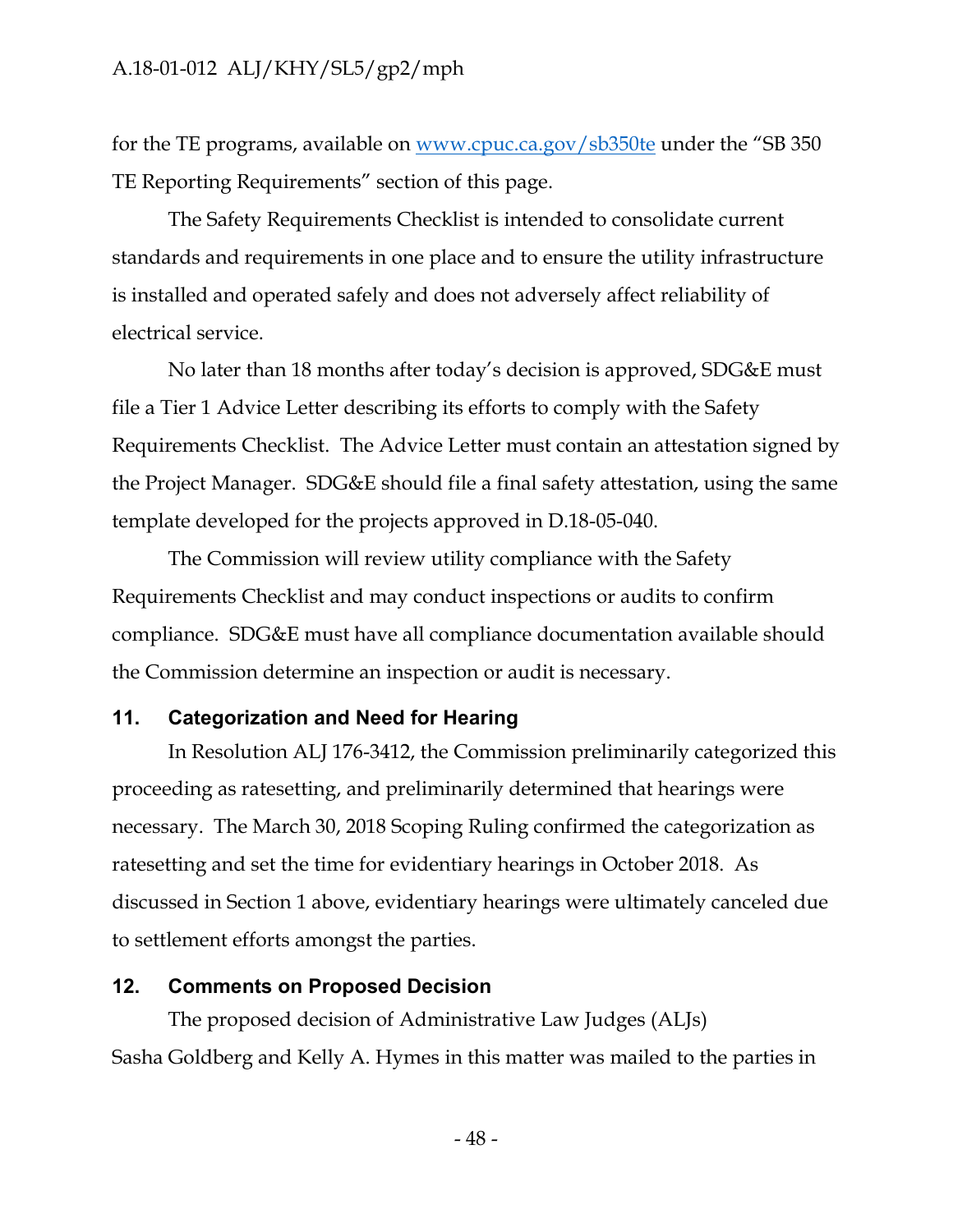accordance with Section 311 of the Public Utilities Code and comments were allowed under Rule 14.3.

Opening comments were filed on August 5, 2019 by SDG&E (on behalf of the Coalition of California Utility Employees, Natural Resources Defense Council, Center for Community Action and Environmental Justice, East Yard Communities for Environmental Justice, ChargePoint, Electric Motor Werks, CalStart, The Union of Concerned Scientists, Small Business Utility Advocates, Sierra Club, and Siemens) <sup>177</sup>, NDC, SCE, SDAP, EDF, Tesla, and TURN. Reply comments were filed on August 12, 2019 by SDG&E (on behalf of EDF, Coalition of California Utility Employees, NRDC, Plug In America, Chanje Energy, ChargePoint, Electric Motor Werks, CalStart, Union of Concerned Scientists, Sierra Club, and Siemens), Cal Advocates, TURN, SDAP, Coalition of California Utility Employees, and the Center for Community Action and East Yard Communities for Environmental Justice. Overall, parties are supportive of the proposed decision, but provided comments on the recommended modifications to the underlying settlement agreement. While clarifying edits have been made throughout the decision, we discuss revisions to the modifications to the proposed settlement below.

#### **12.1. Disadvantaged Community Definition**

 $\overline{a}$ 

<span id="page-50-0"></span>Parties addressed the modification of the DAC definition SDG&E use to qualify what communities are "disadvantaged" for the Program. The proposed decision provided SDG&E with the option to file an advice letter at the end of three years of program implementation to identify whether the utility is on track

<sup>177</sup> In reply comments, SDG&E explained EDF was unintentionally not included as a signatory to Opening Comments but should have been listed (SDG&E Reply Comments at 5).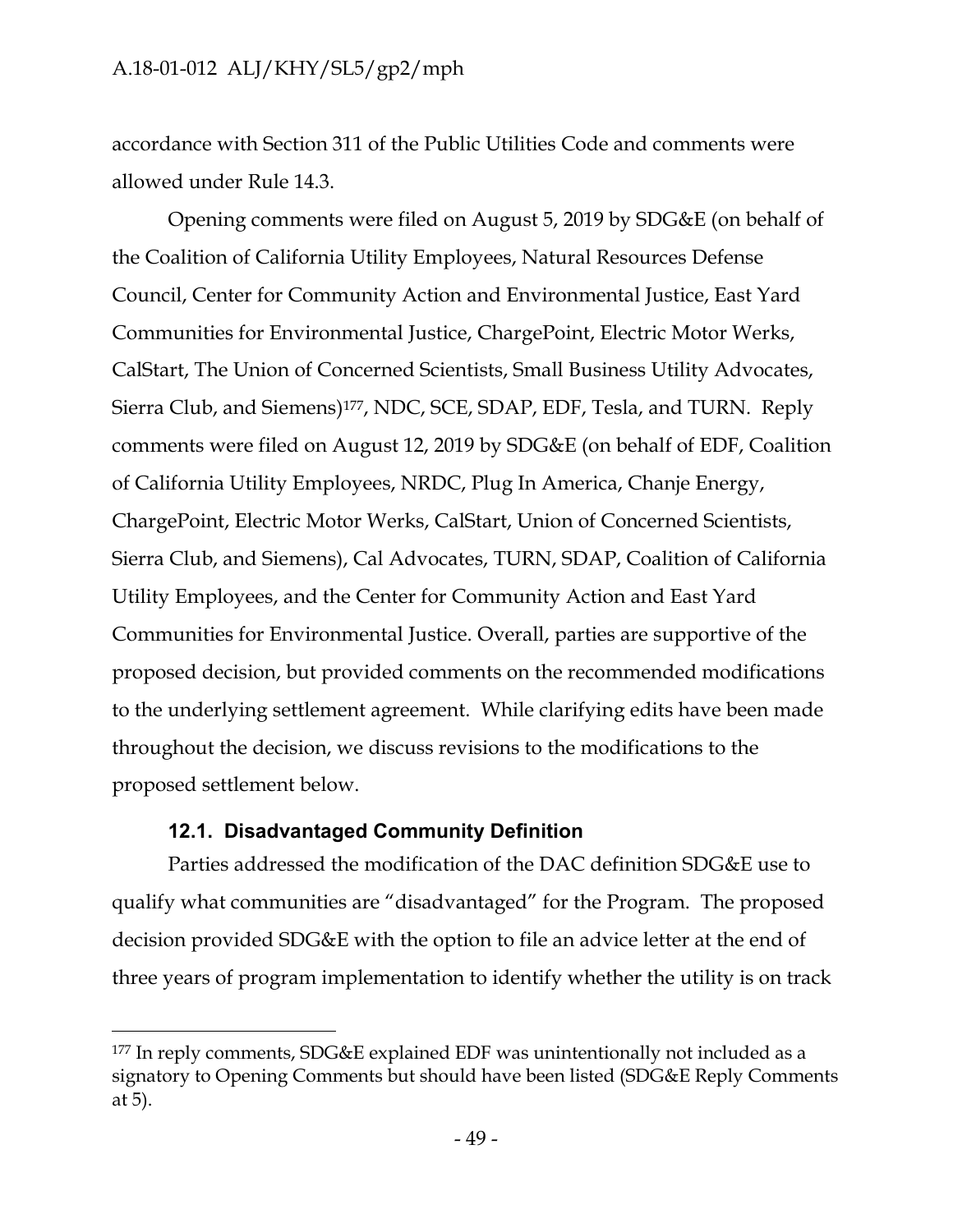to meet its DAC target. SDG&E and NDC both provided comments on this issue.

SDG&E's opening comments identified that using the statewide definition reduces the number of DAC census tracts in SDG&E's service territory from 172 to 37, roughly 5 percent of SDG&E's service territory. These parties explain that under the statewide methodology, 30 percent of the Program's infrastructure budget will be focused in 5 percent of SDG&E's service territory. As an alternative, the parties propose the Commission adopt a "hybrid"' approach: two-thirds of the 30 percent DAC target will be reserved for sites qualified under the statewide methodology, and one-third of the 30 percent DAC target reserved for sites qualified under SDG&E's service territory definition. SDG&E provides this hybrid approach will make the DAC spending target much more attainable because it increases the number of potentially eligible companies from 688 to 2,681.

Contrary to SDG&E's opening comments, NDC supports the proposed decision's DAC definition methodology, and requests the final decision remove the option for SDG&E to file an advice letter after 3 years of program implementation. NDC explains that the already reduced DAC target (the Settling Parties agreed to a 30 percent DAC target from SDG&E's original 40 percent target) should be easier for SDG&E to achieve. NDC also notes that the high concentration of statewide-defined DACs around transportation corridors where industrial businesses and MD/HD vehicles are most often found, provides many DAC sites where program infrastructure can and should be deployed.

At this time we decline to change the proposed decision's DAC definition. Although fewer locations qualify under the statewide definition, the smaller pool

- 50 -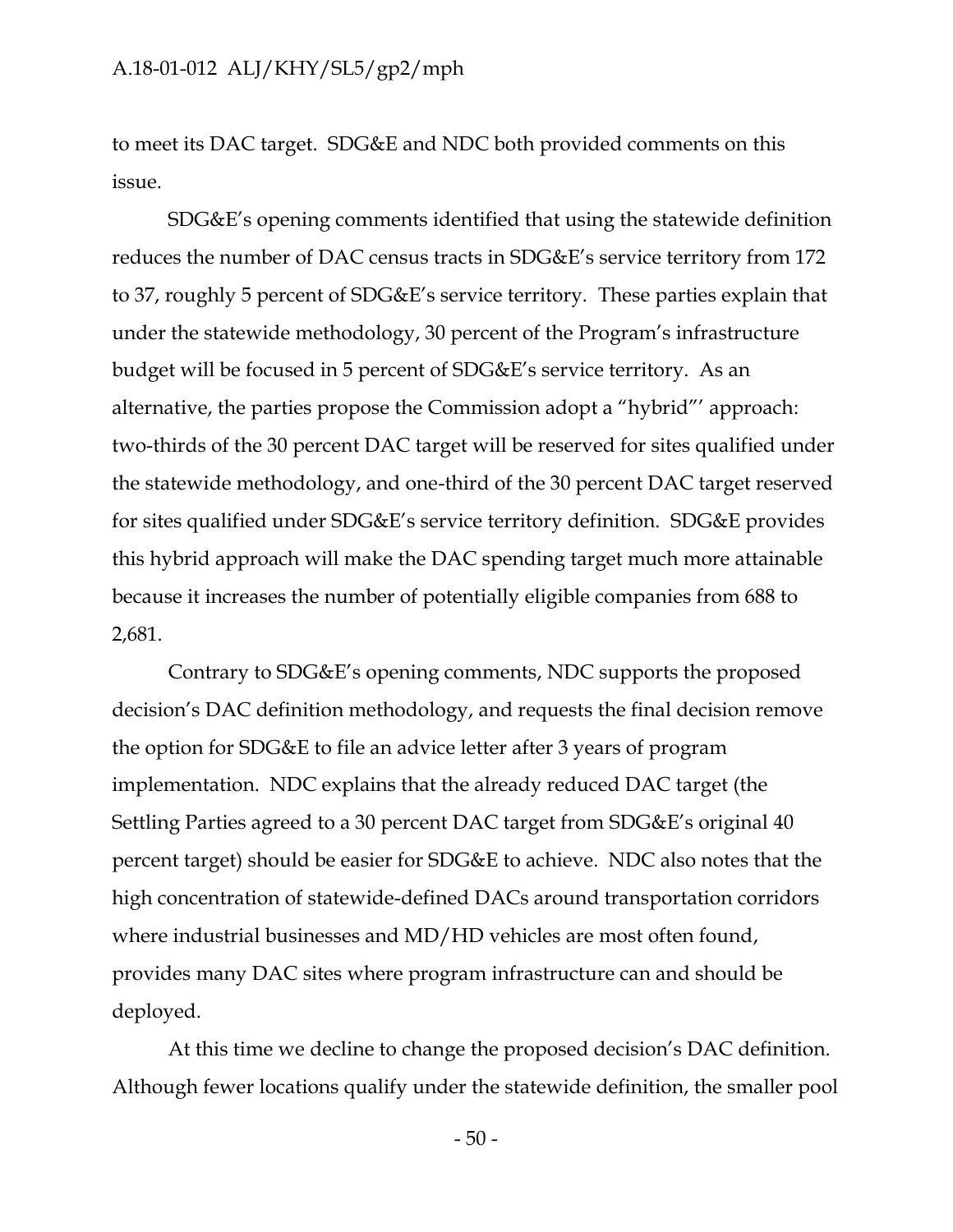of qualifying sites will focus charging infrastructure in the most disadvantaged communities which are often most heavily impacted by MD/HD vehicle emissions. We want to see SDG&E's Program succeed, especially in reaching its DAC target, and therefore make a few changes to the advice letter filing process. First, we change the "option" for SDG&E to file an advice letter on its DAC target by making it a requirement. Second, we change the time for filing an advice letter on SDG&E's DAC target to after 2 years of program implementation. Third, we clarify what information SDG&E shall provide to the Commission's Energy Division on its DAC target. This additional information should provide more transparency on what obstacles SDG&E may face in working to meet its DAC target. SDG&E may still request to utilize its service territory definition if the utility ultimately cannot spend 30 percent of its infrastructure budget in DACs under the statewide definition.

#### **12.2. Consistency with D.18-05-040 Findings**

<span id="page-52-0"></span>Parties addressed a few of the proposed decision's determinations, stating that they are inconsistent with D.18-05-040.

Parties addressed the modification that any unspent DAC rebate funds be released to sites supporting transit and school buses at the end of four years of Program implementation, as opposed to supporting any location. SCE contends the proposed decision *incorrectly* concludes that limiting the release of funds to support only transit and school buses is consistent with D.18-05-040. <sup>178</sup> SCE explains, "the Commission's intent was not to limit unallocated DAC funds to

<sup>178</sup> SCE Opening Comments at 2.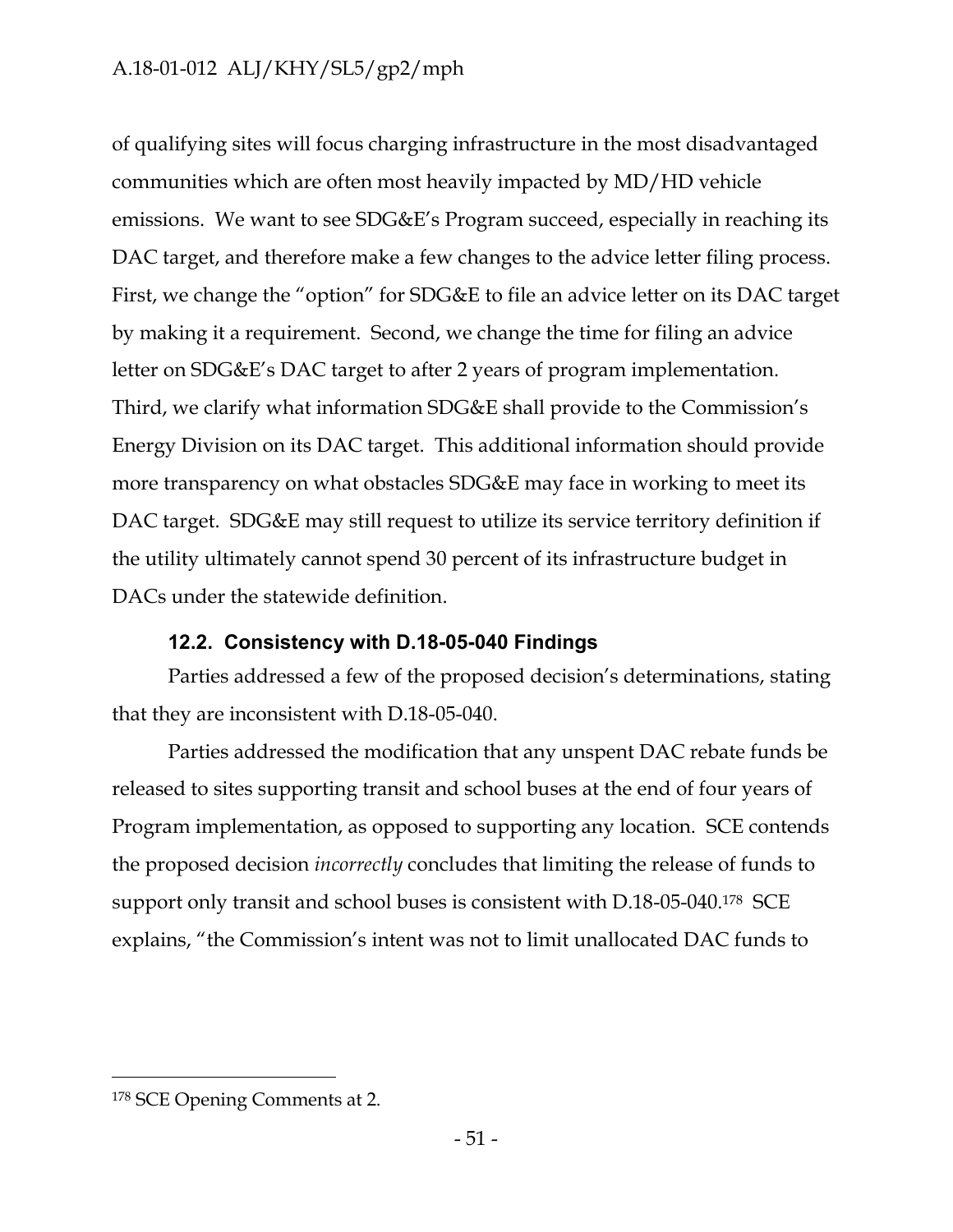sites for transit and school bus charging, but rather allow those funds to be used for any interested location to benefit the public."<sup>179</sup>

The proposed decision is consistent with the Commission's findings in D.18-05-040 on this issue. By directing SDG&E to utilize any unspent DAC rebate funds to support sites supporting transit and school buses, the set-aside DAC rebate funds will go to support the general public's transportation needs. Directing released DAC rebates to support transit and school buses maintains the same intent for the money as the Commission's findings in D.18-05-040. We do not accept that DAC rebates supporting transit and school buses would not reach the same environmental and health benefits as would DAC rebates supporting any location would. Our decision to maintain the transit and school bus specification on released DAC rebate monies ensures the environmental and public health benefits of electrifying the MD/HD sector are realized, especially for residents of DACs.

TURN questions the proposed decision's approval of provision H in the Settlement.180 Specifically TURN opposes providing EVSE DAC rebates to "companies on the Fortune 1000 list who allow tenants or other users who are not on the Fortune 1000 list to utilize EVSEs on their premises."181 TURN highlights that D.18-05-040 specifically made companies on the Fortune 1000 list ineligible for MD/HD EVSE rebates, noting that just because a site is located in a DAC does not mean the commercial customer itself is financially disadvantaged.182 In reply comments, SDG&E explains the Settlement

<sup>179</sup> SCE Opening Comments at 3.

<sup>180</sup> Appendix A at 6.

<sup>181</sup> TURN Opening Comments at 5 to 6.

<sup>182</sup> TURN Opening Comments at 6; D.18-05-040 at 95.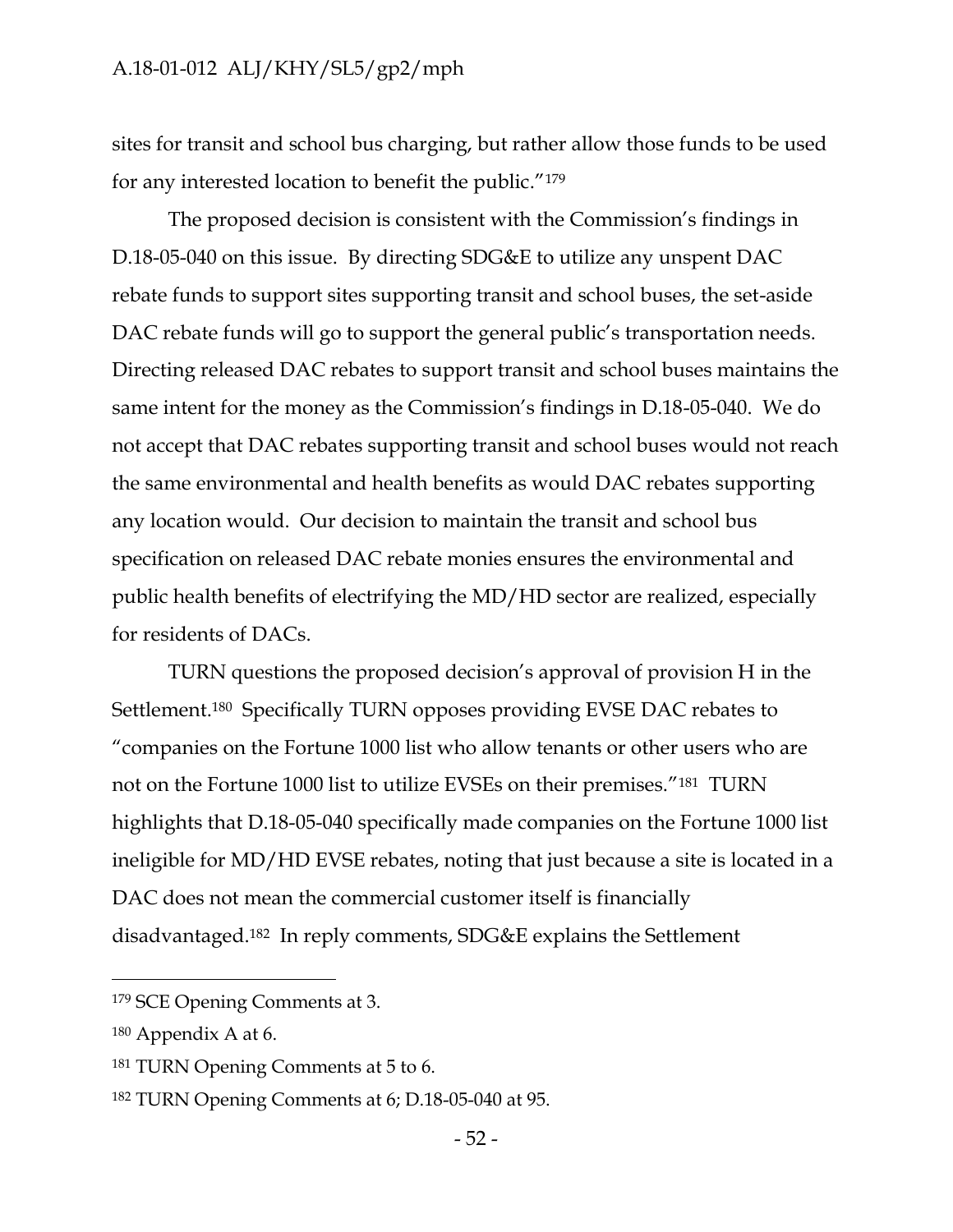Agreement's language on this issue is an acknowledgement of the complex business models and supply chains that utilize MD/HD vehicles.183 SDG&E explains that to ensure appropriate use of EVSE rebate budget, the Settling Parties require SDG&E to work with its Program Advisory Council (PAC) to establish any exception to EVSE rebate rules.<sup>184</sup>

While we understand TURN's general position that ratepayers should not subsidize charging infrastructure for large commercial customers, allowing tenants or other users who are not on the Fortune 1000 list does not equate to providing EVSE rebates to Fortune 1000 companies. We trust SDG&E to work with its PAC to ensure that rebates for tenants or other users who are not on the Fortune 1000 list but utilize EVSEs on Fortune 1000 companies' premises are in fact financially disadvantaged. Our decision to utilize unallocated DAC rebate monies for transit and school buses was made also in consideration of TURN's position on the issue of tenants or users of Fortune 1000 companies' premises.

#### <span id="page-54-0"></span>**13. Assignment of Proceeding**

Clifford Rechtschaffen is the assigned Commissioner and Kelly A. Hymes and Sasha Goldberg are the assigned ALJs in this proceeding.

#### <span id="page-54-1"></span>**Findings of Fact**

 $\overline{a}$ 

1. Approval of the Settlement and therefore adoption of the Program and Pilot should reduce greenhouse gas emissions in the medium- and heavy-duty transportation sectors in compliance with California climate change laws and policies.

2. The Settling Parties complied with Commission Rules of Practice and Procedure, Rule 12.

<sup>183</sup> SDG&E Reply Comments at 3 to 4.

<sup>184</sup> SDG&E Reply Comments at 3 to 4.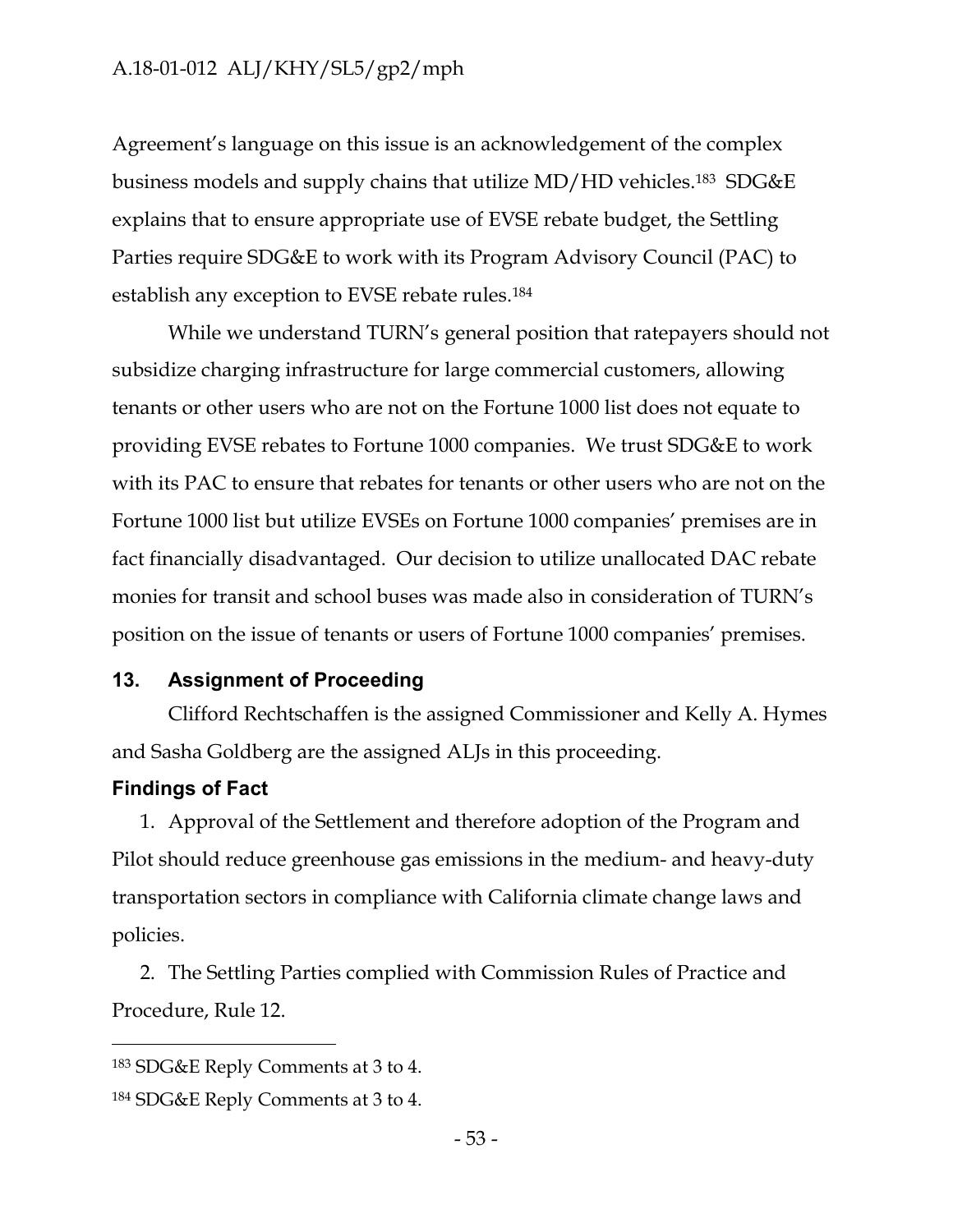3. SDG&E and the Settling Parties derived the program budget using cost estimates developed by PG&E for its January 2017 SB 350 application 17-01-020, et al.

4. SDG&E's cost estimates were derived from using cost estimates from PG&E's 2017 Application 17-01-022.

5. Requiring SDG&E to report overages and/or savings on its cost estimates will increase oversight, transparency and understanding of what it costs to electrify the MD/HD sector.

6. Requiring SDG&E to align its medium- and heavy-duty electric vehicle infrastructure program evaluation with the evaluations of SCE and PG&E's MD/HD vehicle electrification programs approved in D.18-05-040 is reasonable.

7. According to NDC, under the service territory approach, 174 census tracts would be categorized as "disadvantaged" which is over five times more than the 33 tracts that would qualify using the statewide approach. A subsequent update to CalEPA's tool results in 172 census tracts under the service territory approach and 37 tracts using the statewide approach.

#### <span id="page-55-0"></span>**Conclusions of Law**

1. As modified, the Settlement is reasonable in light of the record.

2. As modified, the Settlement is consistent with the applicable law.

3. As modified, the Settlement is in the public interest.

4. Consistent with the Commission's findings in D.18-05-040, SDG&E should spend any released funds reserved for DAC rebates on locations supporting transit and school buses.

5. The modification that SDG&E utilize the statewide methodology as opposed to the service territory definition for DACs is consistent with the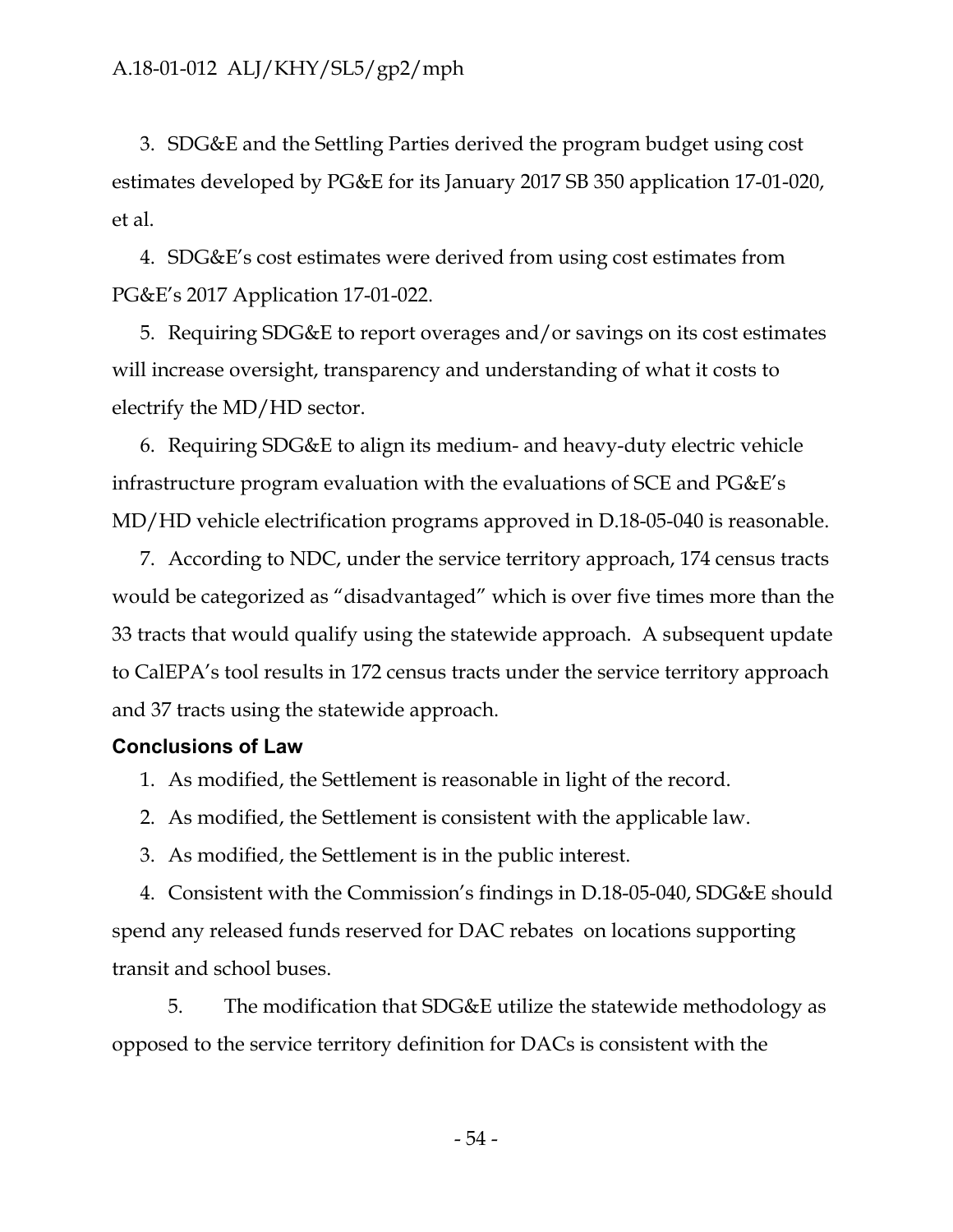Commission's findings in D.18-05-040, reasonable in light of the whole record and in the public interest.

6. The Settlement proposed by SDG&E, the Public Advocates Office at the Commission, Natural Resources Defense Council, Environmental Defense Fund, Union of Concerned Scientists, Coalition of California Utility Employees, CALSTART, Small Business Utility Advocates, Electric Motor Werks, Inc., Siemens, ChargePoint, Chanje Energy, Center for Community Action and Environmental Justice, East Yard Communities for Environmental Justice, Plug In American and Sierra Club should be approved and adopted with the additional requirement that SDG&E spend any released funds reserved for DAC rebates on sites supporting transit and school buses.

7. The Settlement proposed by SDG&E, Public Advocates Office at the California Public Utilities Commission, Natural Resources Defense Council, Environmental Defense Fund, Union of Concerned Scientists, Coalition of California Utility Employees, CALSTART, Small Business Utility Advocates, Electric Motor Werks, Inc., Siemens, ChargePoint, Chanje Energy, Center for Community Action and Environmental Justice, East Yard Communities for Environmental Justice, Plug In American and Sierra Club meets the requirements of Commission Rules of Practice and Procedure, Rule 12.

8. SDG&E should provide annual reports on program costs and spending given the Settlement's budget was derived using cost estimates from PG&E's 2017 SB 350 Application 17-01-022.

9. Consistent with D.18-05-040 and Appendix B to the Settlement, SDG&E's investments in charging infrastructure to serve the medium-and heavy-duty transportation sector should be considered *per se* reasonable if the metrics in Appendix B to the Settlement are met.

- 55 -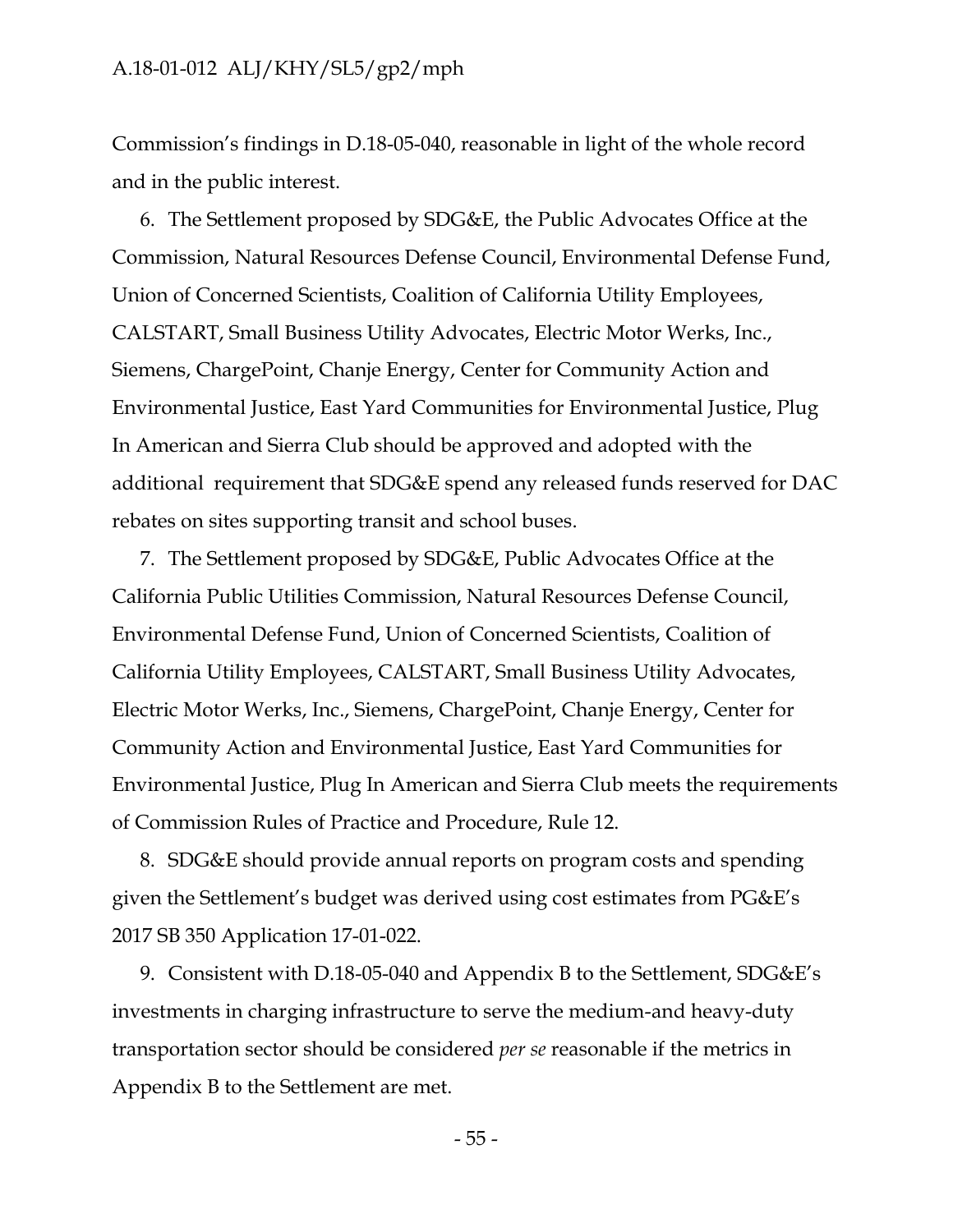10. SDG&E should ensure participating customers' load management plans reflect current grid conditions and can be responsive to future grid needs. SDG&E should encourage participating customers to consider enrolling in a commercial electric vehicle time-of-use rate should the one that SDG&E will propose under the Settlement terms be approved by the Commission.

<span id="page-57-0"></span>11. Application 18-01-012 should be closed.

#### **ORDER**

#### **IT IS ORDERED** that:

1. The *Settlement Agreement Regarding San Diego Gas & Electric Company's Medium-Duty and Heavy-Duty Electric Vehicle Charging Infrastructure Program and Vehicle to Grid Electric School Bus Application,* Application 18-01-012, attached as Appendix A to this decision is approved with the modifications outlined in Section 6.4 of this decision.

2. Consistent with the terms and conditions attached as Appendix A and Section 6.4 of this decision, San Diego Gas & Electric Company may also spend any released funds reserved for disadvantaged community rebates after four years on sites supporting transit and school buses.

3. Consistent with the terms and conditions attached as Appendix A and Section 6.4 of this decision, San Diego Gas & Electric Company (SDG&E) must apply the statewide definition, as defined by the California Environmental Protection Agency's CalEnviroScreen 3.0 tool to identify which top quartile of communities on a statewide basis qualify as disadvantaged communities for its Medium-Duty and Heavy-Duty Electric Vehicle Charging Infrastructure Program. At the end of two years of program implementation, SDG&E shall file a Tier 2 Advice Letter with the Commission's Energy Division that at a minimum addresses: (1) status of its 30 percent disadvantaged community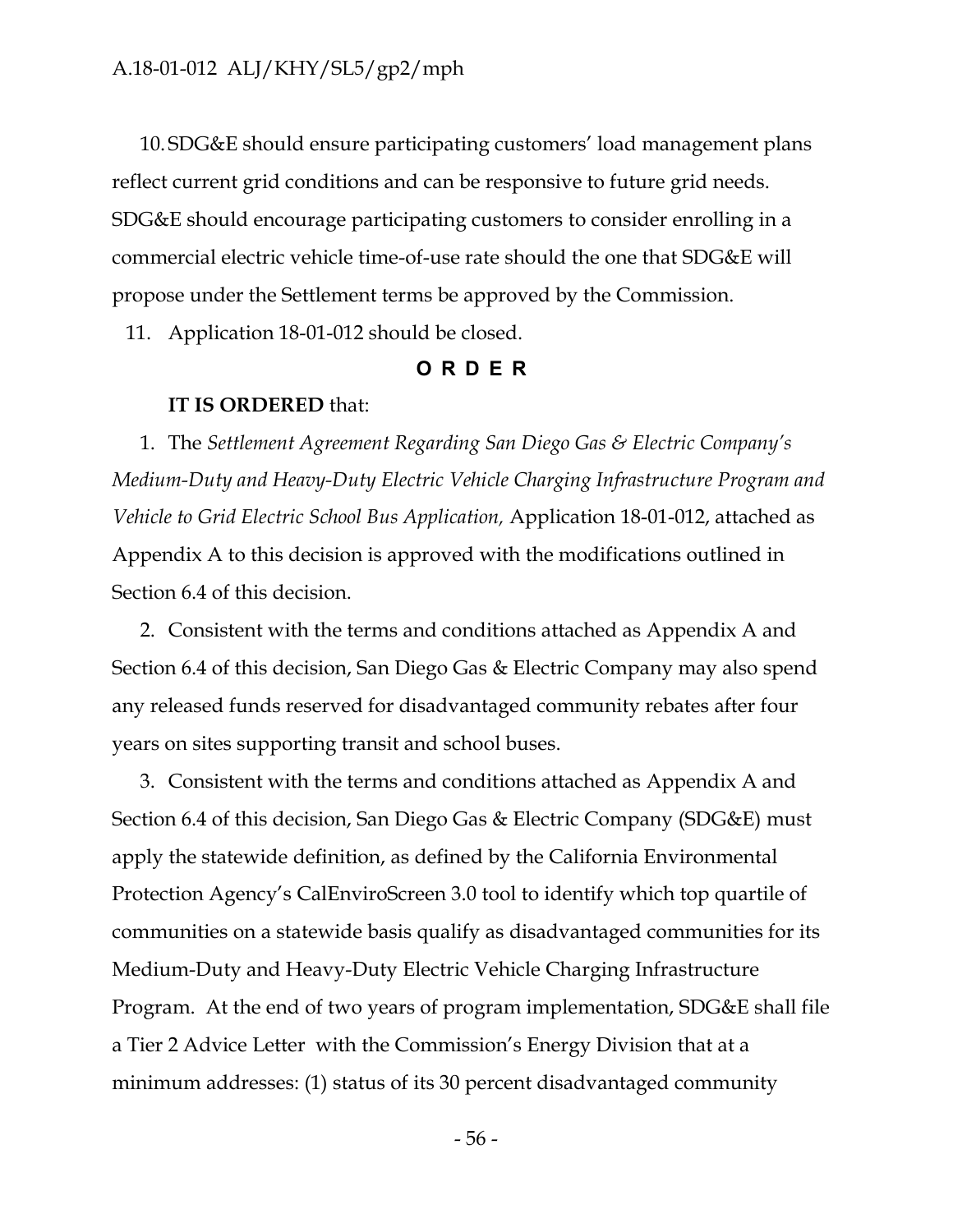target; (2) how many disadvantaged community sites have signed-up for the Medium-Duty and Heavy-Duty Electric Vehicle Charging Infrastructure Program; (3) how many disadvantaged community sites would have signed-up but do not qualify under the statewide definition; and (4) whether SDG&E is seeking to expand its disadvantaged community definition to the one approved in Advice Letter 2876-E.

4. The Application of San Diego Gas & Electric Company for Approval of Senate Bill 350 Transportation Electrification Proposals Regarding Medium and Heavy-Duty Electric Vehicles and a Vehicle to Grid Electric School Bus Pilot is approved consistent with the terms and conditions set forth in Appendix A and Ordering Paragraphs 2 and 3 of this decision.

5. Prior to implementation, San Diego Gas & Electric Company (SDG&E) must file a Tier 2 Advice Letter with the Commission's Energy Division reflecting the Medium-Duty and Heavy-Duty Electric Vehicle Charging Infrastructure Program and Vehicle to Grid Electric School Bus Pilot terms and conditions contained in Appendix A and Ordering Paragraphs 1 through 3. SDG&E must incorporate lessons learned from Southern California Edison Company and Pacific Gas and Electric Company's medium-and heavy-duty programs approved in Commission Decision 18-05-040.

6. Prior to implementation, San Diego Gas & Electric Company shall file a Tier 2 Advice Letter with the Commission's Energy Division to establish two one-way balancing accounts to record the authorized revenue requirement and incremental implementation costs associated with the Medium-Duty and Heavy-Duty Electric Vehicle Charging Infrastructure Program and Vehicle to Grid Electric School Pilot until both programs are fully implemented and the remaining and ongoing costs can be submitted as part of the base margin

- 57 -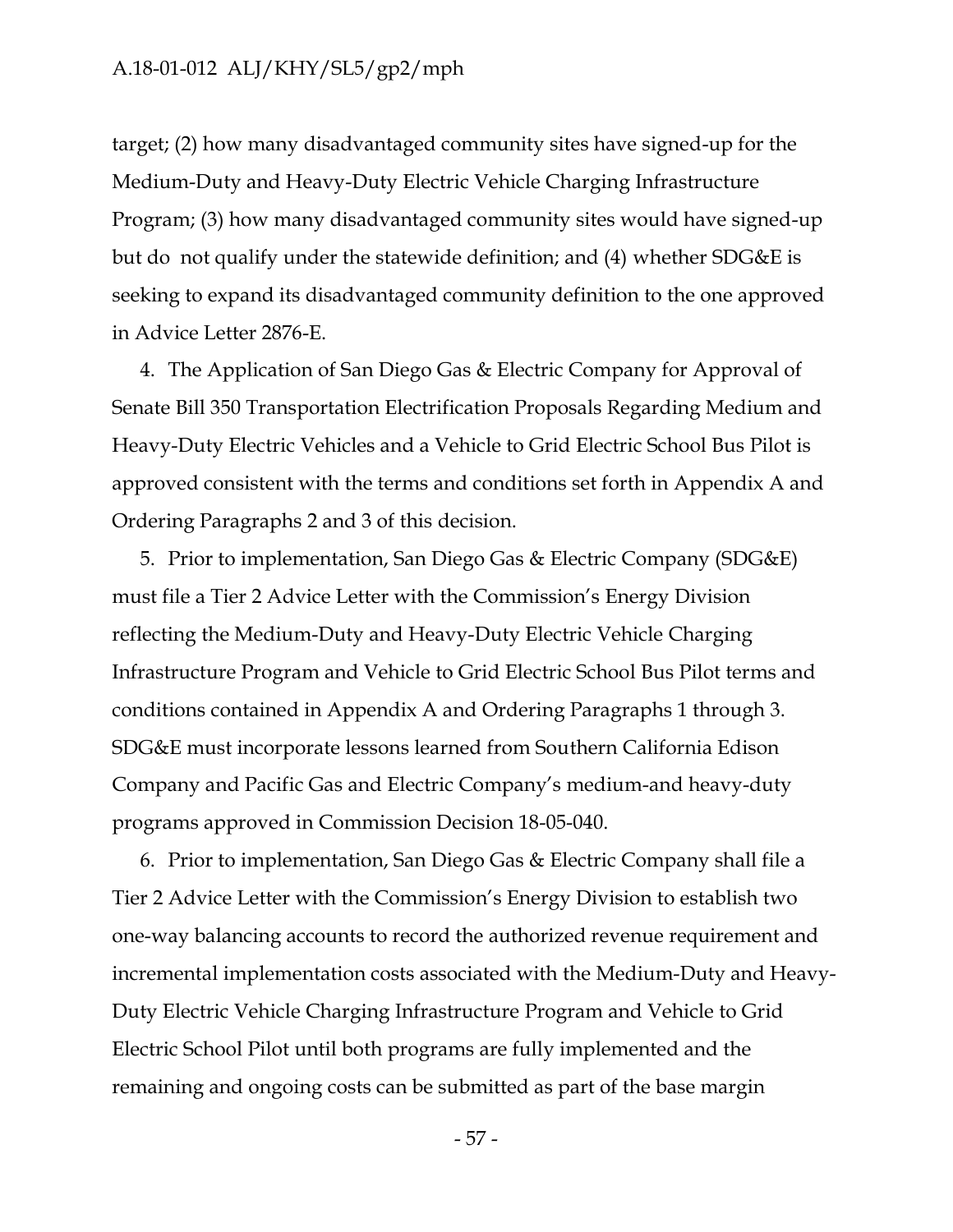revenue requirement in a future General Rate Case, which will be recovered from electric customers through distribution rates.

7. San Diego Gas & Electric Company's (SDG&E) authorized budget for its Medium-Duty and Heavy-Duty Electric Vehicle Charging Infrastructure Program (Program) will be considered *per se* reasonable provided: (1) a minimum of 300 make-ready installations are fully contracted after five years of Program deployment and 3,000 additional vehicles are electrified that are directly attributable to the authorized Program and achieved by site hosts procuring at least two electric vehicles or converting at least two diesel fueled vehicles to electric; (2) a minimum of 10 percent of the infrastructure budget serves transit style buses and school buses; (3) a maximum of 10 percent of the infrastructure budget serves forklifts; (4) a minimum of 30 percent of the infrastructure budget results in installations in disadvantaged communities in SDG&E's service territory; (5) rebate levels for beach head sectors and customers in disadvantaged communities should be established in consultation with SDG&E's Program Advisory Council; 6) rebate levels should not exceed 50 percent of the cost of the charger; and (7) a maximum of 10 percent of the infrastructure budget is spent on program administration.

8. San Diego Gas & Electric Company is authorized to recover costs for its Medium-Duty and Heavy-Duty Electric Vehicle Charging Infrastructure Program and Vehicle to Grid Electric School Bus Pilot through a charge allocated to customer classes on an equal cents per kilowatt hour basis.

9. Prior to implementation San Diego Gas & Electric Company shall file a Tier 2 Advice Letter with the Commission's Energy Division describing how the utility will implement the approved cost recovery method of an equal cents per kilowatt hour basis as approved in Ordering Paragraph 8.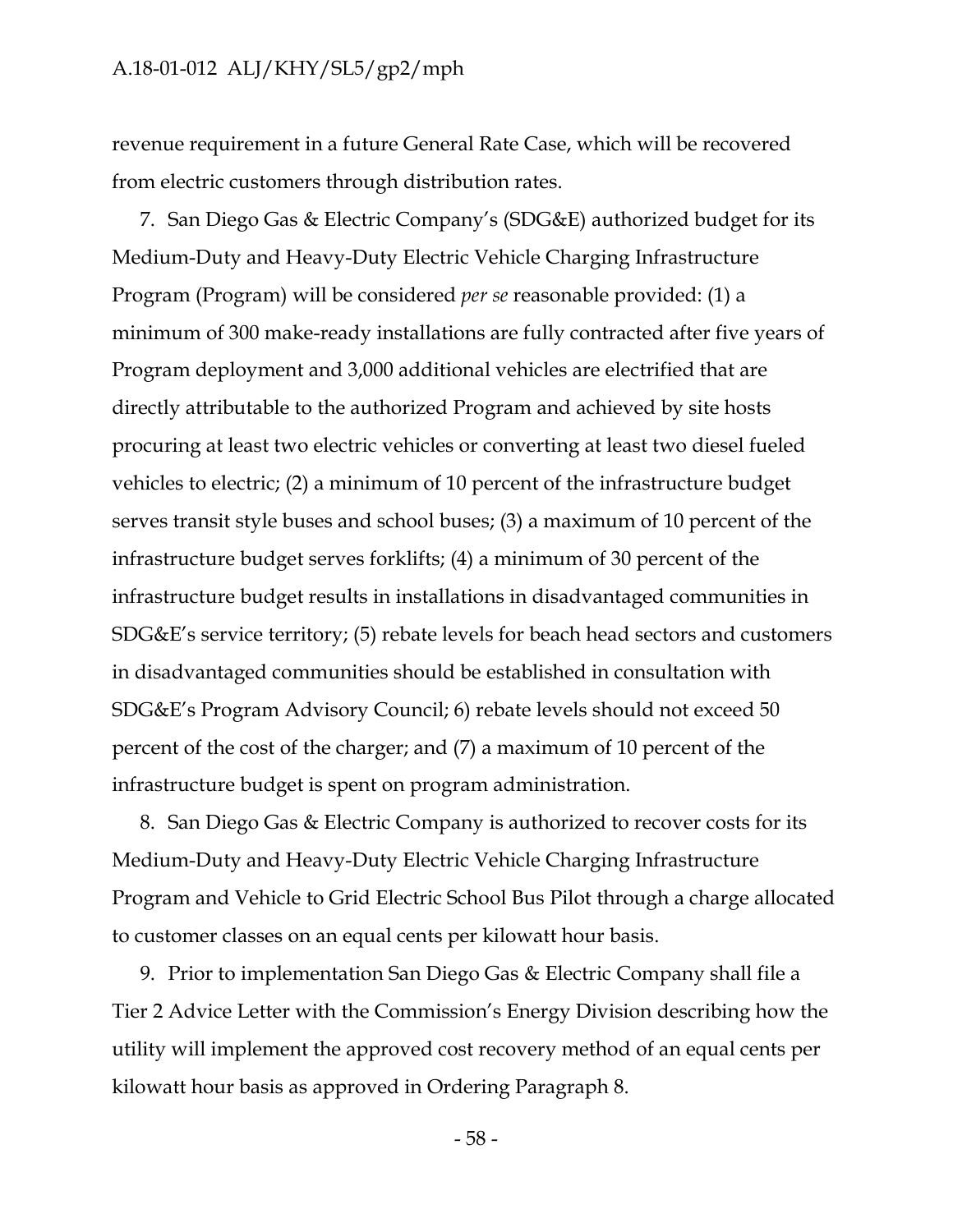10. San Diego Gas & Electric Company (SDG&E) shall track costs associated with its Medium-Duty and Heavy-Duty Electric Vehicle Charging Infrastructure Program (Program) and Vehicle to Grid Electric School Bus Pilot (Pilot) utilizing the line items contained in Appendix B to this decision. SDG&E shall report annually on the actual costs of the approved Program and Pilot by filing a Tier 2 Advice Letter with the Commission's Energy Division. SDG&E must report on any overages or savings, relative to the line-item budget agreed to in the Settlement, on the Program and Pilot's cost estimates in the advice letter. This first advice letter is due within one year of the date of adoption of this decision.

11. San Diego Gas & Electric Company shall work with participating customers to develop and implement load management plans that reflect current grid conditions and can be responsive to future grid needs.

12. San Diego Gas & Electric Company shall contribute four percent of its total approved Program and Pilot budget to support the evaluation efforts described in Section 9 of this decision. Such evaluation efforts should build-off of and expand upon the evaluation effort already underway for Southern California Edison Company and Pacific Gas & Electric Company's approved medium-and heavy-duty programs in Decision 18-05-040.

13. San Diego Gas & Electric Company shall submit a Tier 1 Advice Letter to the Commission's Energy Division providing a status update on the implementation of and data available from the authorized Medium-Duty and Heavy-Duty Electric Vehicle Charging Infrastructure Program and Vehicle to Grid Electric School Pilot within one year (12 months) of the date of adoption of this decision. The Tier 1 Advice Letter must include the costs and balances associated with each line item described in the budgets attached in Appendix B to this decision.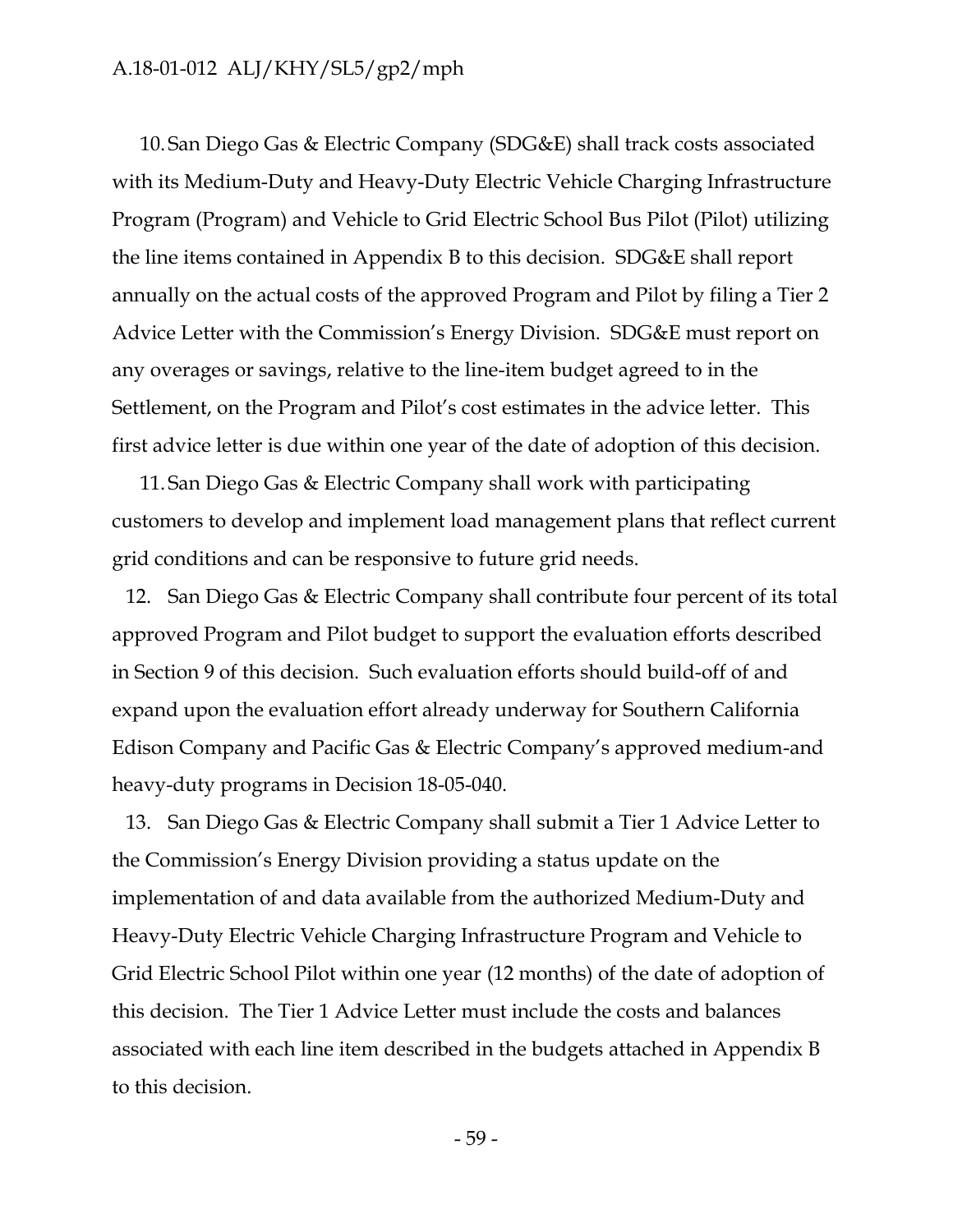14. No later than 18 months after the effective date of today's decision,

San Diego Gas & Electric Company must file a Tier 1 Advice Letter containing an attestation signed by the Project Manager describing their efforts to comply with the Safety Requirements Checklist made available at

http://www.cpuc.ca.gov/sb350te/. San Diego Gas & Electric Company must maintain all compliance documentation available should the Commission determine an inspection or audit is necessary.

15. Application 18-01-012 is closed. This order is effective today. Dated August 15, 2019, at San Francisco, California.

> MICHAEL PICKER President LIANE M. RANDOLPH MARTHA GUZMAN ACEVES CLIFFORD RECHTSCHAFFEN GENEVIEVE SHIROMA Commissioners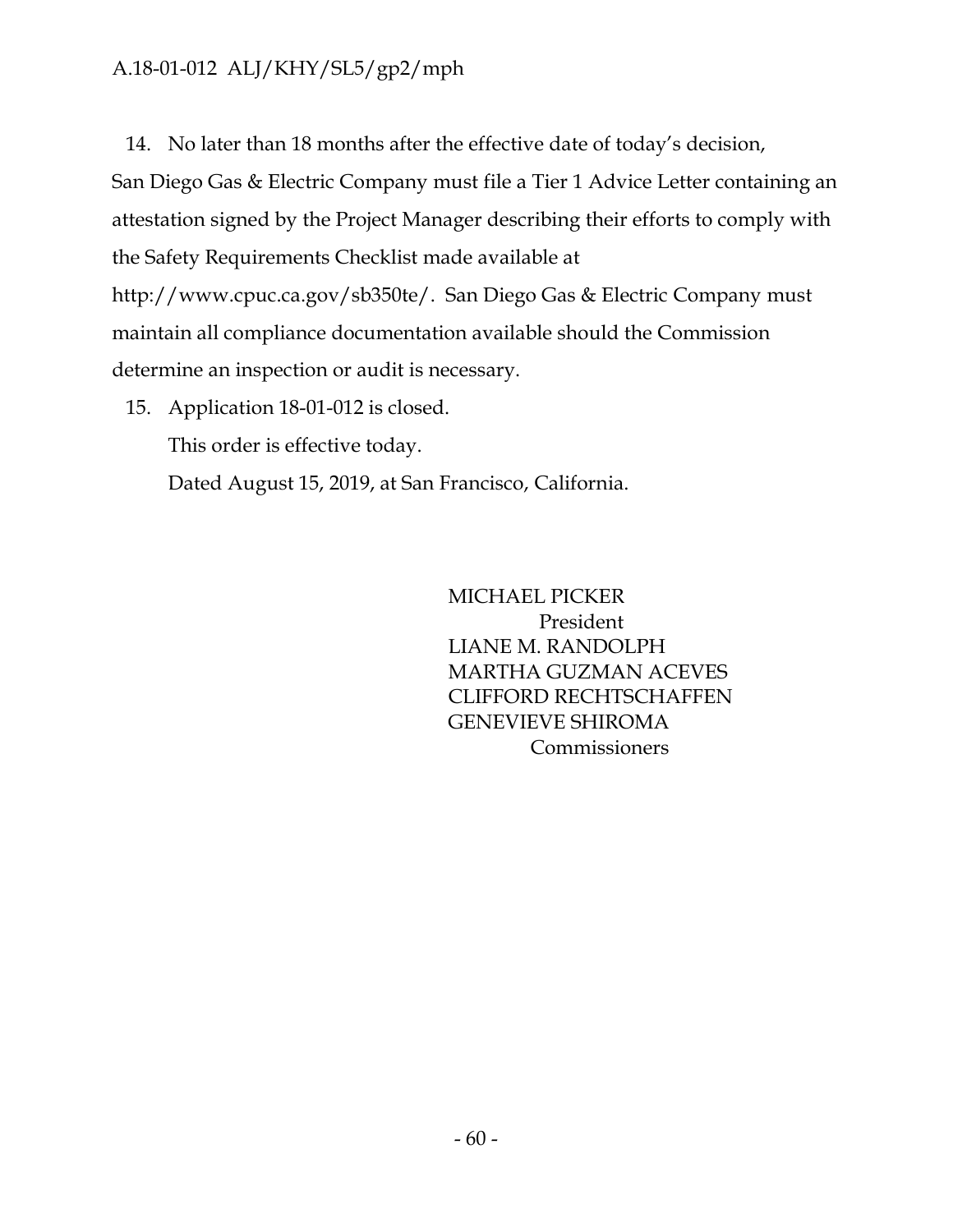# **APPENDIX A**